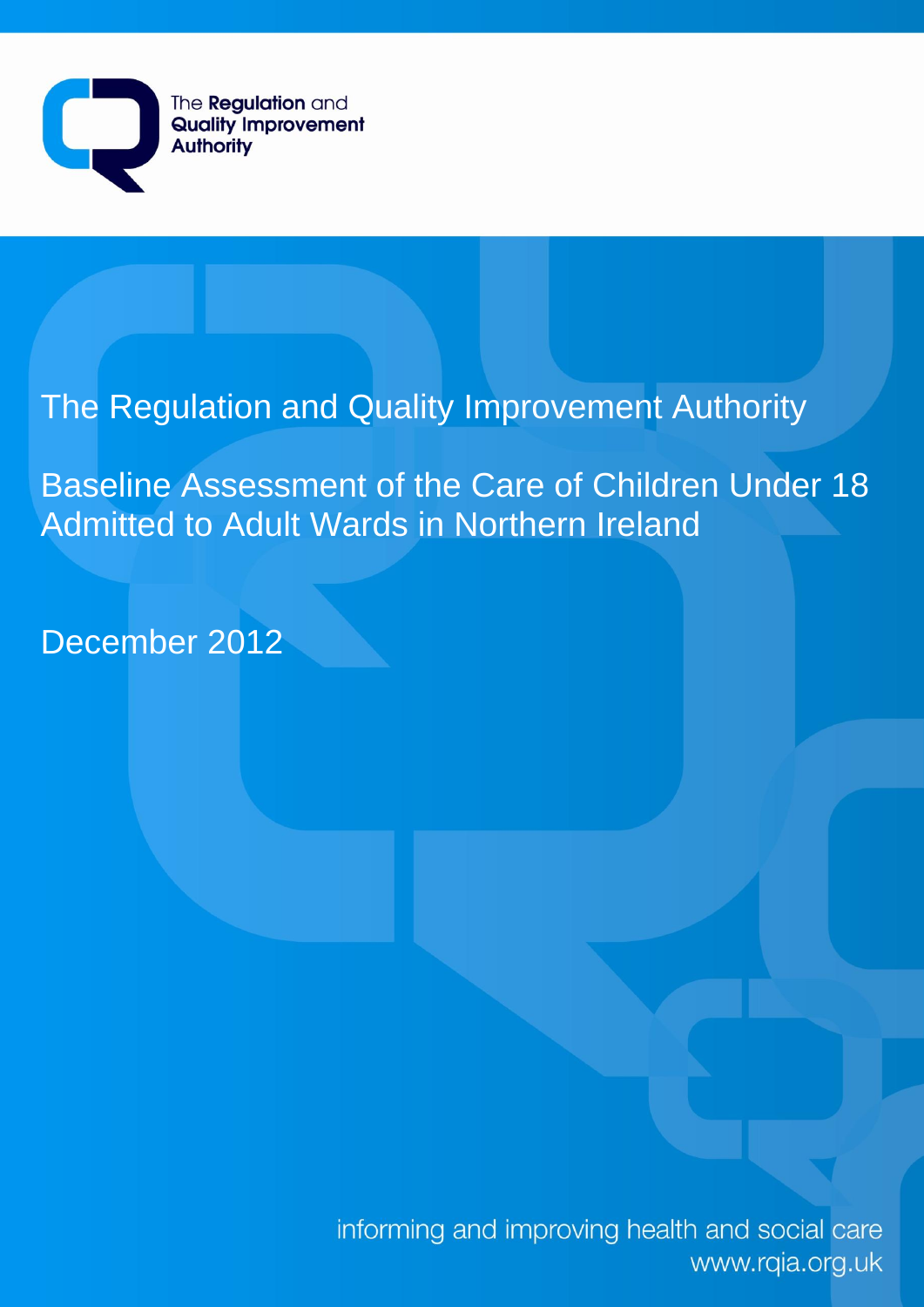# **The Regulation and Quality Improvement Authority (RQIA)**

The Regulation and Quality Improvement Authority (RQIA) is the independent body responsible for regulating and inspecting the quality and availability of health and social care (HSC) services in Northern Ireland.

RQIA's reviews are designed to identify best practice, to highlight gaps or shortfalls in services requiring improvement and to protect the public interest.

Our reviews are carried out by teams of independent assessors, most of whom are either experienced practitioners or experts by experience.

Our reports are submitted to the Minister for Health Social Services and Public Safety and are available on the RQIA website at [www.rqia.org.uk.](http://www.rqia.org.uk/)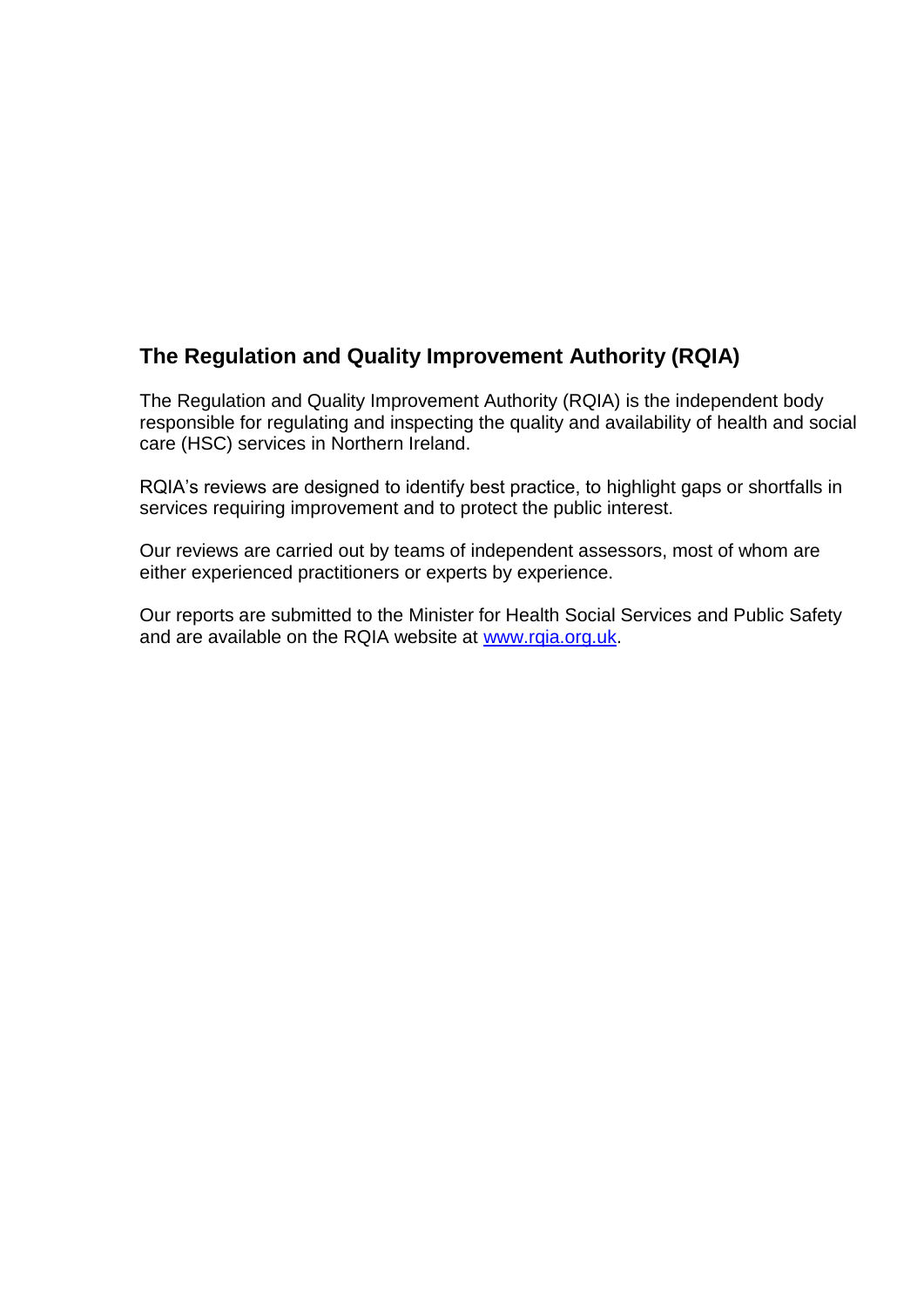# **Contents**

|    |                                                      | <b>Executive Summary</b>                                                                                                                                                                                                                                                                                        | 1                                                  |
|----|------------------------------------------------------|-----------------------------------------------------------------------------------------------------------------------------------------------------------------------------------------------------------------------------------------------------------------------------------------------------------------|----------------------------------------------------|
| 1. | 1.1<br>1.2<br>1.3                                    | <b>Introduction</b><br>Background and Context for the Review<br>Purpose of the Review<br>The Review Team                                                                                                                                                                                                        | $\mathbf{2}$<br>$\overline{2}$<br>4<br>5           |
| 2. | 2.1<br>2.2<br>2.3                                    | <b>Methodology</b><br><b>Trust Self-assessment Proforma</b><br><b>Validation Visits</b><br>Reporting                                                                                                                                                                                                            | 6<br>6<br>6<br>6                                   |
| 3. | 3.0<br>3.1<br>3.1                                    | <b>Admission Arrangements for Children</b><br>Table 1: Age range and number of children and young<br>people under 18 admitted to acute adult wards 2009-<br>10 (by HSC trust)<br><b>Belfast Health and Social Care Trust</b><br>Figure 1: Number of children under 18 per age group                             | 7<br>7                                             |
|    | 3.2<br>3.3<br>3.4<br>3.5<br>3.6                      | in adult wards in Belfast Trust in 2008-09 and 2009-<br>10.<br>Northern Health and Social Care Trust<br>South Eastern Health and Social Care Trust<br>Southern Health and Social Care Trust<br><b>Western Health and Social Care Trust</b><br>Summary                                                           | 8<br>9<br>9<br>10<br>10<br>11                      |
| 4. | 4.1<br>4.2<br>4.3<br>4.4<br>4.5<br>4.6<br>4.7        | <b>Organisational Challenges</b><br><b>Recruitment and Retention of Paediatric Nurses</b><br>Training on issues related to Children<br>Appropriate Accommodation<br><b>Transition Arrangements</b><br><b>Different Age Ranges for Clinical Policies</b><br><b>Children with Mental Health Issues</b><br>Summary | 12<br>12<br>12<br>12<br>13<br>13<br>13<br>14       |
| 5. | 5.1<br>5.2<br>5.3<br>5.4<br>5.5<br>5.6<br>5.7<br>5.8 | <b>Organisational Governance</b><br><b>Organisational Focus</b><br>Leadership<br><b>Clinical Responsibility</b><br><b>Availability of Records</b><br>Reporting and Follow Up of Incidents<br><b>Clinical Audit</b><br>Distribution of Circulars and Information Relevant to<br>Children<br>Summary              | 15<br>15<br>15<br>16<br>16<br>16<br>16<br>17<br>17 |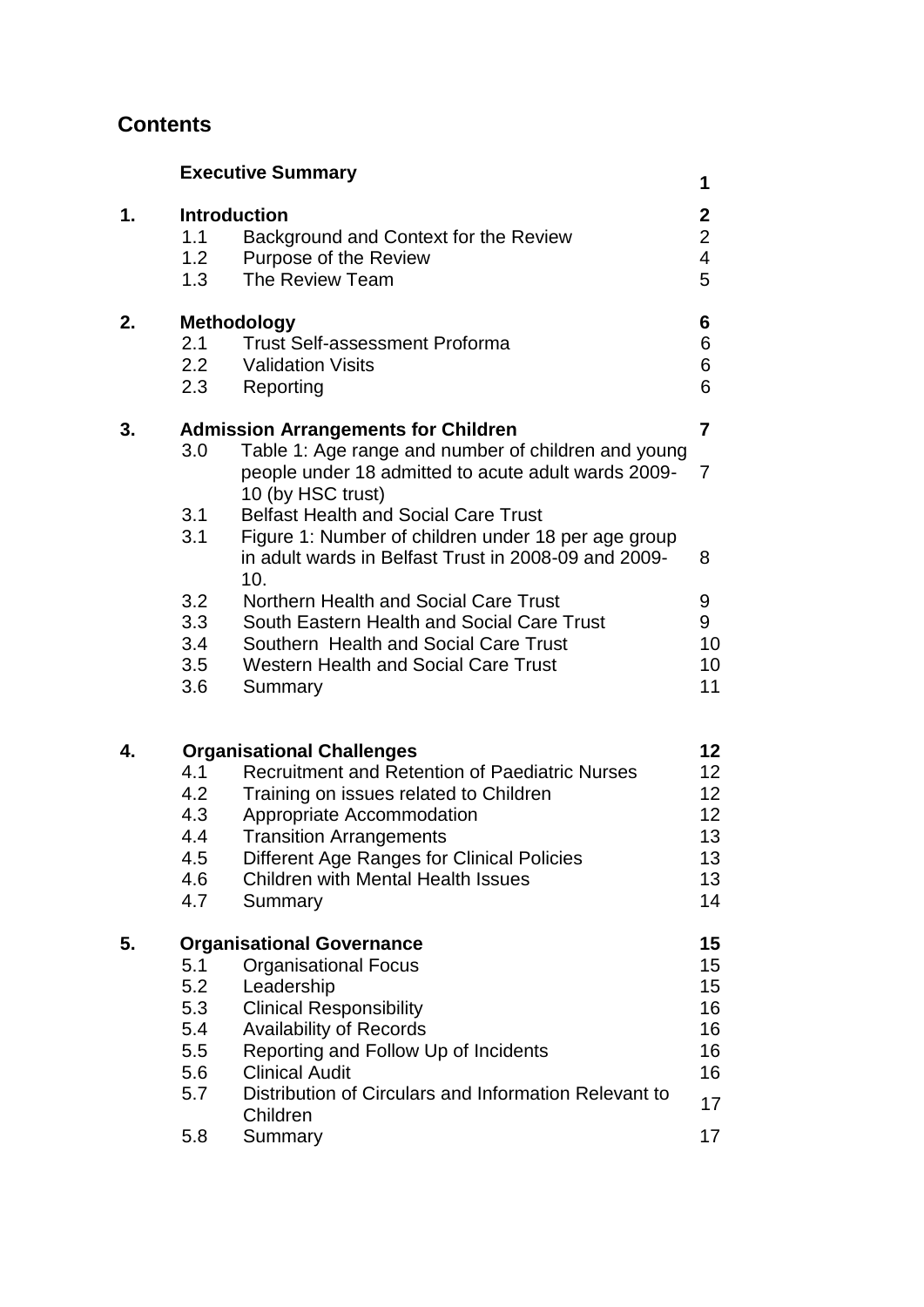| 6.  | <b>Clinical Management and Pharmacy</b>      |                                                                                     |    |  |  |
|-----|----------------------------------------------|-------------------------------------------------------------------------------------|----|--|--|
|     | 6.1                                          | <b>Clinical Policies</b>                                                            | 18 |  |  |
|     | 6.2                                          | <b>Early Warning Score Charts</b>                                                   | 18 |  |  |
|     | 6.3                                          | Intravenous Fluid Management                                                        | 19 |  |  |
|     | 6.4                                          | Pain Management                                                                     | 19 |  |  |
|     | 6.5                                          | <b>Consent to Examination and Treatment</b>                                         | 19 |  |  |
|     | 6.6                                          | Pharmacy                                                                            | 20 |  |  |
|     | 6.7                                          | Training                                                                            | 21 |  |  |
|     | 6.8                                          | Equipment                                                                           | 21 |  |  |
|     | 6.9                                          | Summary                                                                             | 21 |  |  |
| 7.  | 22<br><b>Maternity Services</b>              |                                                                                     |    |  |  |
|     | 7.1                                          | <b>Belfast Health and Social Care Trust</b>                                         | 22 |  |  |
|     | 7.2                                          | Northern Health and Social Care Trust                                               | 22 |  |  |
|     | 7.3                                          | South Eastern Health and Social Care Trust                                          | 23 |  |  |
|     | 7.4                                          | Southern Health and Social Care Trust                                               | 23 |  |  |
|     | 7.5                                          | <b>Western Health and Social Care Trust</b>                                         | 24 |  |  |
|     | 7.6                                          | Summary                                                                             | 25 |  |  |
| 8.  |                                              | <b>Child Protection</b>                                                             | 26 |  |  |
|     | 8.1                                          | <b>Pre-employment Checks</b>                                                        | 26 |  |  |
|     | 8.2                                          | Training on Safeguarding for Children                                               | 26 |  |  |
|     | 8.3                                          | <b>Referral Arrangements to Social Services</b>                                     | 27 |  |  |
|     | 8.4                                          | Links with Public Protection Arrangements                                           | 27 |  |  |
|     | 8.5                                          | Access to Social Services Client Administration and                                 | 27 |  |  |
|     |                                              | <b>Retrieval Environment (SOSCARE)</b>                                              |    |  |  |
|     | 8.6                                          | Summary                                                                             | 28 |  |  |
| 9.  | <b>Patient Experience</b>                    |                                                                                     |    |  |  |
|     | 9.1                                          | Facilities for Children and their Carers on Adult                                   | 29 |  |  |
|     |                                              | Wards                                                                               |    |  |  |
|     | 9.2                                          | <b>Patient Advocacy</b>                                                             | 29 |  |  |
|     | 9.3                                          | <b>Education of Children</b>                                                        | 30 |  |  |
|     | 9.4                                          | Collection of Information about the Experience of<br><b>Children in Adult Wards</b> | 30 |  |  |
|     | 9.5                                          | Summary                                                                             | 30 |  |  |
| 10. | <b>Independent Hospitals</b>                 |                                                                                     |    |  |  |
|     | 10.1                                         | Introduction                                                                        | 31 |  |  |
|     | 10.2                                         | <b>Ulster Independent Clinic</b>                                                    | 31 |  |  |
|     | 10.3                                         | North West Independent Hospital                                                     | 32 |  |  |
|     | 10.4                                         | Summary                                                                             | 33 |  |  |
| 11. | <b>Conclusions and Recommendations</b><br>34 |                                                                                     |    |  |  |
| 12. |                                              | <b>Recommendations</b>                                                              | 38 |  |  |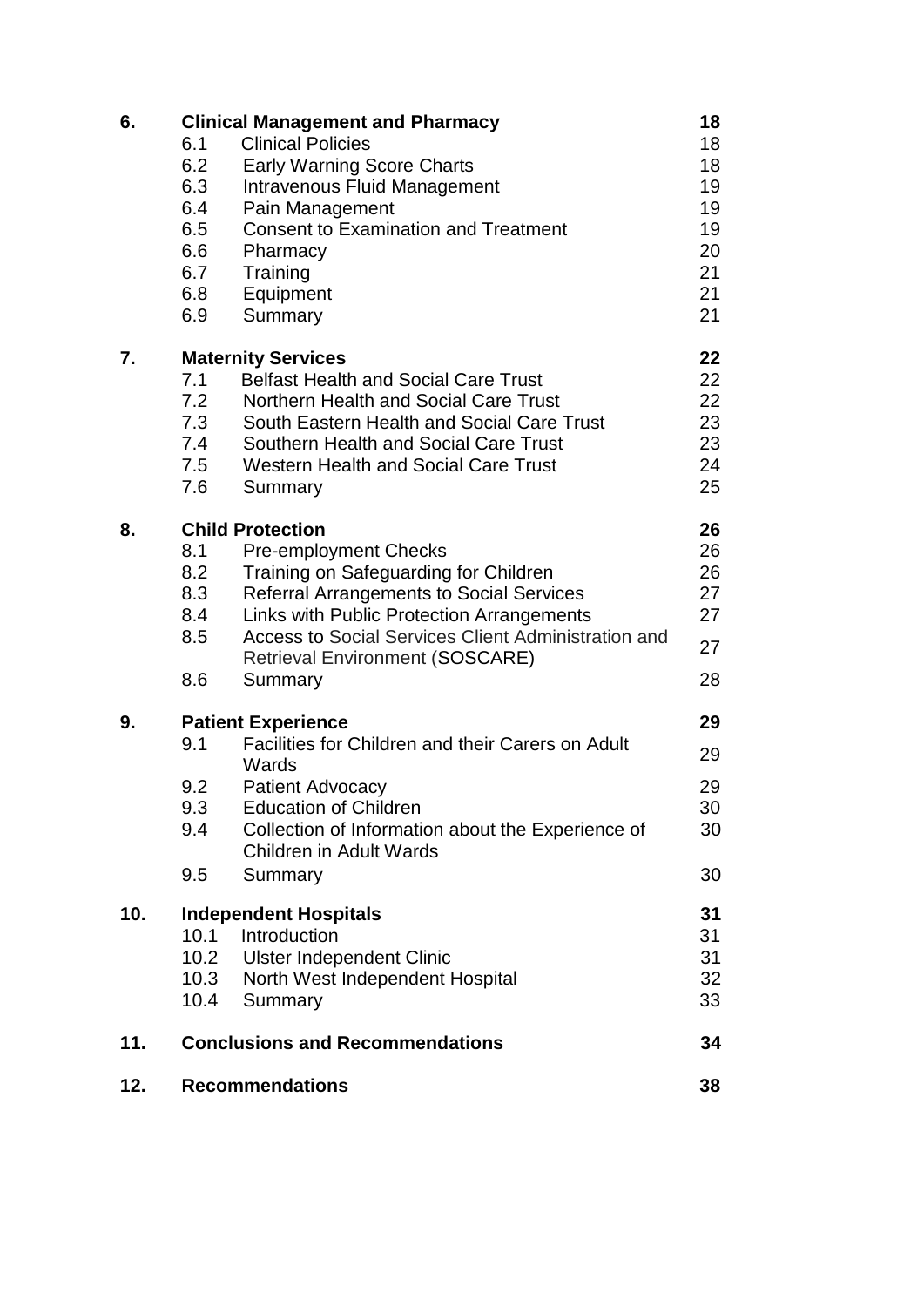# **Executive Summary**

The purpose of this review is to carry out a baseline assessment of the provision of care to children under the age of 18 years admitted to adult hospital wards. There have been no specific standards issued in Northern Ireland in relation to this topic. A service framework for children is being developed, which provides the opportunity to establish regional standards.

The review team was advised that in 2009-10 3,933 children were admitted to adult wards in Northern Ireland. Previous reports in the United Kingdom present a clear consensus that children admitted to hospital should, as far as possible, be cared for in paediatric, rather than adult wards.

The review team found that there is no standardisation of the age limits across hospitals up to which children are admitted to paediatric wards. In addition, different clinical policies for children can have different upper age limits to which they apply. It is recommended that there is a regionally agreed age up to which admission to paediatric wards would be the normal practice. When this is set, plans should be agreed to design services for children in order to achieve this goal.

The review team found that all health and social care trusts had identified children in adult wards as an important issue for clinical governance and had put measures in place to reduce risk. Training programmes were being carried out in relation to fluid management and other clinical issues. Some trusts had developed policies for the care of children in adult wards, and some had specific working groups to address issues. The review team found examples of innovation and good practice in acute general and maternity services, which could be usefully shared across trusts.

Arrangements were found to be in place for the safeguarding of children admitted to adult wards, including pre-employment checks, child protection training and referral to social services. Trusts indicated that, given the number of staff involved in these settings, it is a challenge to ensure that all staff on adult wards are kept up-to-date on issues relating to children.

Trusts seek to put in place measures to improve the experience of children admitted to adult wards, such as providing them with side rooms, and facilitating parents to stay over.

The overall conclusion of the review team is that the current provision of services in Northern Ireland is resulting in significant numbers of children being cared for in adult wards who should be admitted to paediatric wards. This report makes 14 recommendations for improvements to service delivery.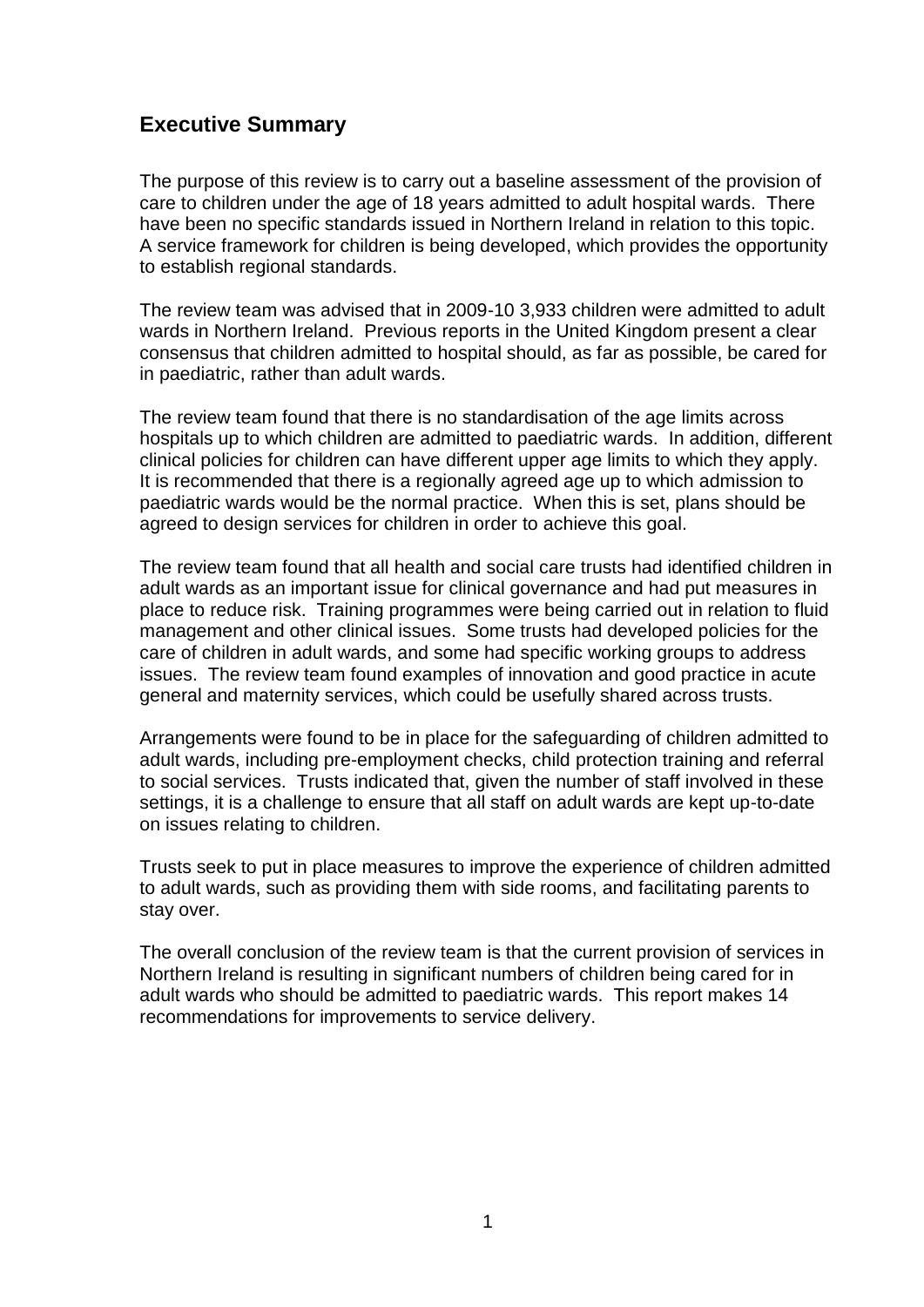# **1.0 Introduction**

### **1.1 Background and Context for the Review**

The care of children in adult settings in hospitals has been reported in a number of previous reports.

The Platt report<sup>1</sup> on the Welfare of Children in Hospital (1959) is recognised as playing a pivotal role in changing the way services were provided to meet the needs of children. It highlighted the recognition that children should have much greater access to visiting by their parents. The report emphasised that children in hospitals should not be treated in the same way as adults.

The Kennedy report<sup>2</sup> into events surrounding deaths of children who underwent heart surgery at the Bristol Royal Infirmary (2001) found problems with the quality of care at this hospital. Services were fragmented, the rights and vulnerability of children were overlooked, and open and honest relationships with children and parents were lacking. Staff were skilled in treating adults, but had no specific training in treating children, and facilities were designed with little acknowledgement of the needs of children. The report recommended that: "Children should always (save in exceptional circumstances, such as emergencies) be cared for in a paediatric environment, and always by healthcare professionals who hold a recognised qualification in caring for children. This is especially so in relation to paediatric intensive care."

In 2002, the European Association for Children in Hospital (EACH) published a Charter $^3$  for the rights of children in hospital. EACH is the umbrella organisation for member associations involved in the welfare of children in hospitals across Europe. Article 6 (1) of the Charter stated that: "Children shall be cared for together with children who have the same developmental needs and shall not be admitted to adult wards."

The National Service Framework (NSF) for Children $<sup>4</sup>$  (2003) set out a standard for</sup> hospital services for children in England. It stated (paragraph 5.4) that: "Children should not be cared for in adult wards, but on wards that are appropriate for their age and stage of development. Actual age is less important than the needs and preferences of the individual child or young person. In particular the needs of adolescents require careful consideration." The standard for hospital services set out three dimensions of quality which: "a hospital needs to get right if it is to provide the service that children deserve."

• Child-centred hospital services

1

<sup>1</sup> Platt report: Platt, H (1959) The Welfare of Children in Hospital (the Platt report)

 $2$  Kennedy report: The Stationery Office (2001) The Report of the Public Inquiry into children's heart surgery at the Bristol Royal Infirmary 1984- 1995: Learning from Bristol

<sup>&</sup>lt;sup>3</sup> European Association for Children in Hospital (2002) : The EACH Charter and Annotations

<sup>4</sup> National Service Framework [NSF] for Children: Department of Health (2003) Getting the right start: National Service Framework for Children - A Standard for Hospital Services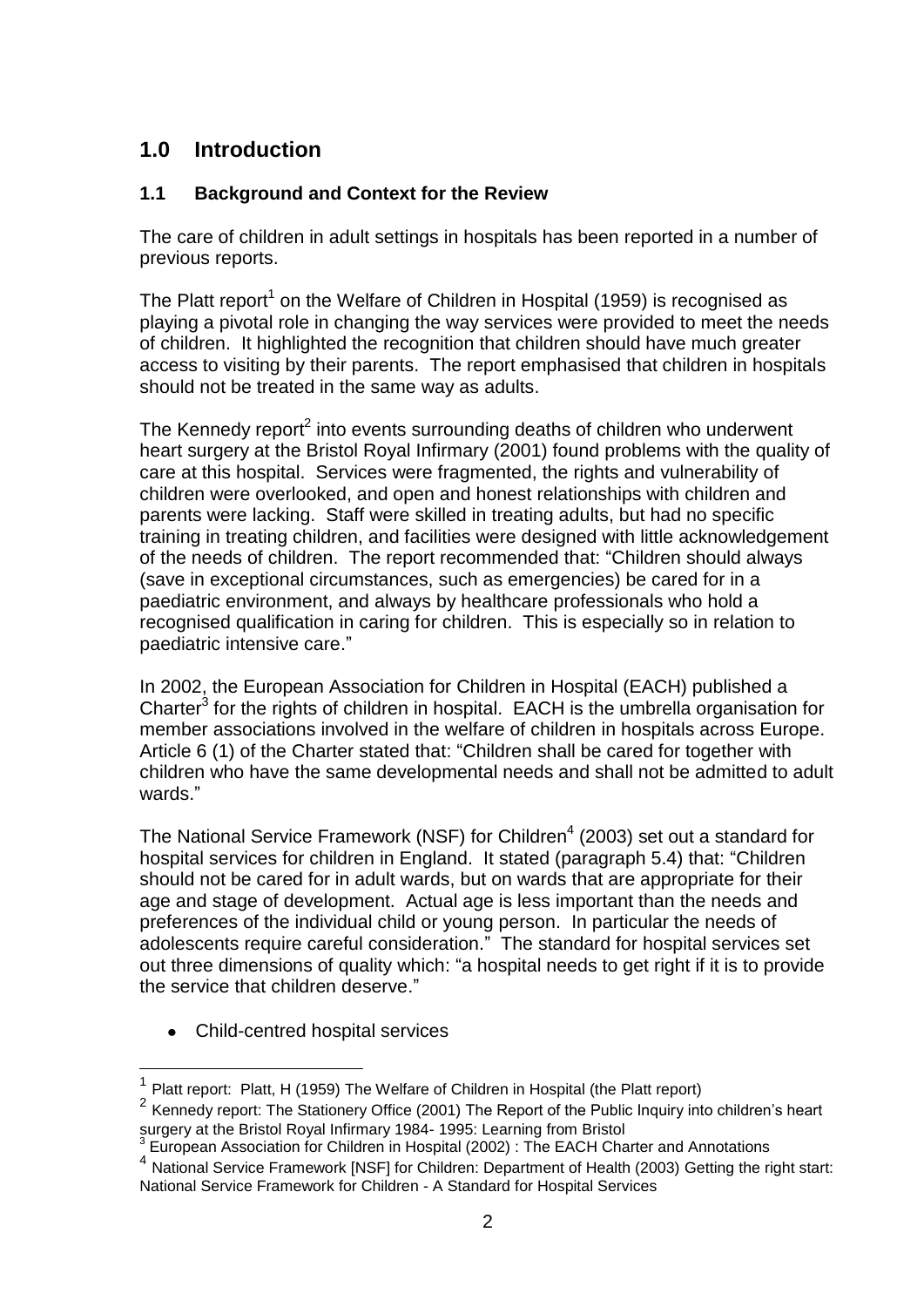- Quality and safety of care provided
- Quality of setting and environment

In 2006, the Healthcare Commission<sup>5</sup> reviewed the progress being made by hospitals in England towards achieving the 2003 NSF standard for hospital services for children. The review found that the needs of children were better met when they were being cared for in services managed by paediatric directorates. The review recommended that each trust needed to apply greater scrutiny to services provided to children outside the paediatric department.

In 2007 the Children's Surgical Forum of the Royal College of Surgeons of England published a report on Surgery for Children, Delivering a First Class Service<sup>6</sup>. The forum which brings together a range of professionals involved in delivering surgical services to children concluded (paragraph 1.4) that: "As far as possible, adults and children should be segregated in all services areas including outpatient clinics, operating theatres, day care units, wards and emergency departments. This is desirable for adults and children alike." In relation to wards the report stated that: "Children should not be admitted to adult surgical wards or critical care facilities other than in special circumstance, in which case there should be full discussion with key children's services personnel to enable risk assessment and exploration of the alternatives before the decision is made."

In 2010, the report of a review of children's services in the NHS, led by Professor Sir lan Kennedy, was published<sup>7</sup>. It stated that: "outside specialist paediatric services and settings, NHS professionals often have very little training in caring for children, and little awareness of how their needs differ from those of adults" (p50).

In 2008, RQIA was commissioned by DHSSPS to carry out a review on Reducing the Risk of Hyponatraemia When Administering Intravenous Infusions to Children $^8$ , and a follow up review in  $2010<sup>9</sup>$ . These reviews included consideration of the arrangements in place for managing intravenous infusions for children in adult wards. Following these reviews RQIA decided to undertake this wider assessment to include issues relating to patient safety and child protection. The review also takes account of the experience of children and their carers when they are admitted as inpatients in adult settings.

In May 2010 Standards of Care for Children Undergoing Ear, Nose and Throat Surgery were issued by the DHSSPS<sup>10</sup>. These standards were also linked to

1

 $<sup>5</sup>$  Healthcare Commission: Improving services for children in hospital, February 2007</sup>

 $6$  The Royal College of Surgeons of England (July 2007) Surgery for Children. Delivering a First Class Service. Report of the Children's Surgical Forum

<sup>7</sup> Professor Sir Ian Kennedy, (September 2010): Getting it right for children and young people: Overcoming cultural barriers in the NHS so as to meet their needs.

<sup>8</sup> RQIA Independent Review. Reducing the risk of hyponatraemia when administering intravenous infusions to children, April 2008

<sup>&</sup>lt;sup>9</sup> RQIA Follow-up Review- Reducing the risk of hyponatraemia when administering intravenous infusions to children May 2010

<sup>10</sup> Improving Services for Paediatric ENT Surgery -

Policy and Standards of Care for Paediatric ENT Surgery in Northern Ireland. May 2010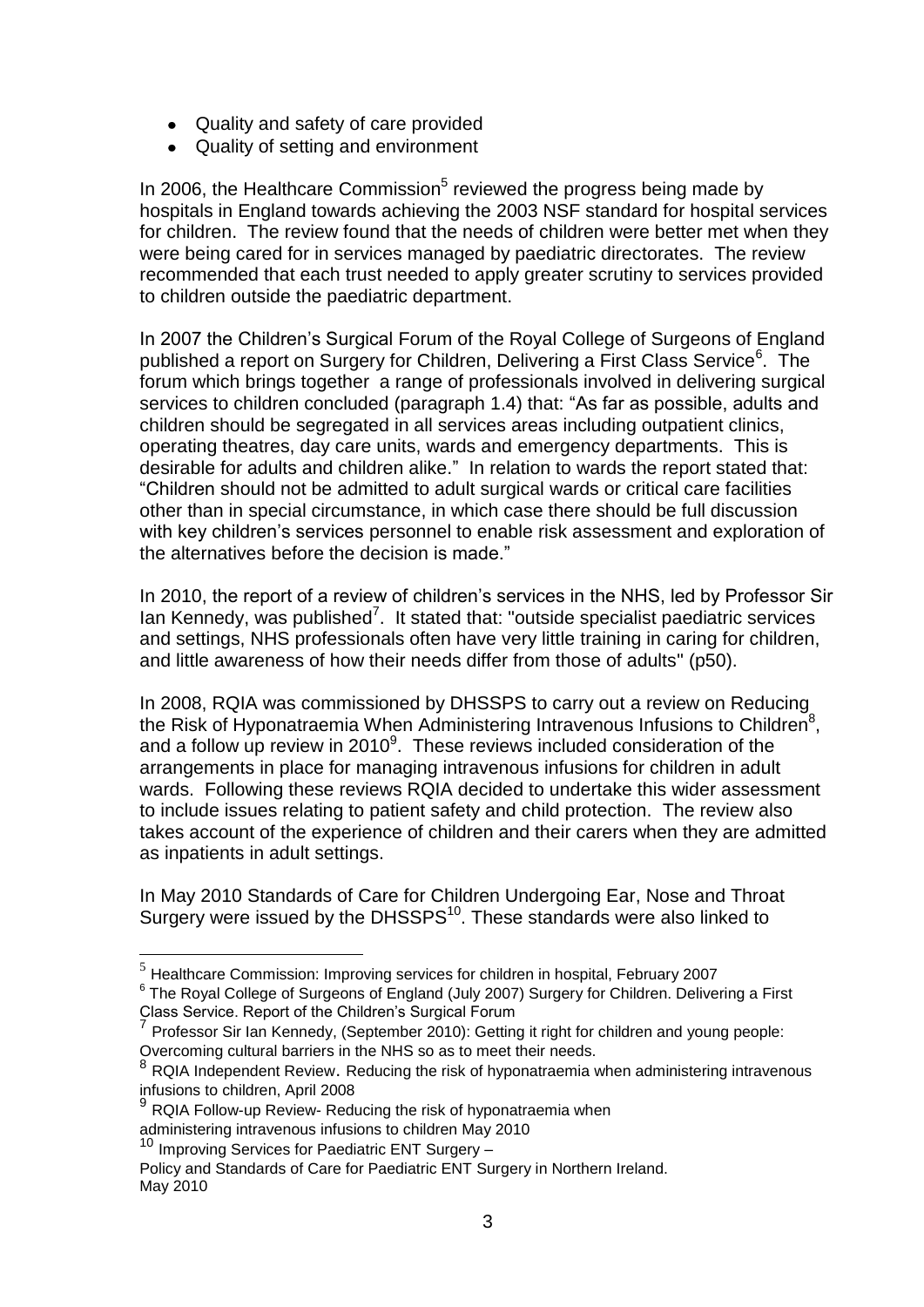paediatric surgery standards<sup>11</sup>. Both standards make reference to ensuring that children are treated and looked after in a suitable environment with staff who have received the appropriate training.

In 2011, Transforming Your Care<sup>12</sup> stated that a major review of in-patient paediatric services should be carried out in Northern Ireland. As a result of this the DHSSPS will be carrying out a review of paediatric services which includes a consultation process. This current review of children on adult wards will help to inform this process.

### **1.2 Purpose of the Review**

1

Currently in Northern Ireland there are no specific standards in relation to the admissions of children to adult wards. This review therefore represents a baseline assessment to inform the provision of care arrangements and for consideration in relation to future policy and standards. RQIA is aware that work is underway to develop a regional children's service framework. This will provide an opportunity to establish a future standard for provision of care in this regard.

The terms of reference for the review were:

- 1. To assess quality and safety of in-patient services to children under 18 in acute adult wards.
- 2. To assess that hospitals are aware of their legal responsibilities in relation to children in adult wards.
- 3. To assess the equivalence and appropriateness of care for children under 18 in acute adult wards, to ensure that they are able to receive the same standard of care on adult wards as that delivered within a paediatric unit.
- 4. To assess the provision of maternity services in relation to young people under 18.

<sup>&</sup>lt;sup>11</sup> Improving Services for General Paediatric Surgery - Policy and Standards of care for General Paediatric Surgery in Northern Ireland (2010).

<sup>12</sup> Transforming Your Care: A Review of Health and Social Care in Northern Ireland. December 2011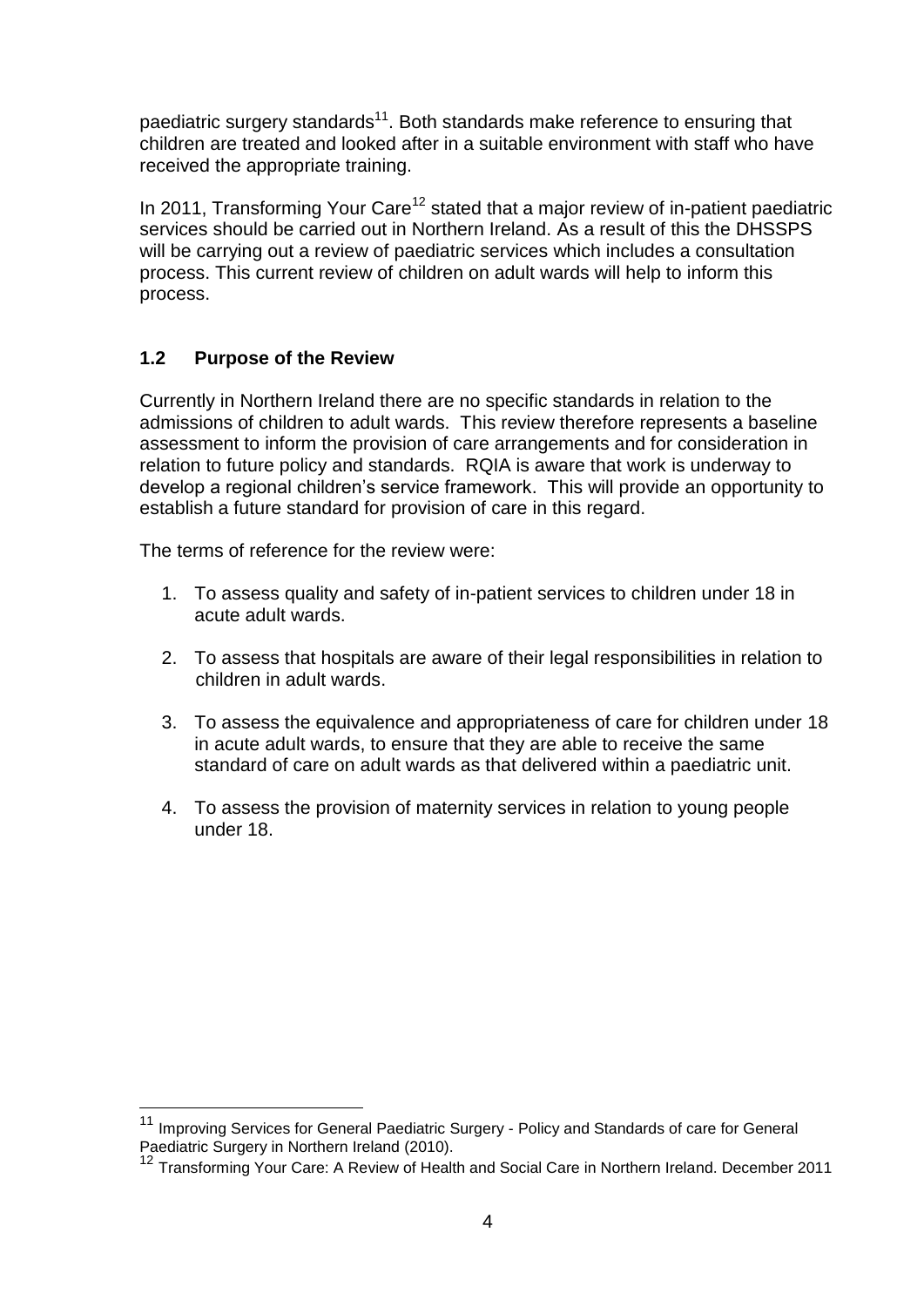# **1.3 The Review Team**

| <b>Name</b>            | Title                                              | Organisation                                   |
|------------------------|----------------------------------------------------|------------------------------------------------|
| <b>Niall McSperrin</b> | Lay Reviewer                                       |                                                |
| Philip O'Hara          | Children's Inspector                               | <b>RQIA</b>                                    |
| Dr Steven Playfor      | <b>Consultant Paediatric Intensivist</b>           | <b>Royal Manchester</b><br>Children's Hospital |
| <b>Phelim Quinn</b>    | Director of Regulation and Nursing                 | <b>RQIA</b>                                    |
| <b>Judith Taylor</b>   | <b>Pharmacy Inspector</b>                          | <b>RQIA</b>                                    |
| Dr David Stewart       | Director of Reviews and Medical<br><b>Director</b> | <b>RQIA</b>                                    |
| Mary McClean           | <b>Project Manager</b>                             | <b>RQIA</b>                                    |
| Patricia Corrigan      | Administrative support                             | <b>RQIA</b>                                    |
| Louise Curran          | Administrative support                             | <b>RQIA</b>                                    |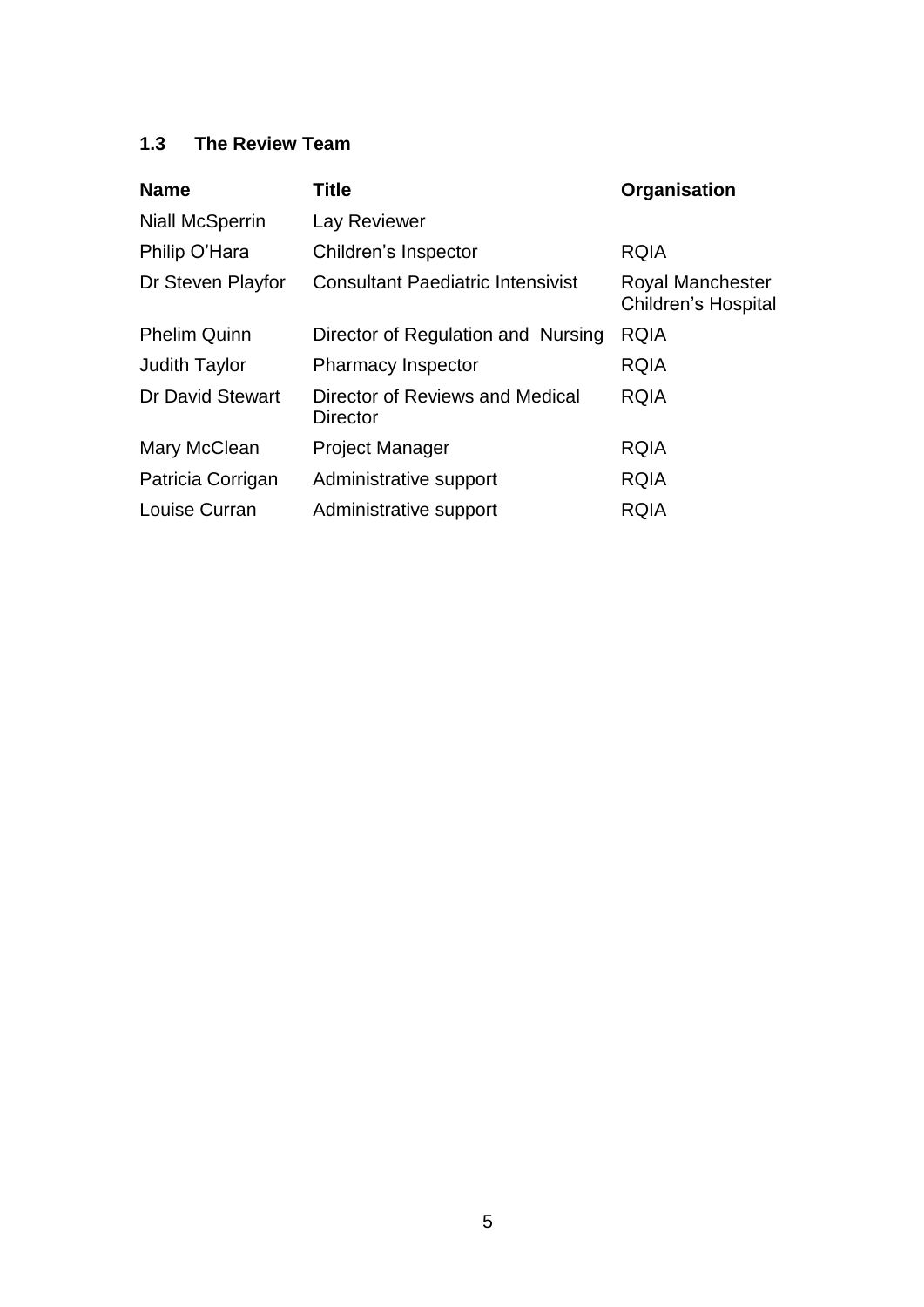# **2.0 Methodology**

#### **2.1 Trust Self-assessment Proforma**

The process used to carry out the review involved a number of stages, commencing with the submission of a self- assessment questionnaire to RQIA. This questionnaire covered the following areas:

- A profile of the number of children under 18 admitted to adult wards in 2009- 10, along with their age range, gender and average length of stay.
- $\bullet$ Clinical and social care governance arrangements in relation to organisational policies, planning and provision of services, record keeping, untoward incident follow up and clinical audit.
- Staff training in relation to child protection and intravenous fluid management.  $\bullet$
- Clinical management; pain management and patient consent.  $\bullet$

#### **2.2 Validation Visits**

### **a. Health and Social Care Trusts**

The members of the review team, which included a lay reviewer, undertook validation visits to each trust between 10 and 14 October 2011, which involved the following approaches:

- i. Meetings with senior managers to discuss governance arrangements for children under 18 in adult wards. Further meetings with trust staff to discuss the information provided and local arrangements.
- ii. Focus group discussions with junior and senior medical, nursing, pharmacy and maternity staff.
- iii. Visits to a range of medical, surgical and maternity wards.

#### **b. Independent Hospitals**

RQIA officers carried out validation visits to each independent hospital surveyed in relation to the information which they had provided.

#### **2.3 Reporting**

This report presents the findings and conclusions of the review team following this baseline assessment, and provides recommendations in relation to taking forward the issues which have been identified. Initial feedback was provided to each trust at the end of each review visit.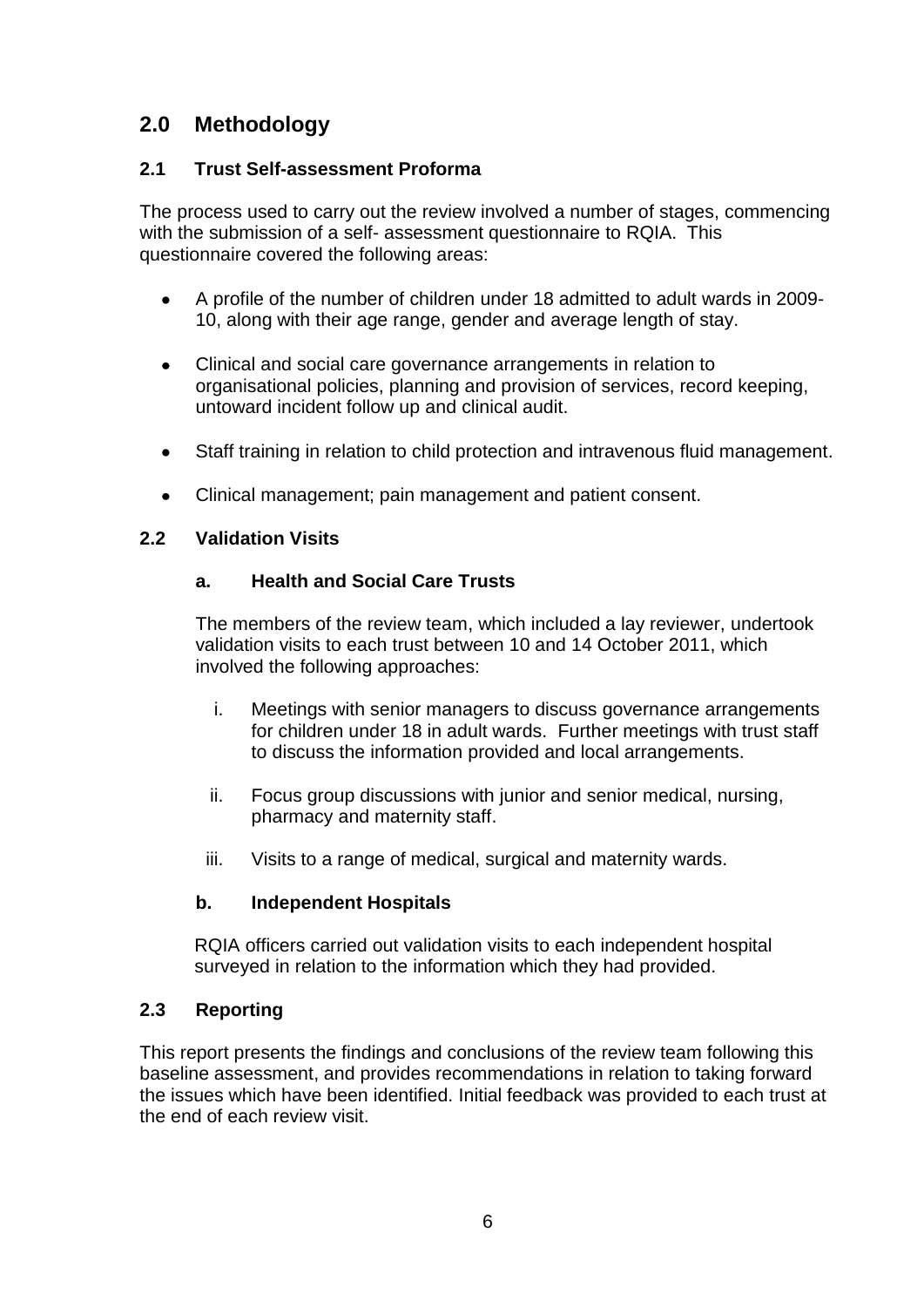# **3.0 Admission Arrangements for Children**

Each health and social care (HSC) trust was asked to provide information on the number of children under 18 years who were admitted to adult wards and the age range of children admitted. Information was also requested on the arrangements for the admission to maternity units for young women under 18 years of age. All trusts have paediatric wards which were not the focus of this review. Table 1 below shows the age range and number of children and young people under 18 admitted to acute adult wards 2009-10.

| <b>Trust</b>         | <b>Number of children</b> | Age range |
|----------------------|---------------------------|-----------|
| <b>Northern</b>      | 579                       | $14 - 17$ |
| <b>South Eastern</b> | 453                       | $14 - 17$ |
| <b>Southern</b>      | 1,045                     | $14 - 17$ |
| Western              | 593                       | $14 - 17$ |
| <b>Belfast</b>       | 1,263                     | $13 - 17$ |
| <b>Total</b>         | 3,933                     | $13 - 17$ |

#### **Table 1: Age range and number of children and young people under 18 admitted to acute adult wards 2009-10 (by HSC trust)**

[Source: Trust self-assessment submitted to RQIA].

Trusts provided information about the specialities to which children under 18 were most commonly admitted to adult wards. Admissions were most common in adult medicine and adult surgery wards. In 2009-10 trusts advised that there was a total of 420 admissions of children and young women under 18 to maternity wards.

# **3.1 Belfast Health and Social Care Trust**

Paediatric services in the Belfast Health and Social Care Trust (Belfast Trust) are provided at Royal Belfast Hospital for Sick Children (RBHSC), which has 107 beds. RBHSC provides general paediatric care for children living in the Belfast area and regional specialist care for children living throughout Northern Ireland. There is also a children's ward at Musgrave Park Hospital for children with orthopaedic and rheumatological conditions.

The Belfast Trust provides maternity services at the Royal Jubilee Maternity Hospital (RJMS) and the Mater Hospital. Prior to September 2011, the usual upper age limit for children to be admitted to Royal Belfast Hospital for Sick Children (RBHSC) was up to their  $13<sup>th</sup>$  birthday but this was then extended to their  $14<sup>th</sup>$  birthday. Above this age, children are generally admitted to adult wards. Children who have previously been attending RBHSC for specific treatment can continue to be admitted up to their 16<sup>th</sup> birthday.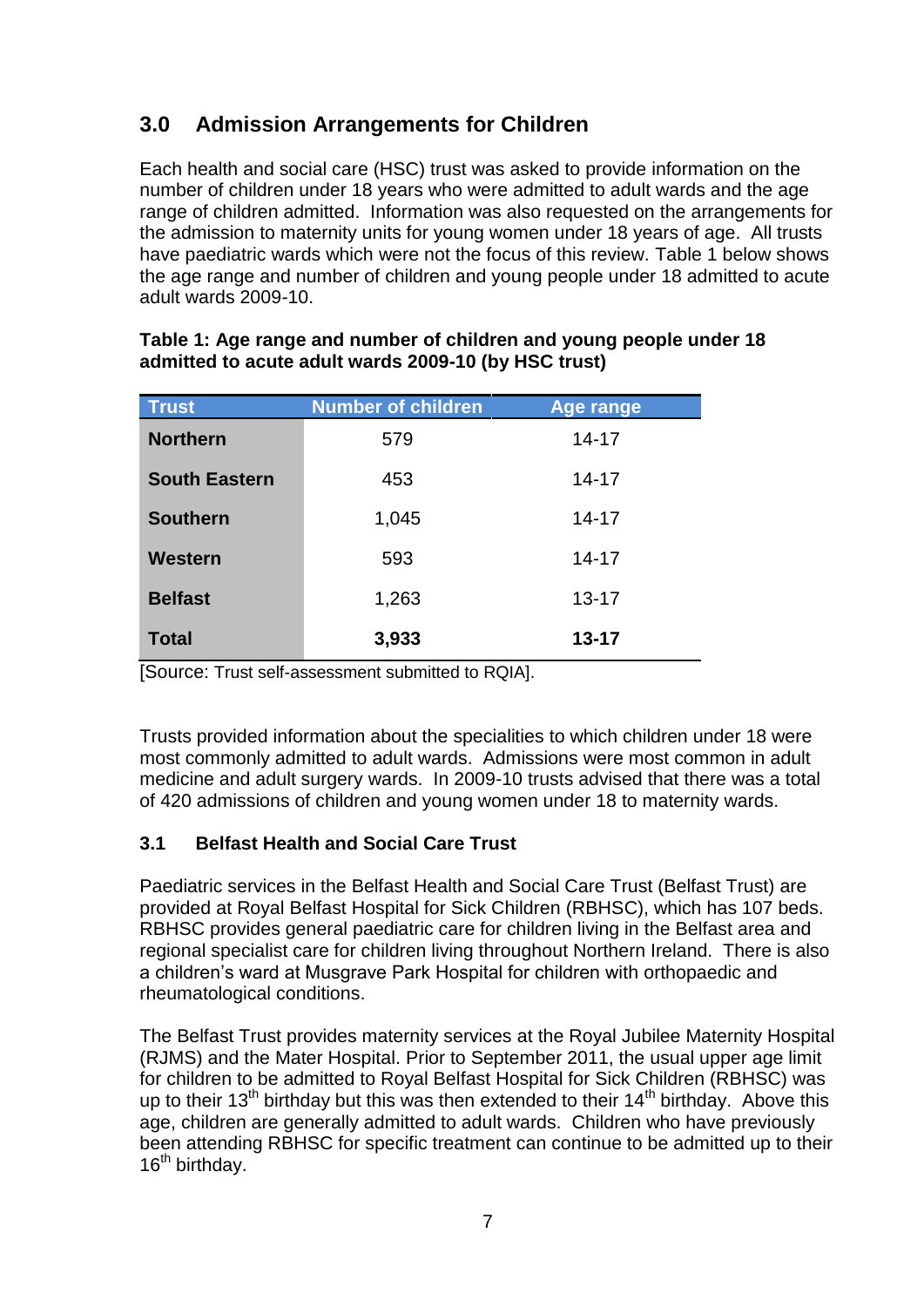The trust advised that the number of children under 18 admitted to adult wards in 2009-10 was 1263.

The Belfast Trust provided information on children admitted to adult wards for 2008/09 to 2009/10. The age range was 13-17. For this two year period there were 973 males and 1463 females. The mean length of stay on adult wards within the trust varied, showing for example children spent 11.5 days in neuro-surgery and 3.5 days in maternity. The mean length of stay for children admitted into adult surgical and medical wards in the Belfast City hospital was 2.1 days and 3.3 days respectively. Figure 1 shows the age distribution for these admissions. The largest number of admissions were among children aged 16-17.



#### **Figure 1: Number of children under 18 per age group in adult wards in Belfast Trust in 2008-09 and 2009-10.**

 **Age group of children**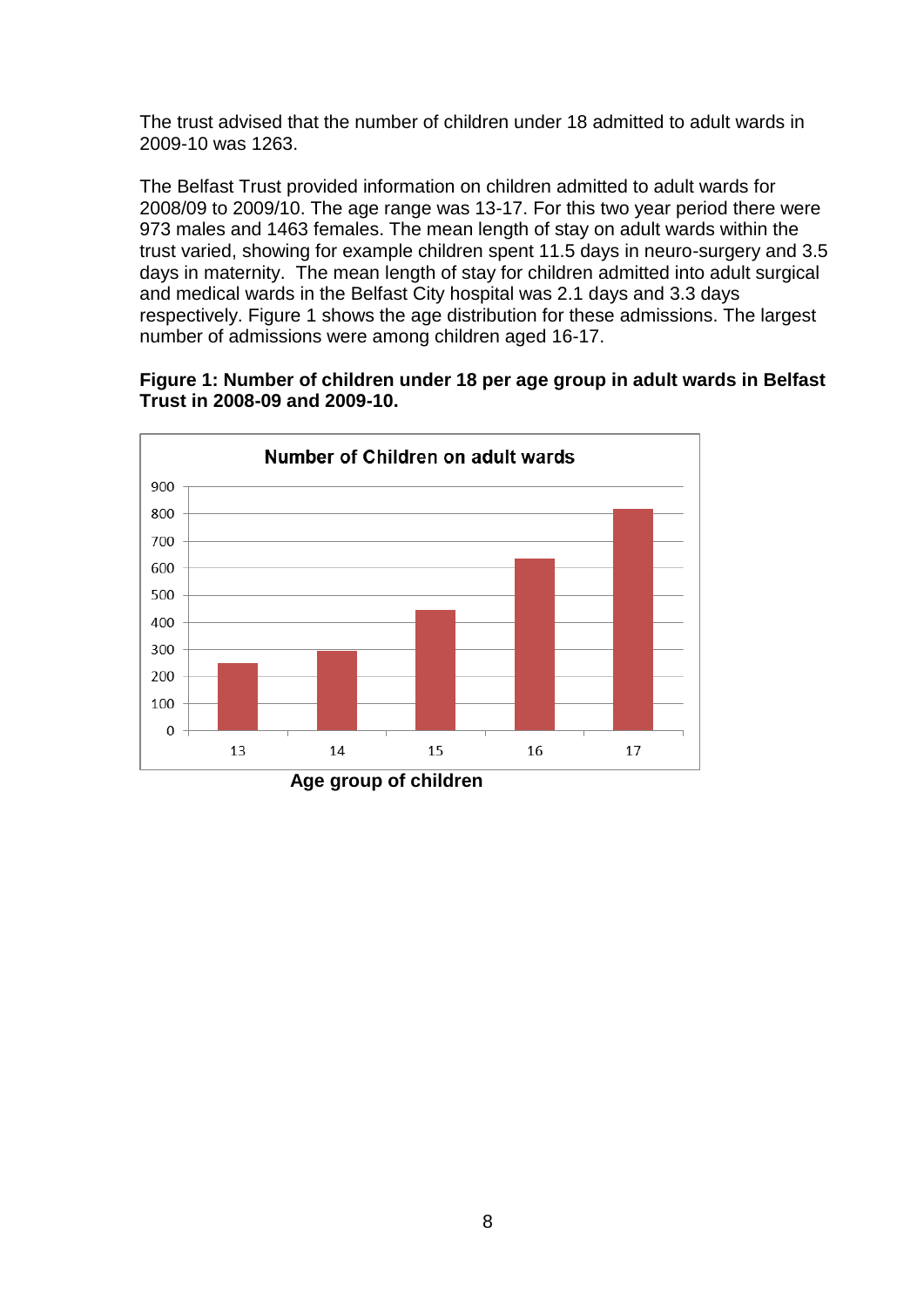# **3.2 Northern Health and Social Care Trust**

Paediatric services in the Northern Health and Social Care Trust (Northern Trust) are provided at Antrim Area Hospital and Causeway Hospital in Coleraine. Maternity services are also provided at both hospitals.

For Antrim Area Hospital the usual upper age limit for admission to a paediatric ward is 14 years 11 months. In Causeway Hospital it is 15 years 11 months. Above these ages, children under 18 years are generally admitted into adult wards. Exceptions to this include children with disabilities and long-term conditions who can continue to be cared for in paediatric wards. Influencing factors include the size of the child, and also whether they wish to remain in paediatrics or prefer to go to an adult ward. Some younger children can be admitted to adult environments for specific interventions, for example, in cardiology in Causeway Hospital.

The trust advised that 579 children under 18 were admitted to adult wards in 2009- 10.

In the Northern Trust children were admitted to maternity, gynaecology and cardiology wards, although the majority were admitted to general medical and surgical wards. Based on the mean length of stay, children remained on wards, for example in Antrim Area Hospital, in haematology for 3.12 days, gynaecology 3.79 days, general surgery 2.38 days and general medicine 2.67 days. The age range on all wards was between 14-17years.

#### **3.3 South Eastern Health and Social Care Trust**

Paediatric services in the South Eastern Health and Social Care Trust (South Eastern Trust) are provided at the Ulster Hospital, Dundonald. Obstetric services are provided at the Ulster Hospital and there are midwifery led maternity units at both Lagan Valley and Downe hospitals.

Children are usually admitted into paediatric wards up to their  $14<sup>th</sup>$  birthday, but may continue to be admitted up to their 18 birthday if they have complex needs. Some children under 14 may be admitted to adult wards if there is a specialist need for the admission.

The trust has established an adolescent bay, staffed by paediatric nurses, at the Ulster Hospital. This can admit young people up to the age of 18, under the care of clinicians from a range of specialties.

The trust advised that 453 children and young people were admitted to adult wards in 2009-10.

Within the South Eastern Trust children were admitted to general medical and surgical wards, and also to maternity, gynaecology, and endocrinology. The age range for this group was between14-17, with the majority being 16 and over, although there were children under 14 on a number of adult wards.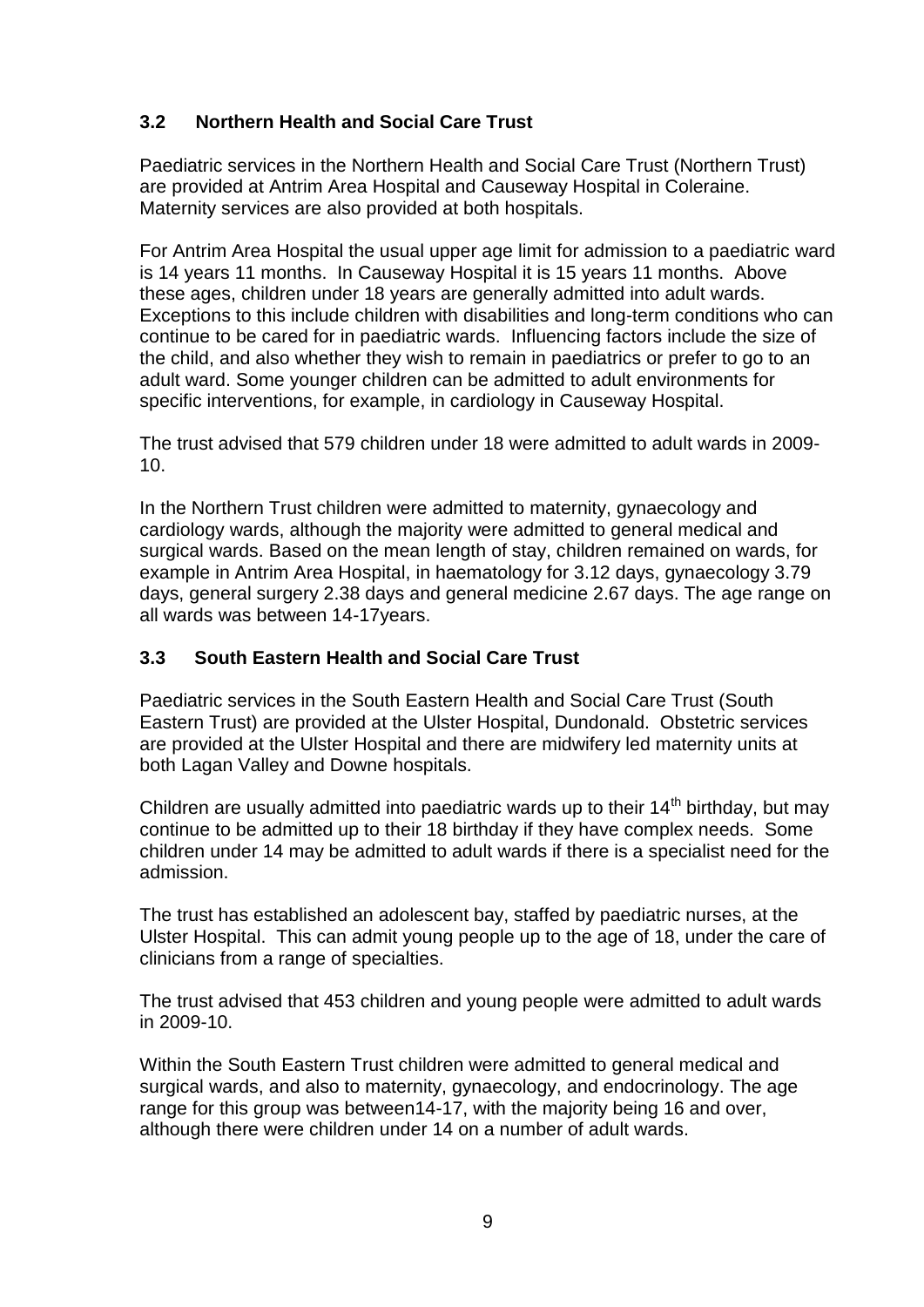# **3.4 Southern Health and Social Care Trust**

Paediatric services in the Southern Health and Social Care Trust (Southern Trust) are provided at Craigavon Area Hospital and at Daisy Hill Hospital, in Newry. Maternity services are also provided at both these hospitals.

At the time of the review visit the usual practice was that children up to their  $14<sup>th</sup>$ birthday were admitted to paediatric wards. However, there is clinical agreement that children or young people with complex health needs, or requiring treatment of diabetic ketoacidosis, are admitted to the children's ward. In March 2010, the trust developed a strategic position statement, Changing for Children. This proposes the establishment of new arrangements so that young people from 14 to 16 years would be admitted to adolescent units for acute medical and elective surgical care. The trust advised that 1,045 children and young people, aged 14 to 18 were admitted to adult wards in 2009-10.

In the Southern Trust the adult wards to which most children were admitted were general surgical and medical wards and medical assessment units. There were also admissions to specialised units including dermatology, maternity, gynaecology, ear, nose and throat (ENT) and cardiology. Children admitted were aged between 14-17 years. Based on the average length of stay in Craigavon hospital for example, children remained on medical admission units for two days.

# **3.5 Western Health and Social Care Trust**

Paediatric services in the Western Health and Social Care Trust (Western Trust) are provided at Altnagelvin Hospital in Londonderry and the new South West Acute Hospital in Enniskillen<sup>13</sup>. Maternity services are also provided at these two sites.

The usual upper age limit for admission to paediatric wards differed between the two hospitals. Children with longstanding conditions could remain in paediatric wards. At Altnagelvin, children were admitted to paediatric wards up to their  $14<sup>th</sup>$  birthday and in Erne Hospital (which was open at the time of the review visit) it was up to their  $16<sup>th</sup>$  birthday. The review team was advised that younger children were admitted to a dermatology unit at Altnagelvin Hospital, but this was under review. In June 2012 services at Erne hospital moved to the new South West Acute Hospital, where all patients are provided with single room accommodation.

The trust advised that 593 children and young people aged 14 to 18 were admitted to adult wards in 2009-10.

In the Western Trust children under 18 were admitted to a number of specialities which included maternity, gynaecology, haematology, endocrinology and cardiology. The wards that admitted most children were general medical and surgical wards. The children were primarily between the ages of 14-17, although within some units there were children under 14. Based on the mean length of stay for children admitted to adult wards, this was less than three days.

<sup>1</sup>  $13$  The Review team did not visit the South West Acute Hospital in Enniskillen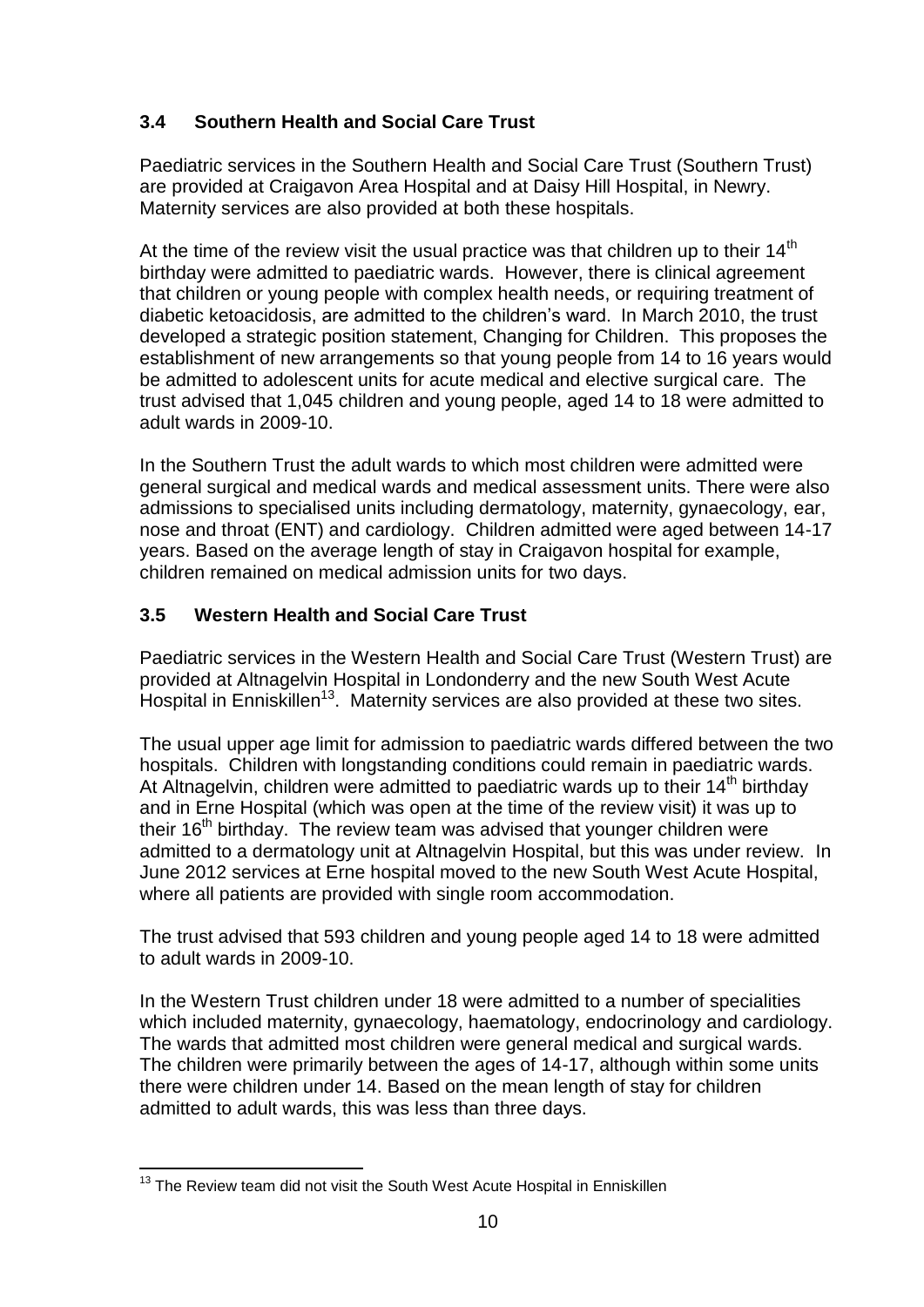### **3.6 Summary**

The review team was advised that almost 4,000 children under 18 years were admitted to adult wards in Northern Ireland in 2009-10. Children were admitted to a broad range of specialties and, in particular, to adult surgery and adult medical wards.

The arrangements for the admission of children are not standardised across trusts in relation to the ages when children are usually admitted to paediatric wards. The cutoff ages can vary between hospitals in the same trust.

The review team found that for each trust the majority of children were between the ages of 15-17. There were also more females than males and this is explained through admissions in the maternity units. The length of hospital stay also varied and was found to be longer within some specialist units.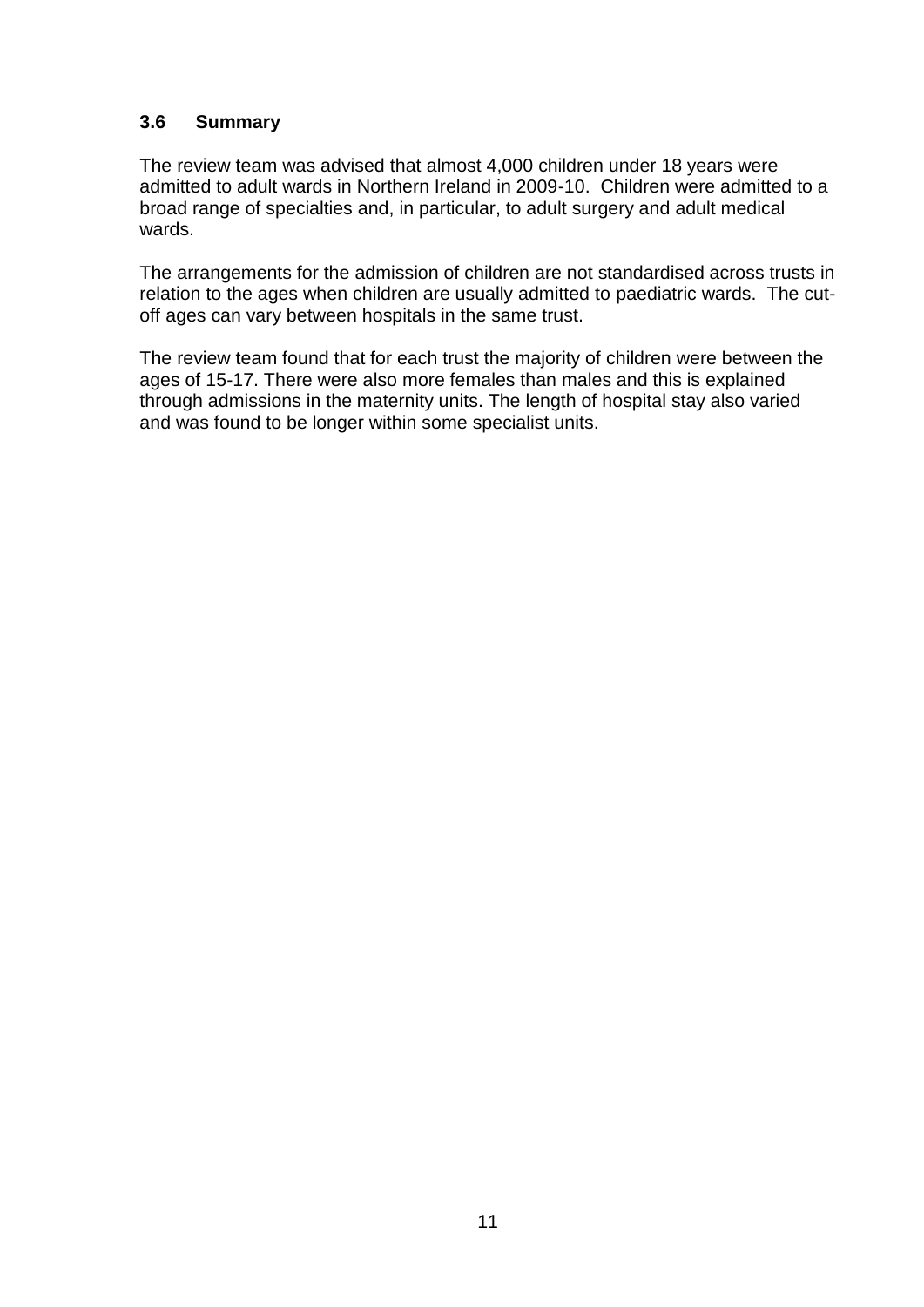# **4.0 Organisational Challenges**

RQIA's review team asked each trust to highlight the key challenges which faced the organisation in the provision of care for children who were being admitted to adult wards. Several common themes emerged.

# **4.1 Recruitment and Retention of Paediatric Nurses**

Trusts advised that they had difficulty in recruiting and retaining paediatric nurses to work in adult ward environments where children were also being cared for. Trusts recognised the benefits in having paediatric nurses in these adult wards, but the small number of children being admitted to individual wards impacted on the ability to retain staff. Nurses were concerned about the ability to retain paediatric knowledge and skills in this situation. The Northern Trust is considering methods of enabling paediatric nursing staff to rotate between the Antrim paediatric and emergency departments.

# **4.2 Training on Issues Related to Children**

Trusts advised that it was difficult to provide and sustain training related to children across all the adult settings in which children were being admitted. A large number of clinical staff were involved in the care of children. There was a need to ensure that they had mandatory child protection training, and training in relevant issues such as fluid management for children. The South Eastern Trust has developed a pack for every adult ward in which children were admitted, setting out policies and procedures in relation to children. This pack also includes guidelines as to when children should be referred for a paediatric opinion. The Western Trust has packs available in adult wards, which contain documentation relevant to children.

# **4.3 Appropriate Accommodation**

Trusts advised that a major constraint on moving to their desired position where children and young people were accommodated in more age appropriate environments was the lack of appropriate staffed accommodation. The current age cut-offs for admission to paediatric environments were significantly influenced by local availability of paediatric beds. In particular, the limited space at RBHSC led to the policy to admit children over 14 years to adult wards rather than the specialist children's hospital.

Trusts also advised that the lack of single room accommodation in some wards, and overnight accommodation for parents, impacted on the provision of suitable arrangements for those children who were admitted to adult wards. New build facilities, such as the South West Acute Hospital in Enniskillen, have single room accommodation, which addresses this problem.

A lack of appropriate accommodation for adolescents was a particular challenge. Trusts recognised that they had different needs, and different approaches were being considered.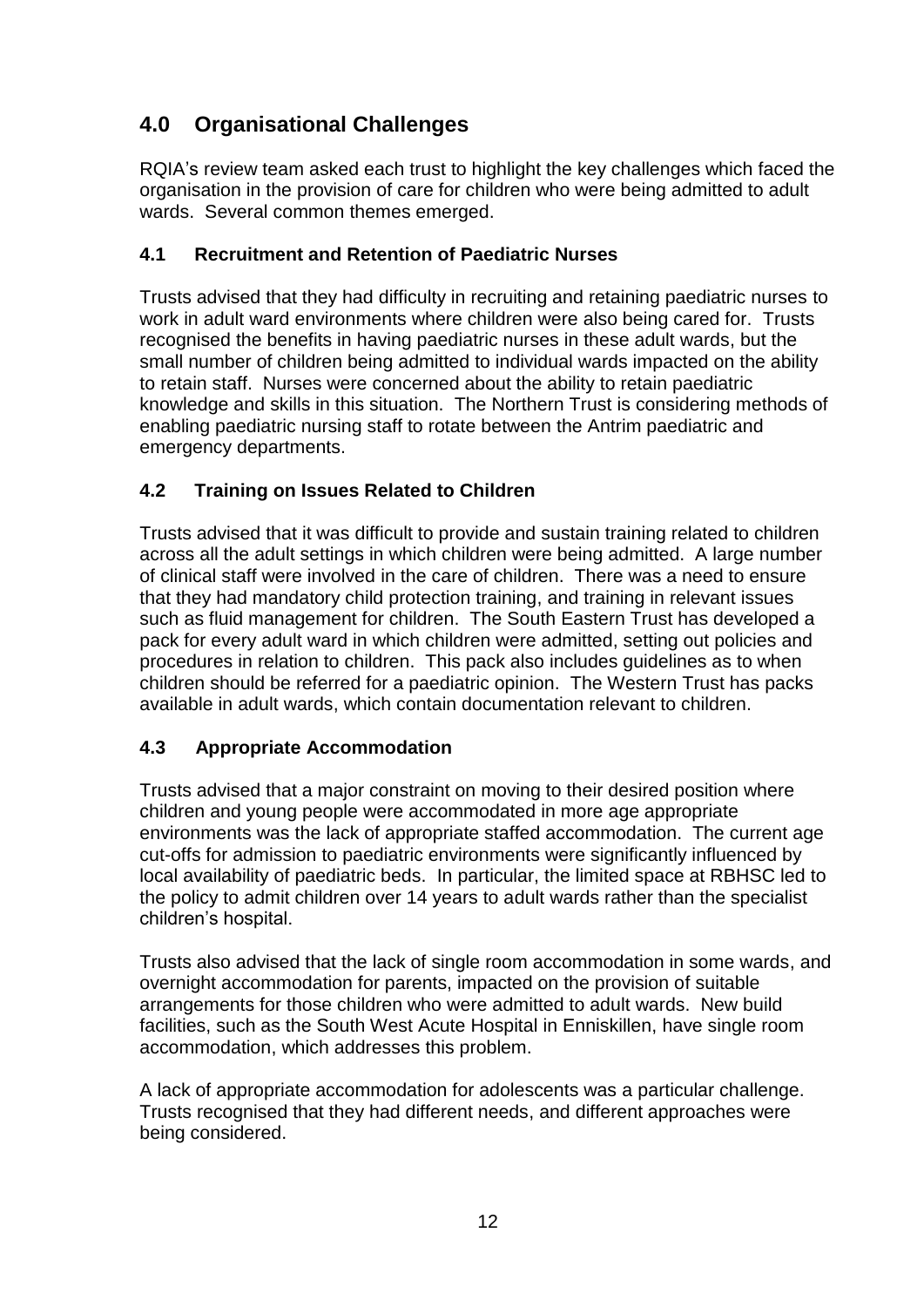The Northern Trust was considering plans to have a limited number of wards designated for admission of children under 18 years.

The South Eastern Trust had established an adolescent bay, in the Ulster Hospital and this allowed young people to be cared in a (specific) setting for their needs.

The Belfast Trust had considered cohorting young people into a limited number of wards but, there had been difficulties in balancing the needs for specific specialty care for children within this approach.

The Southern Trust was planning to establish adolescent units for children under 16 requiring acute medical and elective surgical care. In the interim period, arrangements were in place to cohort young people in specific adult wards.

The Western Trust had established an innovative approach to the provision of ENT services for children in a ward used primarily for adults. A section of an adult ward was dedicated at particular times for elective surgery for children and young people and staffed with paediatric trained staff.

#### **4.4 Transition Arrangements**

Trusts advised that ensuring effective arrangements were in place for the transition of care between paediatric and adult services for children with long-term and complex conditions created challenges. These could be impacted on when children were admitted to adult wards.

All trusts indicated that there were arrangements in place to allow children who were having ongoing care to be readmitted to paediatric wards even if they were older than the usual cut-off age for admission.

#### **4.5 Different Age Ranges for Clinical Policies**

The review team was advised that different clinical policies for the treatment of children can apply up to different ages. For example, guidance for fluid management for children is up to 16 years of age, whereas guidance for the treatment of diabetic ketoacidosis is up to 18 years of age.

When children are cared for in paediatric wards the relevant paediatric policy will generally apply. In adult wards, there is a need to ensure that the correct policy is applied to each child admitted, based on their specific age. With small numbers of children admitted, the use of policies in particular clinical situations may also be very infrequent.

#### **4.6 Children with Mental Health Issues**

Trusts advised that the provision of suitable accommodation for children and young people who have mental health issues can be difficult. Young people can be admitted to a busy adult medical admission unit as a place of safety while waiting transfer to an appropriate mental health service.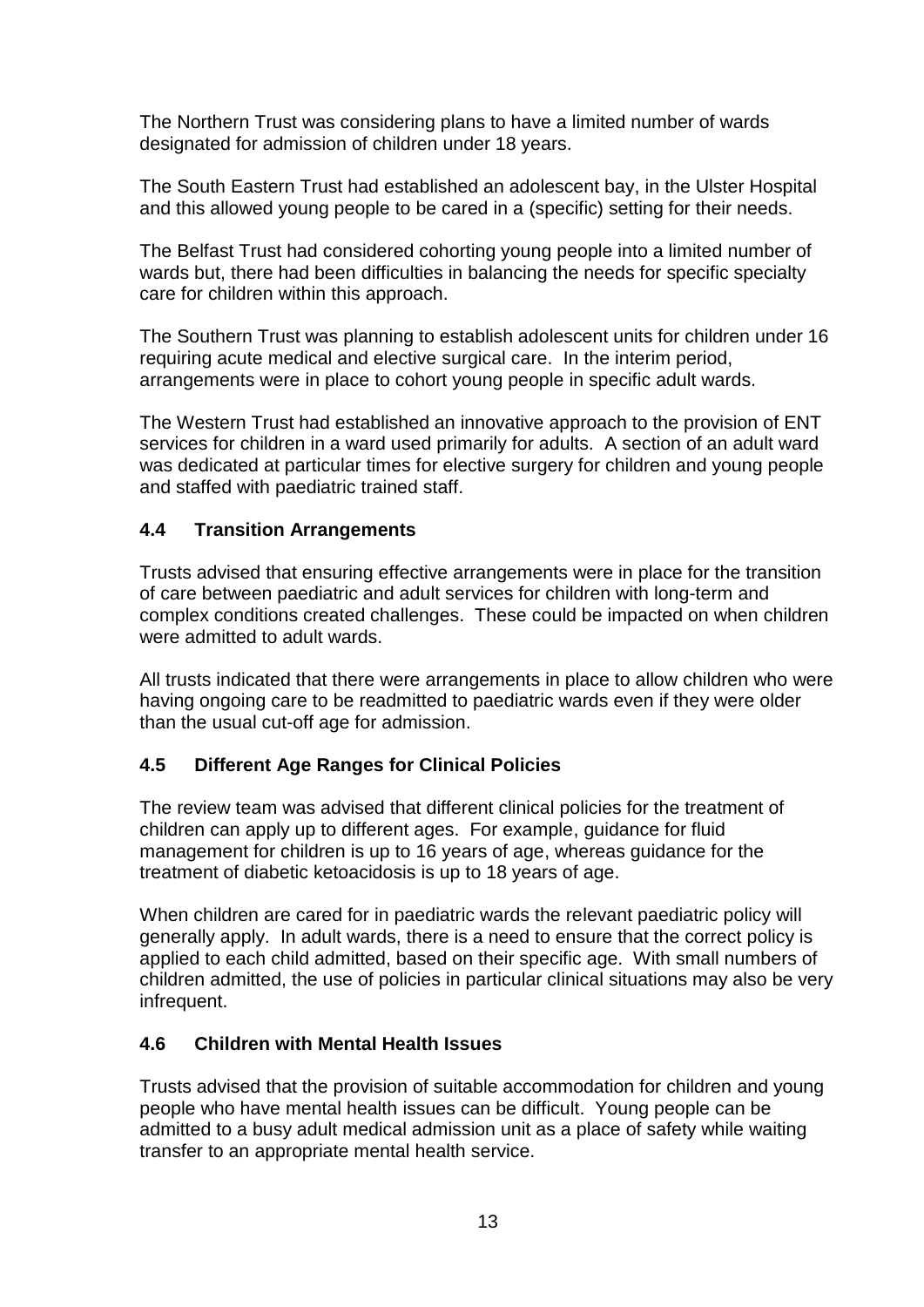### **4.7 Summary**

The review team was advised by trusts that the current arrangements result in significant numbers of children and young people being admitted to adult wards. These create considerable challenges in ensure the safe and effective delivery of care. These challenges are also evident in the provision of care for children who have mental health problems. Trusts have indicated that they are putting in place measures to manage identified risks. However, their desired position would be to have children and young people cared for in age appropriate environments. Achieving this is being constrained by a lack of suitable staffed accommodation.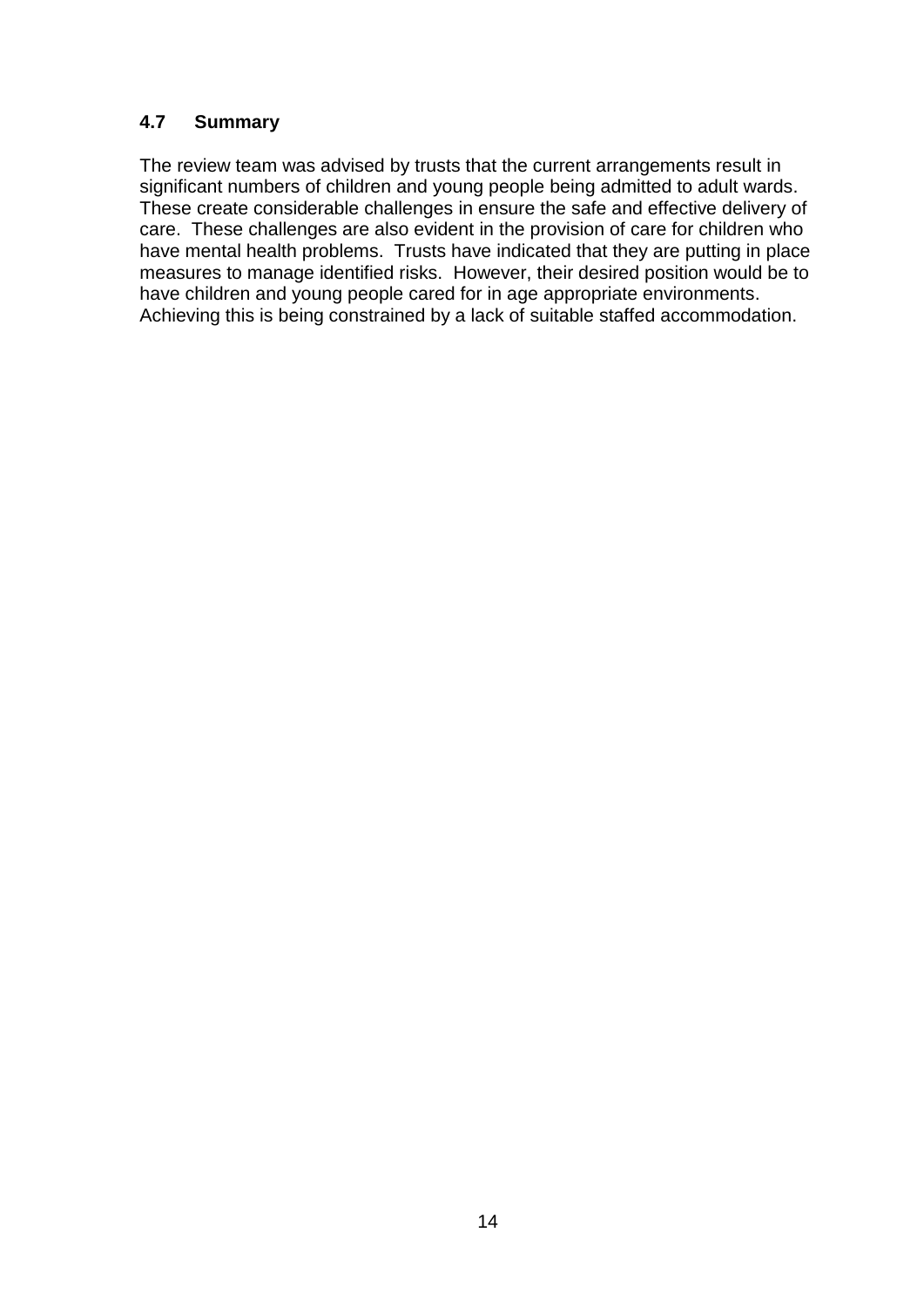# **5.0 Organisational Governance**

# **5.1 Organisational Focus**

The review team found that each trust had identified children being cared for in adult wards as an important issue for the trust governance agenda and for the trust senior team to address. Trusts were aware of risks and challenges associated with their local arrangements and were putting in place measures to manage identified risks. All trusts were taking multidisciplinary approaches to addressing these issues.

# **5.2 Leadership**

Each trust has an identified lead director for children's services who is an executive director on the trust board. Trusts have also established specific arrangements for leadership for issues in relation to safeguarding of children. For example, in the Belfast Trust there is a lead doctor identified in each hospital for issues relating to children under 18 admitted to adult wards. The Northern Trust has an identified safeguarding lead for the trust. The Southern Trust has an identified safeguarding lead in each hospital.

As children are being cared for in a range of wards, the management issues relating to children in adult wards requires effective cooperation at directorate level (coordination and planning of services). Some trusts have established specific groups to address planning issues related to children in adult wards.

In the Northern Trust, the review team met with members of a multidisciplinary working group. This was established to develop and oversee the implementation of an action plan to address issues relating to the care of children in adult wards, which had been identified from an investigation following a clinical incident in the trust.

In the South Eastern Trust, a multidisciplinary group has been established, specifically in relation to the care of children in adult wards. This group has taken forward a range of initiatives designed to reduce risk and improve services. These include:

- preparing a resource pack for all adult wards in relation to the care of children  $\bullet$
- $\bullet$ developing an agreed checklist for those children who should be referred to paediatric services
- developing a formal trust policy on the care of children in adult wards  $\bullet$
- ensuring that this group of patients is included in the trust audit programme for safety, quality and patient experience issues

In the Southern Trust, a multidisciplinary working group was established (as part of both Changing for Children and Prevention of Hyponatraemia), to devise a shared care policy for the management of young people aged 14 -18 years who are admitted to acute wards. The trust has prepared a shared care management plan for young people presenting with diabetic ketoacidosis, an algorithm for prescription of fluid for children admitted to adult wards.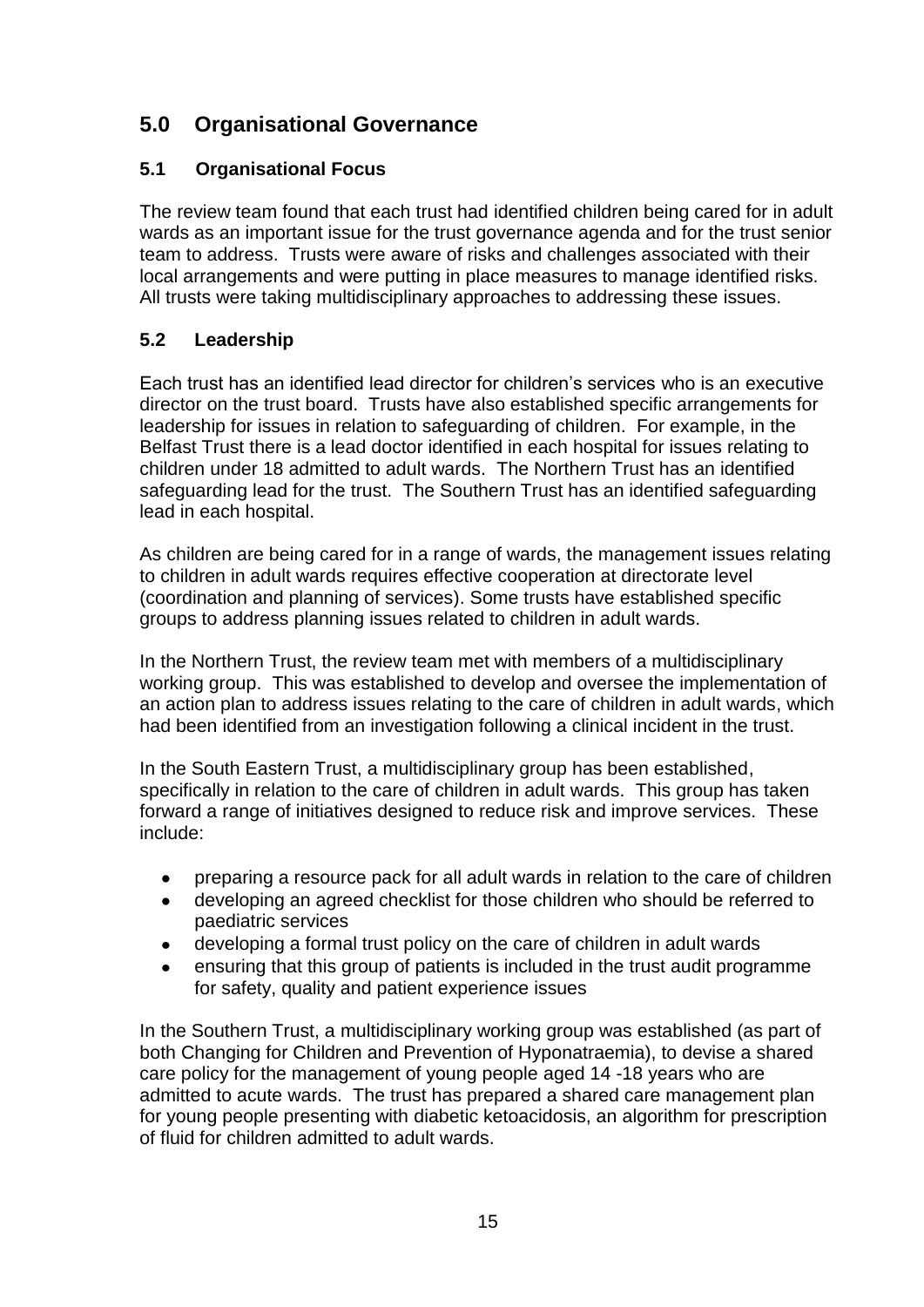# **5.3 Clinical Responsibility**

Trusts advised that at the time of the review visit, the usual arrangement was for the clinical responsibility for a child who was admitted to an adult ward to be with the admitting consultant for the specialty. Paediatricians could be contacted for advice when required. Children with complex needs known to the paediatric service could continue to be admitted to children's wards.

The Southern Trust advised that a consultant post had been established for adolescents, and that it had established a protocol for 14 to 18 year olds admitted to adult wards.

# **5.4 Availability of Records**

The review team sought information as to the availability of previous records to inform the treatment and care of children and young people admitted to adult wards.

Trusts advised of arrangements to ensure access to the clinical records from previous treatment, on an outpatient or inpatient basis. The time to retrieve records can depend on whether the previous treatment was on a different site, as the electronic system of records management is site specific. All trusts can now access previous radiological investigations and reports through picture archiving and communication systems (PACS).

In relation to social care records, there are arrangements in place to access the electronic care record, Access to Social Services Client Administration and Retrieval Environment (SOSCARE). These differ between hospitals and generally the review team found that direct access is not available to staff looking after children admitted to adult wards.

# **5.5 Reporting and Follow up of Incidents**

All trusts have policies and procedures in place for the reporting and follow up of incidents. Serious adverse incidents (SAIs) are reported to the Health and Social Care Board and are subject to follow up within the regional procedures. SAIs are reported and considered at relevant committees within the trust governance structures.

There are no specific arrangements for monitoring incidents which relate to children in adult wards, however, relevant incidents are considered in line with trust procedures. Trusts were able to advise the review team of some incidents, which had been recorded in the previous year on the incident reporting system, where an incident had related to an under 18 year old patient in an adult ward.

# **5.6 Clinical Audit**

The review team asked for information on clinical audits which related specifically to the care of children and young people in adult wards. All trusts were participating in a regional audit of the use of intravenous fluids for hospitalised children diagnosed with appendicitis or bronchiolitis.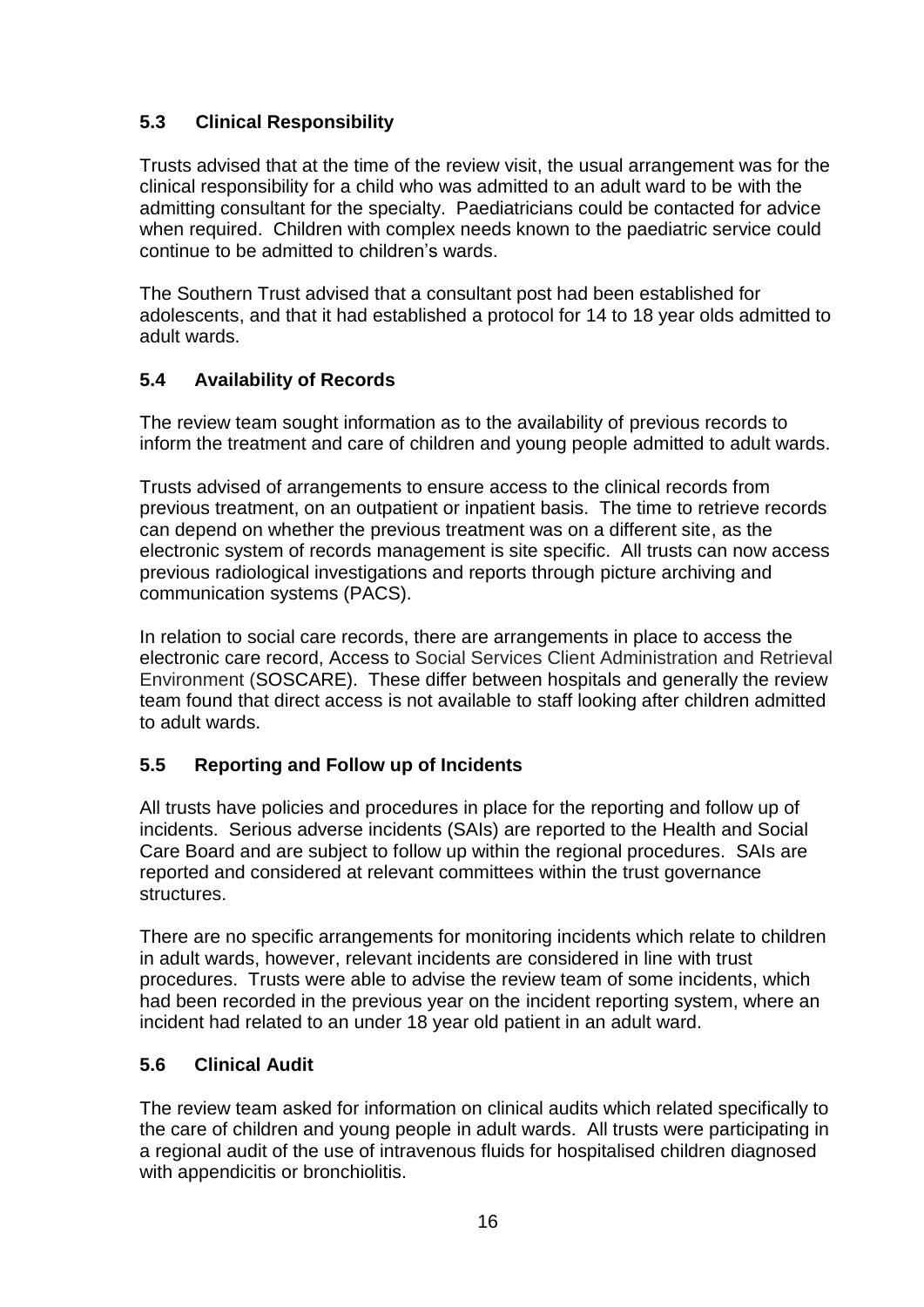The Belfast Trust had carried out three specific audits in relation to young people in adult environments on:

- child protection arrangements in adult accident and emergency departments
- deliberate self-harm management for under 18 year olds at the Mater and  $\bullet$ Belfast City hospitals
- audit of the use of a revised paediatric fluid balance chart in adult ward areas  $\bullet$

The South Eastern Trust had carried out an audit in relation to the procedures to prevent hyponatraemia among children in acute inpatient facilities. The trust was also participating in a national audit on paediatric Crohn's disease and paediatric ulcerative colitis.

The Southern Trust has ongoing regular audit in relation to fluid prescription and hyponatraemia for children on adult wards. The trust was also participating in a national inflammatory bowel disease audit on Crohn's disease and ulcerative colitis, which included adolescent patients.

#### **5.7 Distribution of Circulars and Information Relevant to Children**

The review team asked trusts for details of the arrangements for distributing circulars and information of particular relevance to children, to staff who care for children in adult wards.

Trusts have arrangements in place for the receipt, recording and distribution of circulars and other sources of advice to ensure that appropriate action has occurred. Circulars and policies are generally available to all hospital staff through the trust intranet sites.

The review team noted the benefits in the South Eastern Trust of having a resource pack in each adult ward relating to the care of children, where relevant information is brought together and is easily accessible.

#### **5.8 Summary**

The review team found that the care of children in adult wards was regarded as an important issue within trust governance arrangements. Although there are no specific arrangements for monitoring incidents in respect of children in adult wards, relevant incidents are considered in line with trusts procedures. Leadership for children was clearly identified at director level. Trusts had recognised risks and operational issues in relation to the care of children and some trusts had established working groups to focus on these issues. Across trusts there are examples of good practice, which the review team considers could be usefully shared on a regional basis.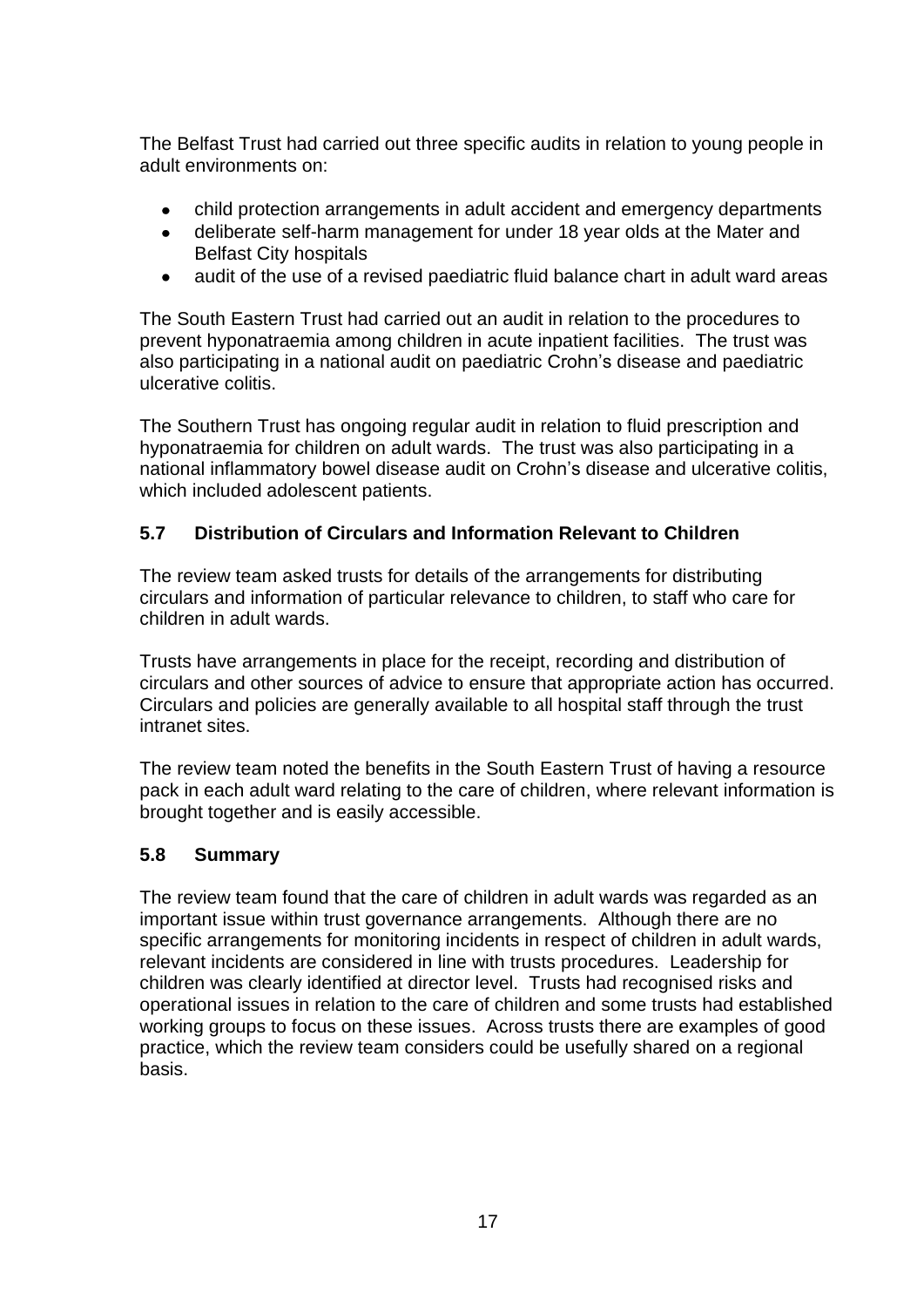# **6.0 Clinical Management and Pharmacy**

The review was provided with information about aspects of the clinical management of children in adult wards. Information was also requested on arrangements for training, pharmacy, consent and provision of clinical equipment for children in adult wards. These issues were discussed at meetings and focus groups in trusts.

### **6.1 Clinical Policies**

Trusts provided details of clinical policies and procedures that were relevant to the care of children in adult wards. In general, these relate to the care of all children and cover a wide range of topics. Policies are usually made available through trust intranet sites. The South Eastern Trust had developed a policy for the care of children under 18 in adult acute wards, and the Southern Trust had developed a protocol for 14 to 18 year olds for care arrangements in adult wards.

All trusts have procedures in relation to intravenous infusion for children up to 16 years, in keeping with regional guidance. These are widely disseminated to adult wards to which children have been admitted. Policies on the treatment of diabetic ketoacidosis have also been widely disseminated. The Northern and Western trusts have issued guidance to wards on the use of paracetamol for children.

### **6.2 Early Warning Score Charts**

The review team discussed the use of early warning score (EWS) charts with each trust in relation to children in adult wards. These charts are designed to provide a severity of illness score to predict the need of urgent medical treatment as early as possible. The review team noted a range of different policies in relation to children and various charts in place for early warning scores across Northern Ireland.

The Belfast Trust has implemented a paediatric early warning score chart (PEWS). At the time of the review visit, the trust was developing a new sick children's early warning score chart (SCEWS). This is age specific and will be of particular benefit when children are in an adult ward.

The Northern Trust is working towards harmonisation of a number of different charts that were in place across the trust. The Trust has a standardised PEWS observation chart and policy in place since June 2008.

The South Eastern Trust was piloting a new PEWS chart for children up to 14 years. This was also used in the adolescent unit. For children aged 14-18 years in adult wards, an adult medical early warning score (MEWS) chart would be used.

The Southern Trust has developed a PEWS chart for children up to 14 years, with an adult MEWS chart being used for children in adult wards over that age.

The Western Trust has EWS charts but did not use a specific chart for children. The trust considered that PEWS charts could potentially be useful, but no validated PEWS chart was available for implementation at the time of the review.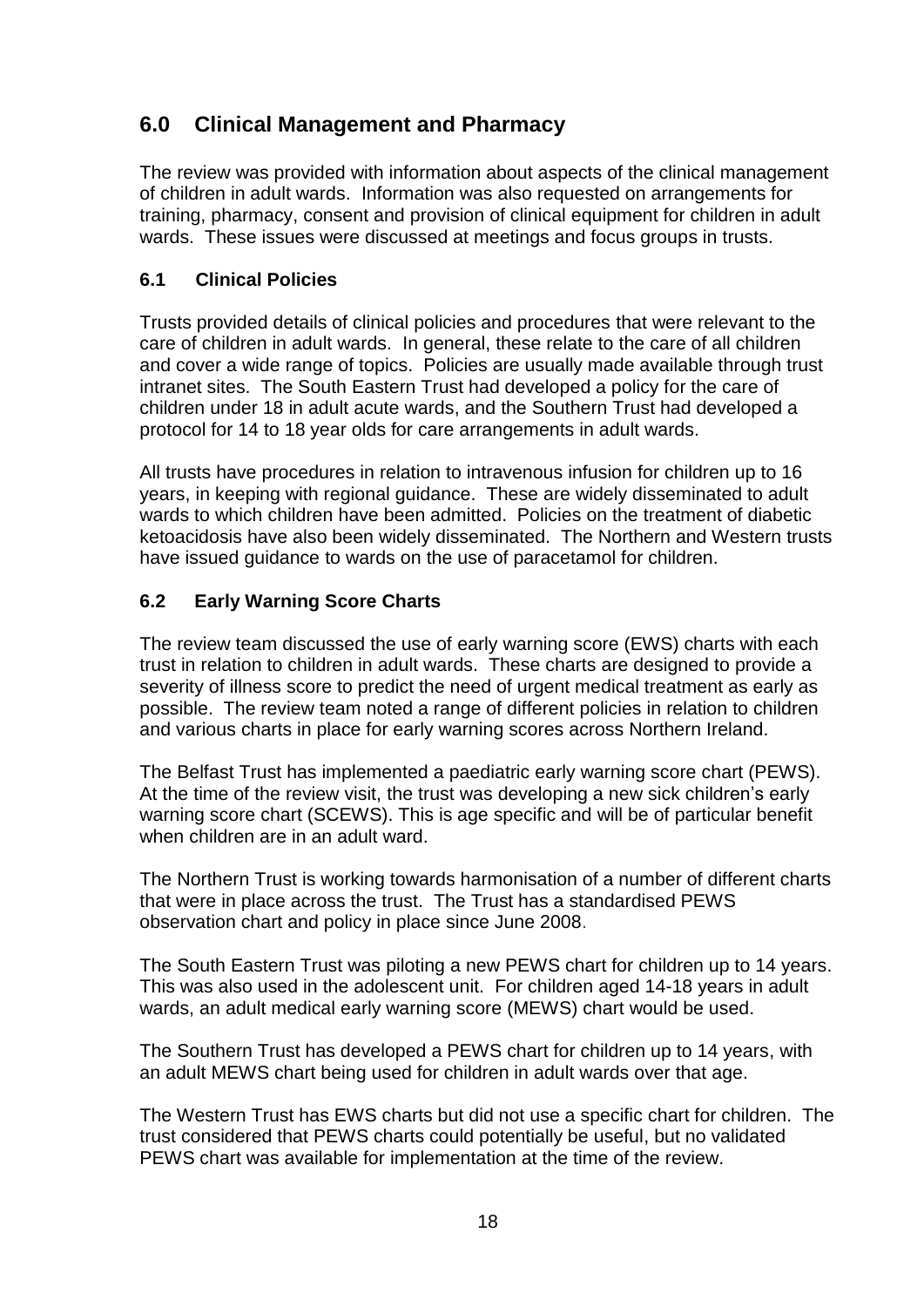### **6.3 Intravenous Fluid Management**

The review team found that all trusts have implemented policies and procedures for the use of intravenous fluids in children under 16 years, in line with regional guidelines. Adult wards where children are cared for are included in training programmes and in the dissemination of regional guidelines.

#### **6.4 Pain Management**

Trusts provided information about the arrangements for pain management for children in adult wards.

The Belfast Trust has an acute pain service available on all hospital sites. Nurses providing the service can contact the paediatric pain nurses at RBHSC for advice and guidance when required.

The Northern Trust advised that pain relief is prescribed to children on adult wards by medical staff, in line with their clinical judgement. They can contact paediatric leads in relation to pain management for under 18 year olds.

The South Eastern Trust advised that children in adult wards can be referred to the acute pain service if assistance is required with their analgesia. The trust advised that staff providing the service have experience treating paediatric patients.

The Southern Trust advised that children can be referred to the acute pain management team which is responsible for reviewing the effectiveness of pain management.

The Western Trust advised that a children's trained nurse is the identified pain nurse for the trust.

All trusts advised that there are tools used to assess levels of pain in children which are age appropriate using, for example, pain rulers or smiley faces.

In the Southern Trust a hospital passport was being trialled, with a section "How You Know I am In Pain". This is designed to enable children or young people who have a learning disability with complex needs, or a difficulty with communication, to let clinical staff know they are in pain.

#### **6.5 Consent to Examination and Treatment**

Trusts advised that their procedures regarding consent for examination, treatment or care for children under 18 in adult wards are in line with regional guidance. The Belfast, South Eastern and Western trusts have adopted the regional consent policy and documentation. Northern and Southern trusts have trust specific policies.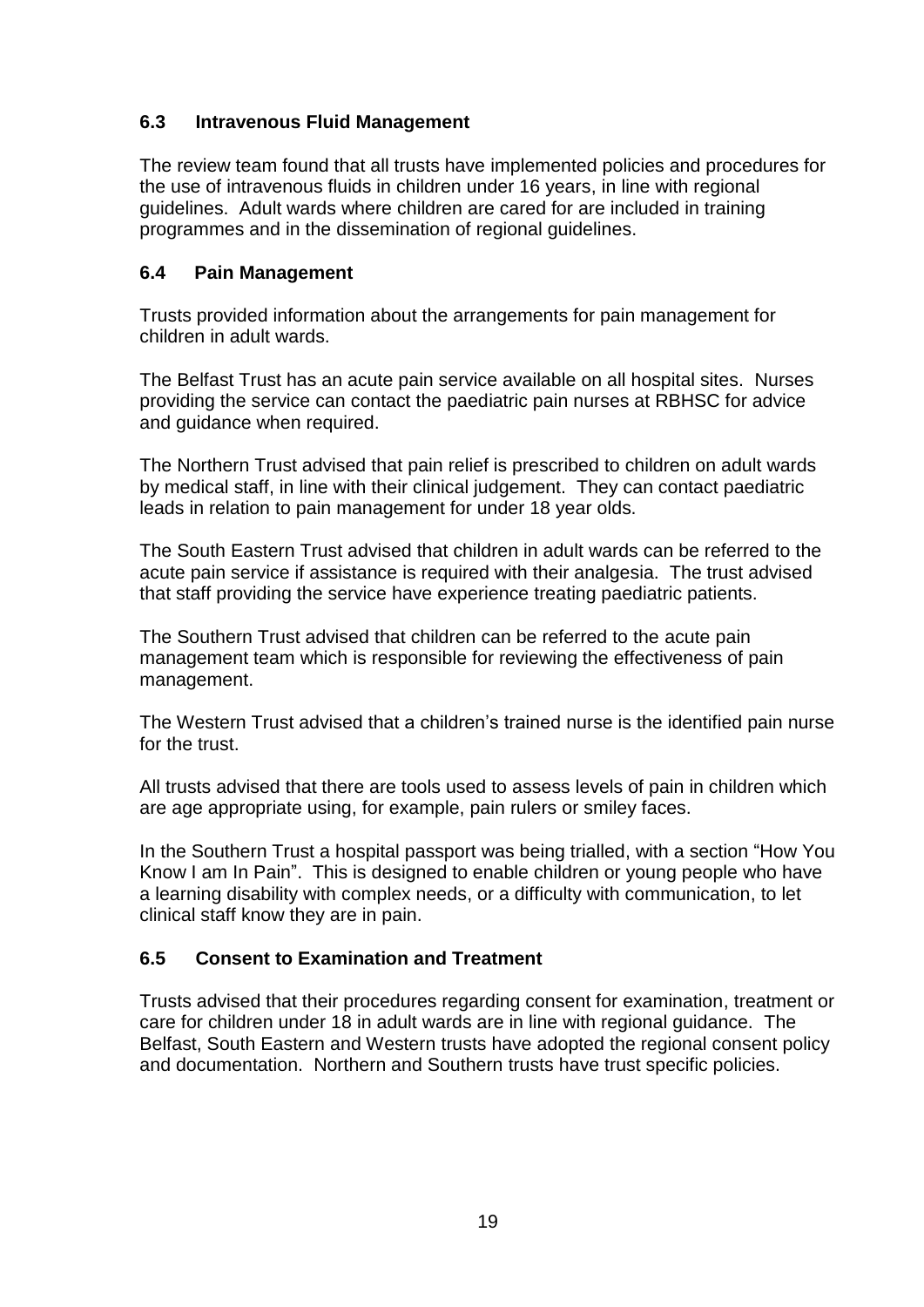#### **6.6 Pharmacy**

The review team found that there were some differences in the arrangements for provision of pharmacist input at ward level in different hospitals across Northern Ireland.

In the Belfast Trust, ward based pharmacists are in place for the majority of adult wards. The trust has three paediatric pharmacists and one for maternity services at Royal Jubilee Maternity Service. There is a lead pharmacist for medicines governance issues. There are policies and procedures in place in relation to safe medicines practice, but these are not specific to children in adult wards. The British National Formulary for Children is not routinely issued to adult wards. The pharmacy service issues a newsletter on relevant issues on a quarterly or six monthly basis.

In the Northern Trust, there is ward pharmacist provision in every ward. There is a clinical pharmacist for paediatric wards who can be contacted if specialist advice is required for children on adult wards. In general there are not specific policies and procedures in relation to prescribing for children on adult wards. However, there is a procedure in relation to paracetamol prescribing, which has been distributed to all wards. The British National Formulary for Children is available in an electronic format to all wards.

In the South Eastern Trust, there is a clinical pharmacy service available in most wards. The trust does not have a paediatric trained pharmacist, and ward based clinical pharmacy is not available for the Women and Children's Directorate. Where clinical pharmacy is provided at ward level, pharmacists check the inpatient drug Kardex and discharge prescriptions. The trust has a medicines policy which covers both adults and children. The British National Formulary for Children is also available within the trust.

In the Southern Trust, there is a clinical pharmacy service available in adult medical wards, but the coverage in surgical wards is limited. The trust governance pharmacist provides an input to training for junior doctors and the trust is carrying out a pilot of web-based pharmacy training. In general there are not specific policies in relation to prescribing for children, with the exception of intravenous fluids. The British National Formulary for Children is available electronically. The British National Formulary for Children is available in all adult wards where children and young people are admitted.

In the Western Trust, a ward based clinical pharmacy service is available in the majority of wards throughout the trust, including all medical wards. There is a paediatric pharmacist available at Erne Hospital and a full-time pharmacist in the Women's and Children's Directorate at Altnagelvin Hospital. The trust has developed a medicines code that covers all aspects of medicines use at ward level. It does not specifically refer to the use of medicines in children under 18 in adult wards. The British National Formulary for Children is not routinely issued to all adult wards, but is available electronically. A paediatric drug calculator is made available in theatres and intensive care units (ICU). Trust pharmacy staff advised that there can sometimes be difficulties in accessing information on cross-border patients who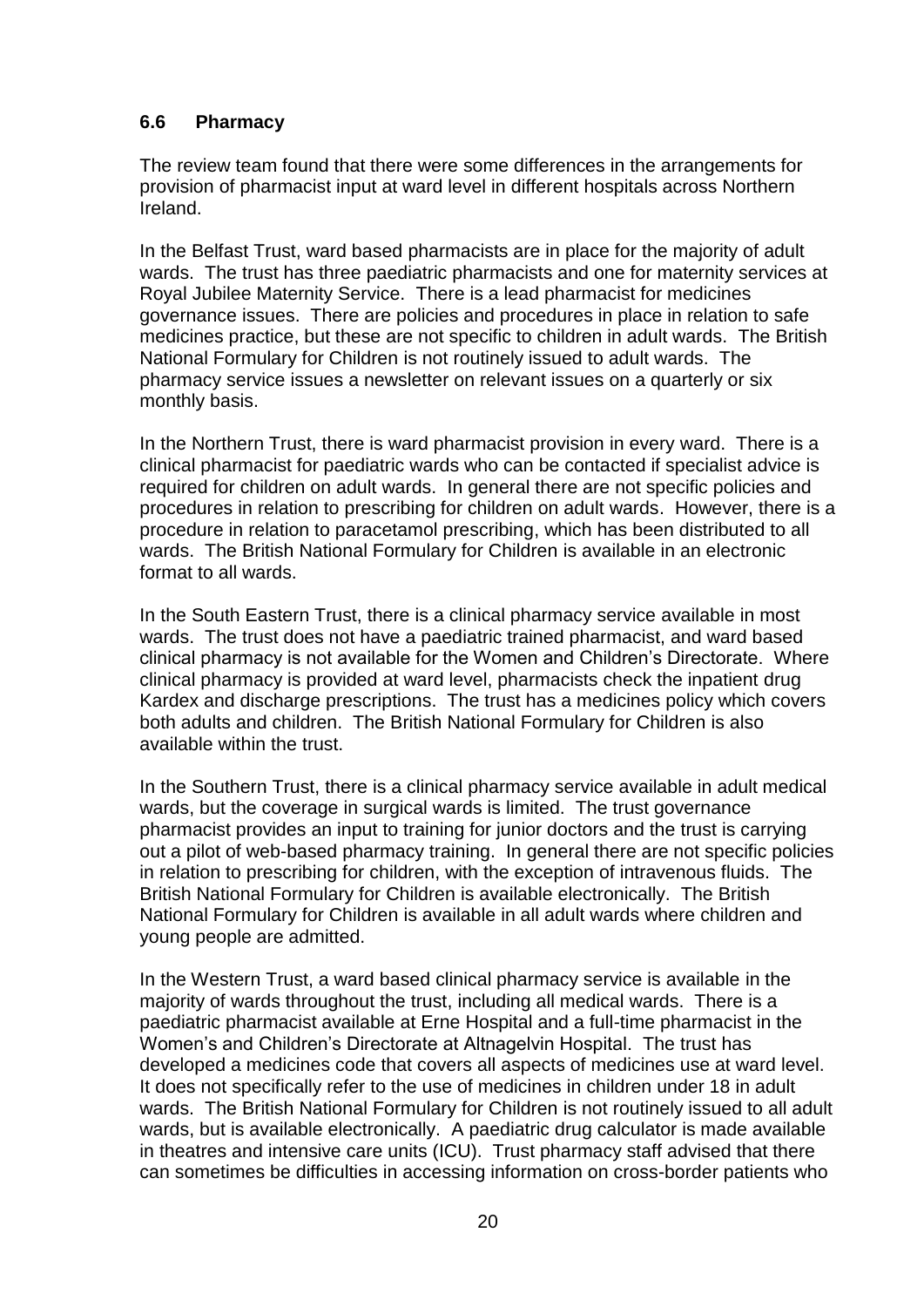are admitted. They advised that they would contact GP practices and community services in this regard. The trust issues a quarterly quality and safety newsletter, which always includes medication related learning. The medicines governance pharmacist also circulates the regional medicines governance newsletter.

# **6.7 Training**

All trusts provided information about their training arrangements in relation to the prescribing, administering and monitoring of intravenous infusions for children. Training programmes are in place in all trusts, which are delivered both online through trust intranets and in educational sessions with staff. The Western Trust has developed a knowledge competency assessment tool to support training.

Trusts provide a range of other training programmes on clinical issues available. There are no specific lists of clinical training recommended for staff that care for children in adult wards.

# **6.8 Equipment**

The review team asked each trust to provide information as to whether specific items of equipment in relation to children and young people were provided in adult wards that cared for children under 18. All trusts advised that appropriate equipment was available, including resuscitation equipment and paediatric Intravenous (IV) giving sets. Ensuring that this equipment was available did impact on available storage in some wards.

# **6.9 Summary**

The review team found that trusts have established systems in place relating to the clinical care of children in adult wards with particular reference to fluid management, consent and the use of appropriate equipment. There are some differences in the provision of relevant services, including pain management and clinical pharmacy at ward level. There are also differences in the availability of the British National Formulary for Children. All trusts use early warning score charts and there are some differences in the charts which are being used. Two trusts have specific policies in relation to the care of children in adult wards.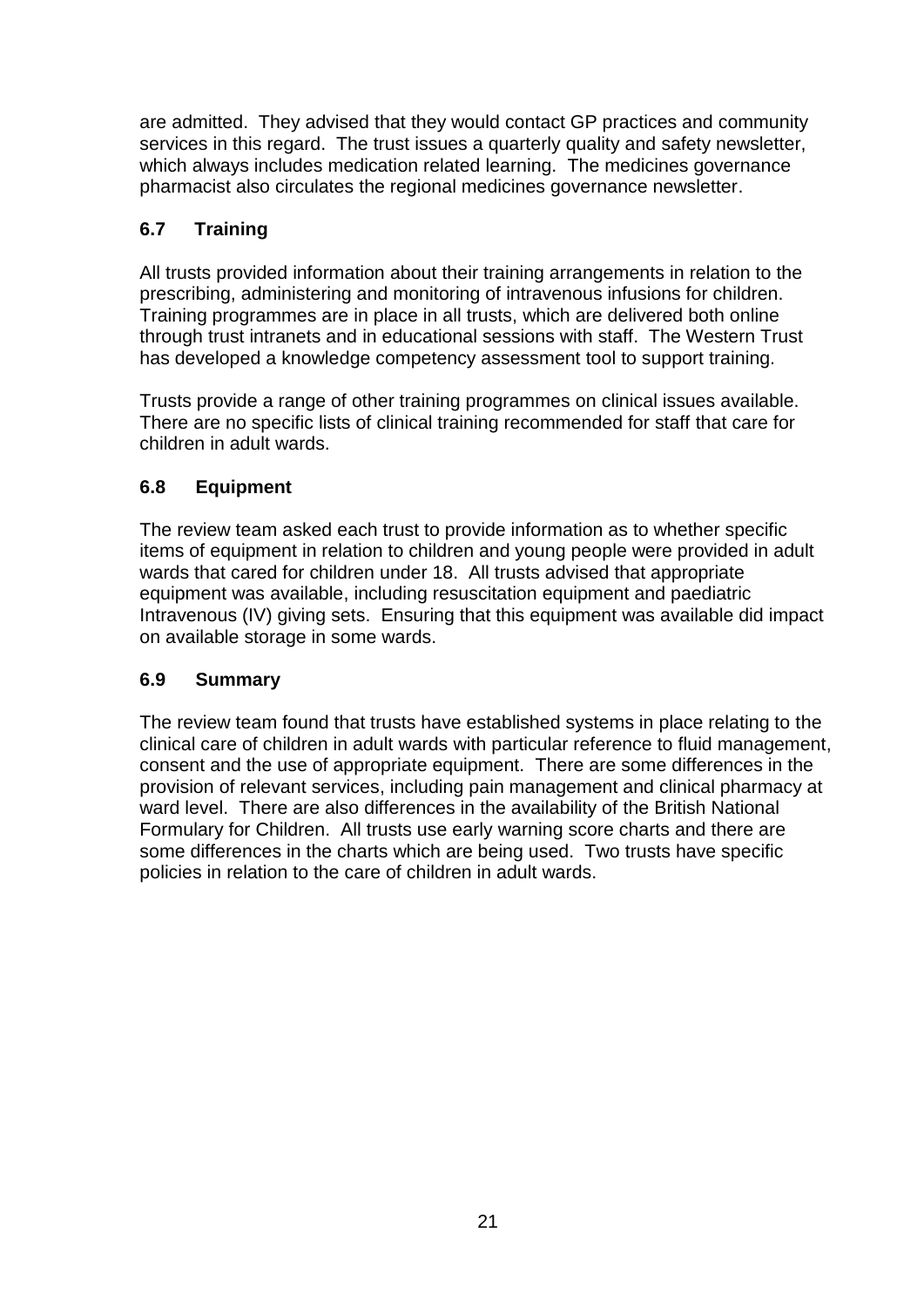# **7.0 Maternity services**

The review team met with staff from maternity services in each trust. They visited a number of maternity units to discuss arrangements for the provision of maternity care to young mothers under the age of 18 years.

The review team was advised by several trusts that the numbers of births to teenage mothers had fallen in recent years and constitutes a low percentage of activity for maternity units.

# **7.1 Belfast Health and Social Care Trust**

The review team found that individualised care planning takes place in maternity services for each woman. The trust advised that the focus of care is during the whole period of the pregnancy. There are good arrangements in place for liaison between maternity and social services. The clinical psychology service can also provide input where required.

During the antenatal period there is a specific teenage parent craft service provided by a midwife who can arrange for one-to-one or small group sessions. However, the trust advised that some young women prefer to attend adult classes. The trust is taking part in a project for school age mothers in partnership with schools. At the Mater Hospital one midwife works specifically with teenagers.

The trust policy is to provide the young woman with a side room at the time of delivery whenever possible. There is no restriction on the age when a women can have midwife-led care. After delivery, they may be admitted to the main postnatal ward.

Maternity staff have been trained to complete Understanding the Needs of Children in Northern Ireland (UNOCINI) child protection assessment forms for under 18 year olds. Maternity services can access a child protection nurse if required, to provide advice on child protection issues.

A consultant obstetrician and gynaecologist advised the review team that they have developed a particular interest in services for teenagers and have established an adolescent gynaecology clinic.

# **7.2 Northern Health and Social Care Trust**

The Northern Trust has arrangements in place for individualised care planning for all young women using maternity services. There are established systems for liaison between maternity services and social services. There was also evidence of effective links between maternity services and education services for school age mothers.

During the antenatal period parent craft classes are provided for young mothers. There is a family support and intervention team which has a long waiting list.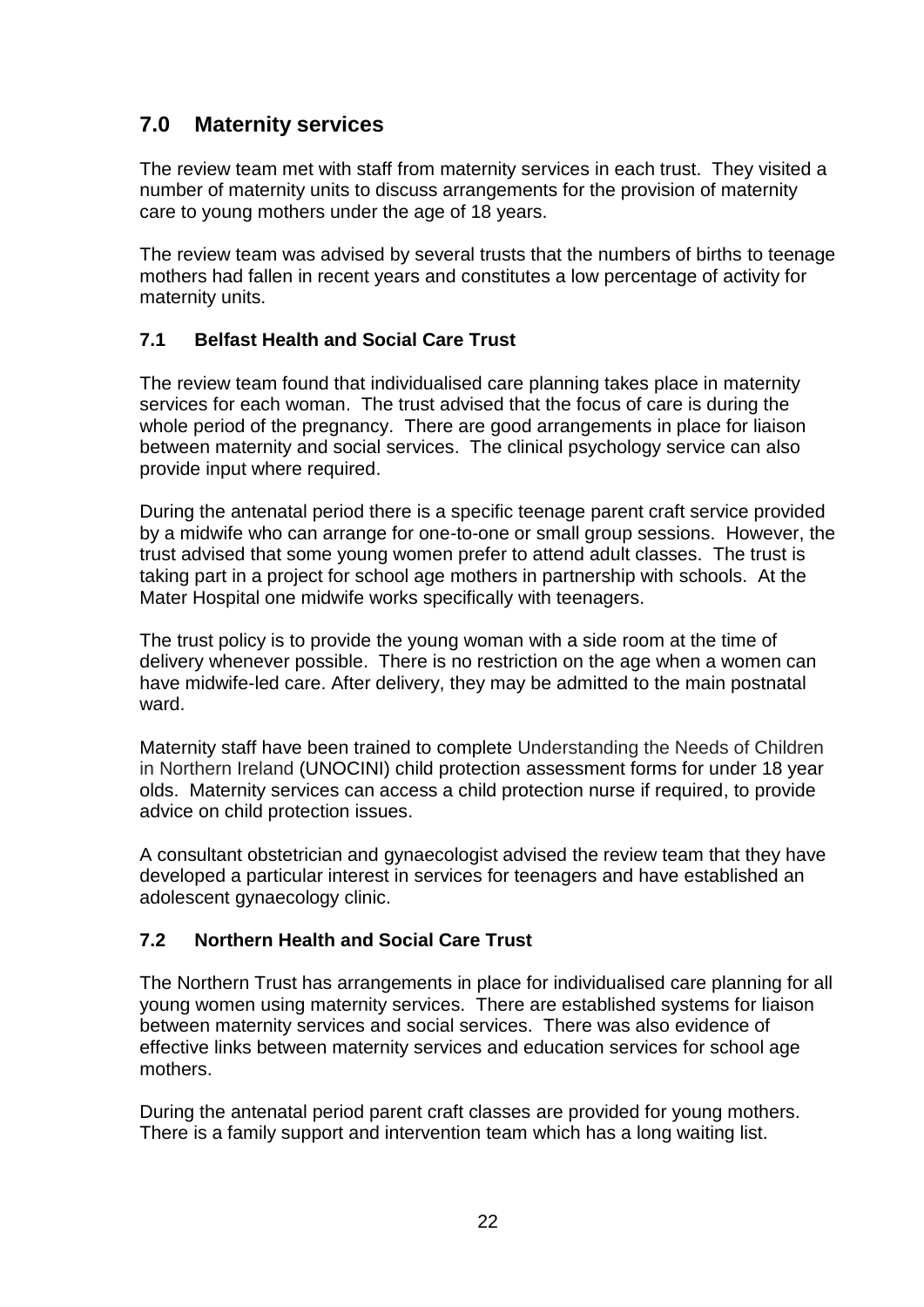The trust advised that there are a small number of single rooms available in Antrim Maternity Unit, although they would aim to provide young mothers with a single room when possible. Arrangements are made to enable a relative to stay with the young person throughout their admission, as necessary.

Ward sisters in maternity services have been trained to complete UNOCINI assessments. These are completed at the time of booking and a social worker will carry out a home visit. There is a child protection nurse specialist linked to maternity services.

The trust has established arrangements to obtain feedback from users of maternity services, with a maternity-specific evaluation form.

#### **7.3 South Eastern Health and Social Care Trust**

The South Eastern Trust has established a specific antenatal clinic at the Ulster Hospital for young women, run by a midwife who acts as the parentcraft coordinator. It takes place alongside a consultant clinic so that referrals can easily be made. Young women are referred to the clinic at booking. Young women can be seen individually or in group settings. The review team was advised that, in general, attendance is good, and young women are encouraged to bring their partner and parents.

There are good relations between maternity services and social services. There is a school age mothers (SAMS) project, with a particular focus on those young mothers still in education.

The trust policy is that young women under 16 years are referred for delivery to the Ulster Hospital. Midwifery led units can admit 16-17 year olds; however, this is not common practice.

In the maternity unit at the Ulster Hospital, half of the rooms are single rooms. This allows the trust to facilitate young women to have single room accommodation and a partner or parent to stay.

Midwives can complete UNOCINI forms online and send them to the trust social services gateway team<sup>14</sup> who allocate a named social worker. Midwives indicated that communication worked well in this regard. Midwives do not have direct access to SOSCARE, but can access information by contacting social services.

#### **7.4 Southern Health and Social Care Trust**

The Southern Trust advised that there is an individualised approach to the planning of care for young women using maternity services. There are good working relations between maternity and social services.

<sup>1</sup>  $14$  Gateway is a Social Work Service for children and families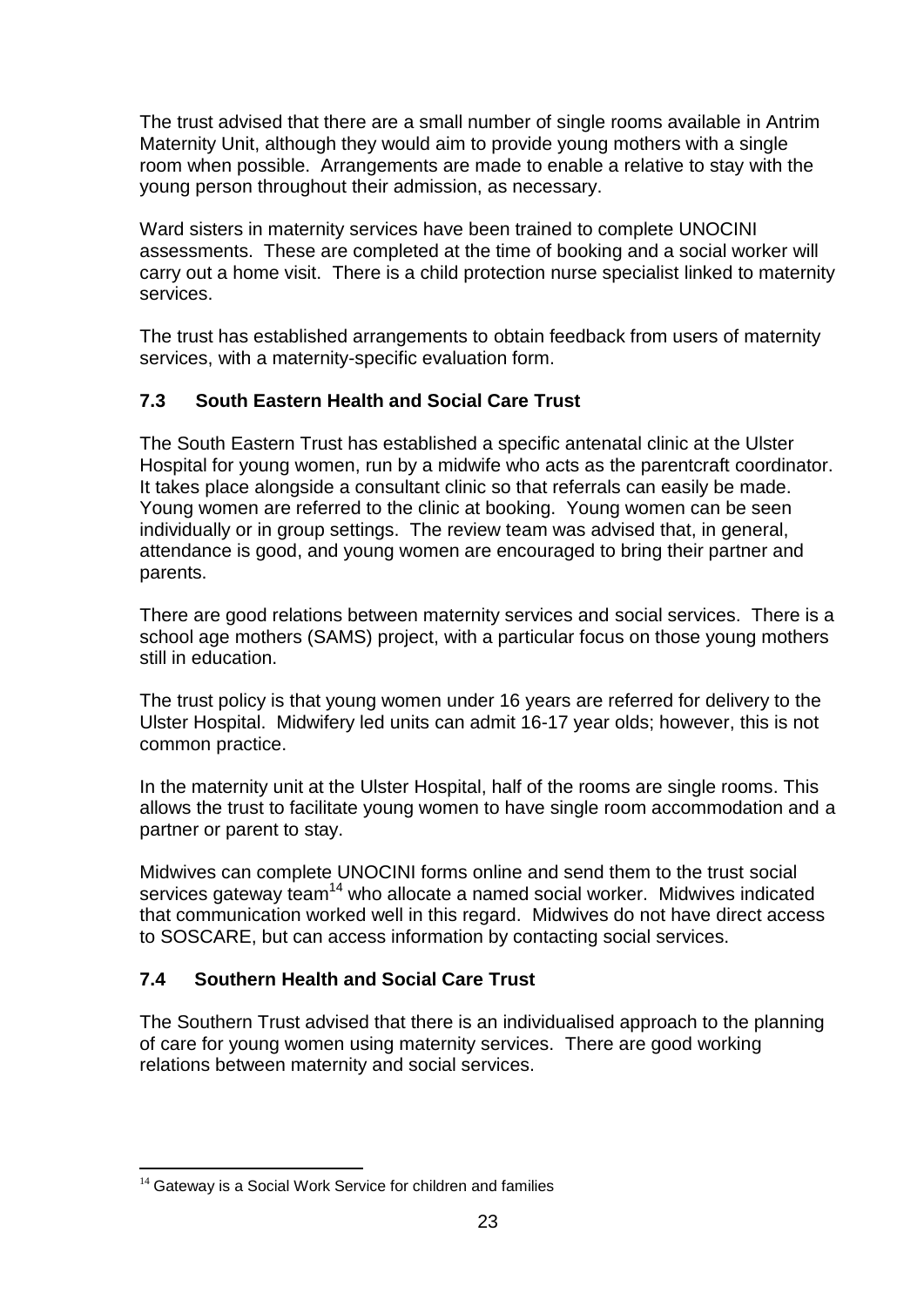During the antenatal period parent craft classes are provided for teenagers. Young women under 18 who are pregnant are provided with support through SureStart.<sup>15</sup> There is a school age mother's project, which deals with issues such as where the new mother will live and access to education.

Decisions as to whether to provide a young woman with a side room or for placement in shared ward accommodation are taken on a case-by-case basis. Arrangements can be made for a parent to stay over. Generally there is more access to single accommodation at Daisy Hill than in Craigavon Hospital, due to the layout of the maternity ward.

Maternity staff meet every two weeks with members of the child protection team. This enables joint discussions to take place in relation to the care of young women under 18, where there are specific issues. A child protection nurse specialist is linked to maternity services. Staff in maternity services can undertake UNOCINI assessments and can make referrals to social services using this framework.

#### **7.5 Western Health and Social Care Trust**

<u>.</u>

The first booking for young women who are pregnant is through community midwives. At the time of the review, the trust was carrying out a pilot of a new Family Nurse Partnership initiative in part of the trust area, a model developed in the United States of America. The aim of this initiative is to provide young women during their first pregnancy, with education and support to look after their babies. Support is provided weekly during pregnancy, and monthly after the baby is born.

Maternity services are managed within the Women and Children's Directorate and work closely with social services. There are arrangements in place to support young women in maintaining their education.

Young women under 16 years of age who are pregnant have consultant-led care. Over 16 year olds can access midwife-led care.

The new maternity unit at Altnagelvin has a significant number of single rooms. The trust carries our regular surveys and provides feedback forms in relation to patient experience of maternity services.

Maternity staff complete UNOCINI forms and there is close working with the trust gateway team. Maternity wards have access to the SOSCARE social services IT system.

<sup>&</sup>lt;sup>15</sup> SureStart is a government led initiative aimed at giving every child the best possible start in life and which offers a broad range of services focusing on Family Health, Early Years Care and Education and Improved Well Being Programmes to children aged 4 and under.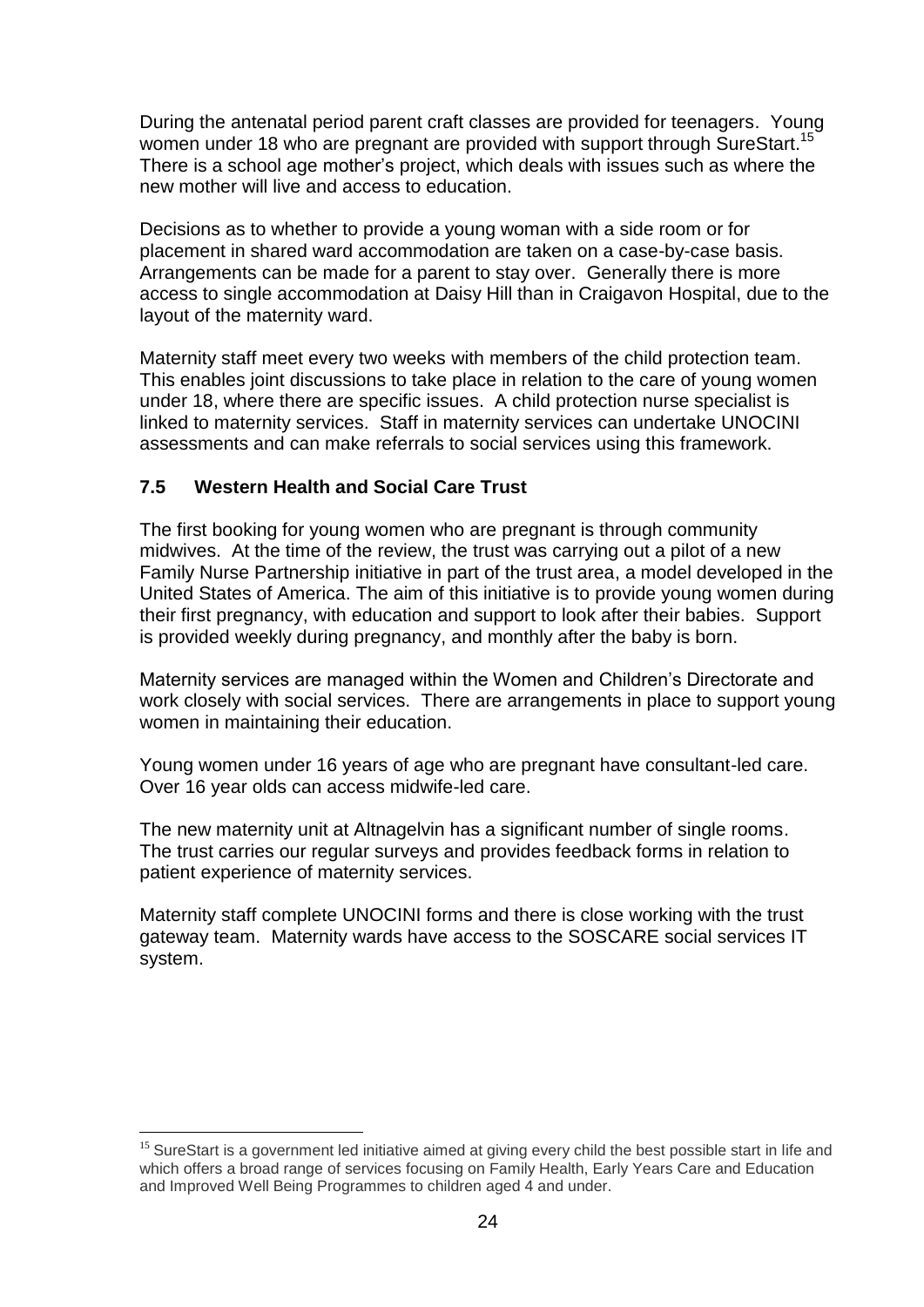### **7.6 Summary**

The review team found that all trusts had considered the needs of young women under 18 years who use maternity services. Trusts have arrangements to plan individualised care arrangements. Specific initiatives are in place in some trusts for the antenatal care of young women. The review team considered that it would be useful to share the learning from the different models of care in place, or being piloted, across trusts. There are links established to ensure appropriate referrals are made to social services and to enable young women to continue education. In general, trusts seek to provide single room accommodation for young women to facilitate parents or partners to stay over. This is more easily accommodated in those units with greater numbers of single rooms. Maternity staff can complete UNOCINI assessment forms. There are some differences between trusts in the arrangements for access to SOSCARE for maternity services.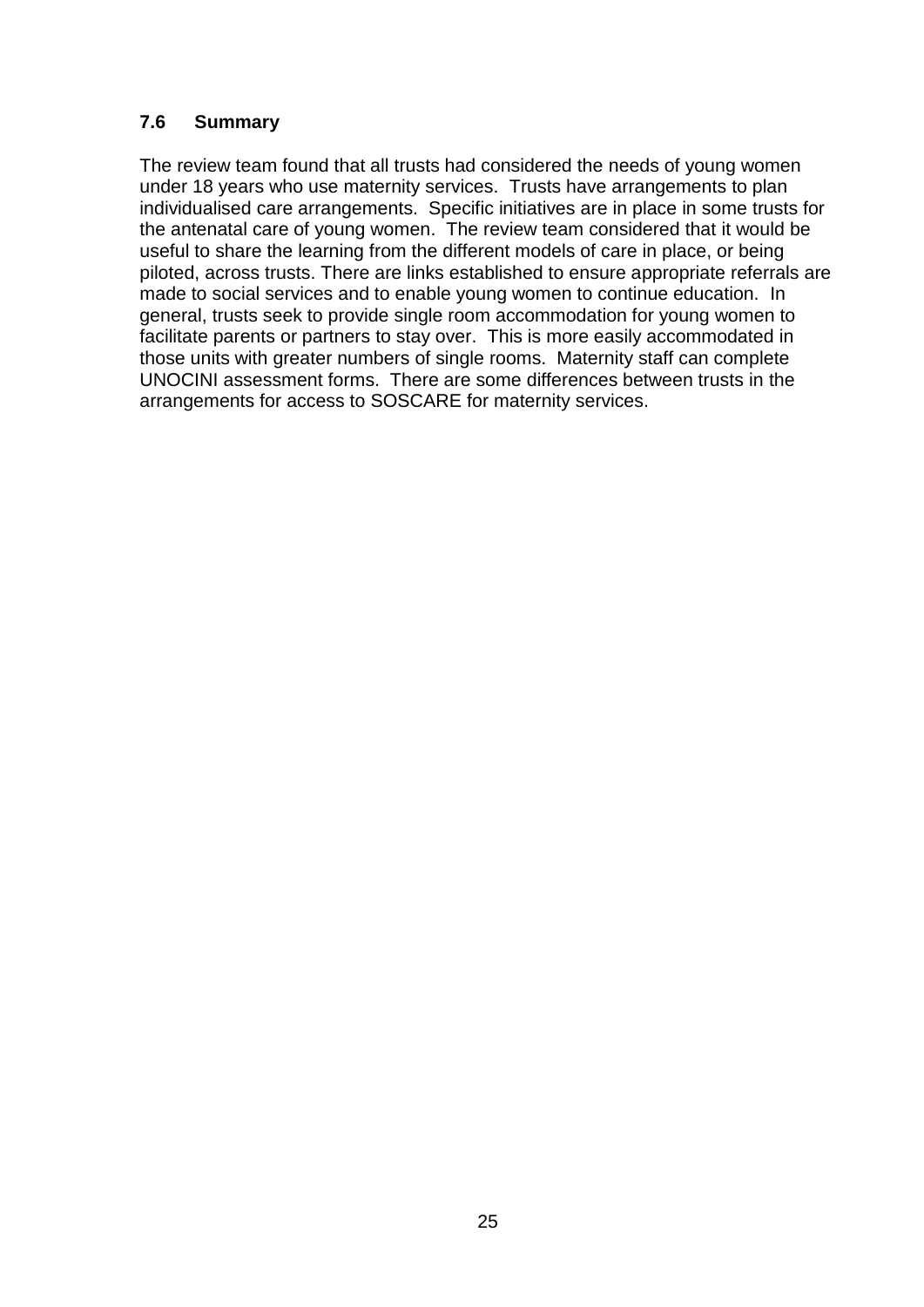# **8.0 Child Protection**

The review team found that all trusts had identified the need to ensure that there were effective child protection arrangements in place when children and young people are admitted to adult wards. Through focus groups with staff, and visits to wards, there was evidence that safeguarding arrangements had been embedded at ward level.

### **8.1 Pre-employment Checks**

<u>.</u>

All trusts advised that their recruitment policies require is that enhanced disclosure checks through AccessNI<sup>16</sup> for staff including those working on adult wards that admit children. Applicants are advised of the need for such checks during recruitment.

# **8.2 Training on Safeguarding for Children**

Trusts advised that child protection awareness is included in corporate induction programmes for staff working in wards that admit children.

Child protection training at stage one, which is the basic foundation level, is targeted at staff who have regular contact with children and/or parents. Trusts have programmes in place to provide this for staff who work on adult wards that admit children. Some specific initiatives have taken place to encourage and monitor uptake of child protection training.

In the Belfast Trust training in child protection and safeguarding is provided by safeguarding nurse specialists on a multidisciplinary basis. Uptake is recorded and monitored.

In the Northern Trust the Area Child Protection Committee undertakes an annual training needs analysis and a trust-wide nursing learning and development forum considers collaborative approaches to delivering safeguarding training.

In the South Eastern Trust training is delivered on a multidisciplinary basis, and uptake is monitored for staff working in the acute sector.

The Southern Trust advised that is difficult to provide training on a multidisciplinary basis and staff primarily access uniprofessional training. Multidisciplinary training, which is provided in relation to safeguarding, includes the use of UNOCINI and considers the impact of domestic violence on children.

The Western Trust provides training on the use of UNOCINI, which is open to all staff. The trust also provides training on courtroom skills; however, it tends to be midwives, health visitors and medical staff who attend.

<sup>&</sup>lt;sup>16</sup> AccessNI enables organisations in Northern Ireland to make more informed recruitment decisions by providing criminal history information about anyone seeking paid or unpaid work in certain defined areas, such as working with children or vulnerable adults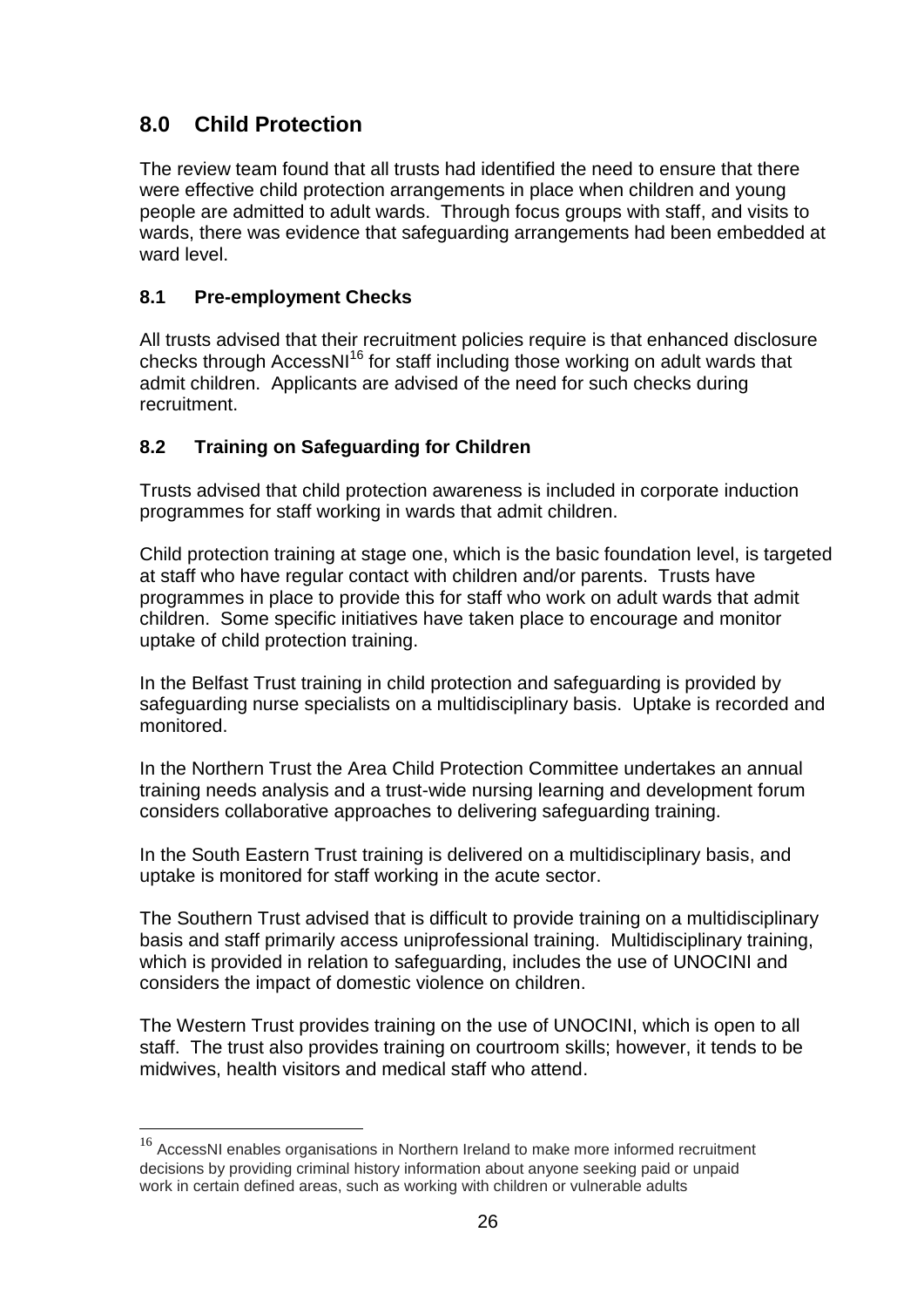In general, trusts advised that rolling out child protection training to all staff who work in adult wards was challenging, due to the number of staff who are required to be released to take part in training.

The review team was advised that an e-learning package on child protection is part of the mandatory training for all levels of  $F1$  and  $F2$  doctors<sup>17</sup>. This is monitored through the training tracker IT system.

### **8.3 Referral Arrangements to Social Services**

The review team found that there were clear arrangements in place to refer issues and concerns to social services regarding children admitted to adult wards. In focus groups and during ward visits, the review team found that staff were aware of procedures for referral.

There were some differences in practice within and between trusts in relation to who completed UNOCINI assessment forms. In some units these are usually completed by social workers whereas in others nurses will initiate the process. The South Eastern Trust described a joint approach where the assessment was initiated in the emergency department by a nurse and then completed by a social worker.

### **8.4 Links with Public Protection Arrangements**

The review team was advised that the Southern Trust is taking a lead role in developing a regional model for the application of the Public Protection Arrangements in Northern Ireland (PPANI) in relation to acute hospital settings. This will include consideration of the arrangements to be put in place when an offender is admitted to hospital for treatment. Trusts have considered the potential risks in such situations and described the actions taken to manage these risks to protect children.

# **8.5 Access to SOSCARE**

SOSCARE is an IT system which holds information on children and adults who have been in contact with social services in Northern Ireland. It is therefore an important source of information to inform professionals if a child admitted to an acute ward has previously been known to social services.

The review team discussed arrangements for access to SOSCARE in hospitals. All trusts had procedures in place to facilitate this, which differed between hospitals.

In most units there was not direct access at adult ward level to SOSCARE, with access facilitated through contacting social services. In some hospitals, information on SOSCARE can be made available through the emergency department where there was direct access to the system.

<sup>&</sup>lt;u>.</u>  $17$  A Foundation Doctor (FY1 or FY2) is a grade of [medical doctor u](http://en.wikipedia.org/wiki/Medical_practitioner)ndertaking a two- year, general postgraduate medical training programme. This is compulsory for all newly qualified [medical](http://en.wikipedia.org/wiki/Medical_practitioner)  [practitioners](http://en.wikipedia.org/wiki/Medical_practitioner) in the [UK](http://en.wikipedia.org/wiki/UK) from 2005 onwards.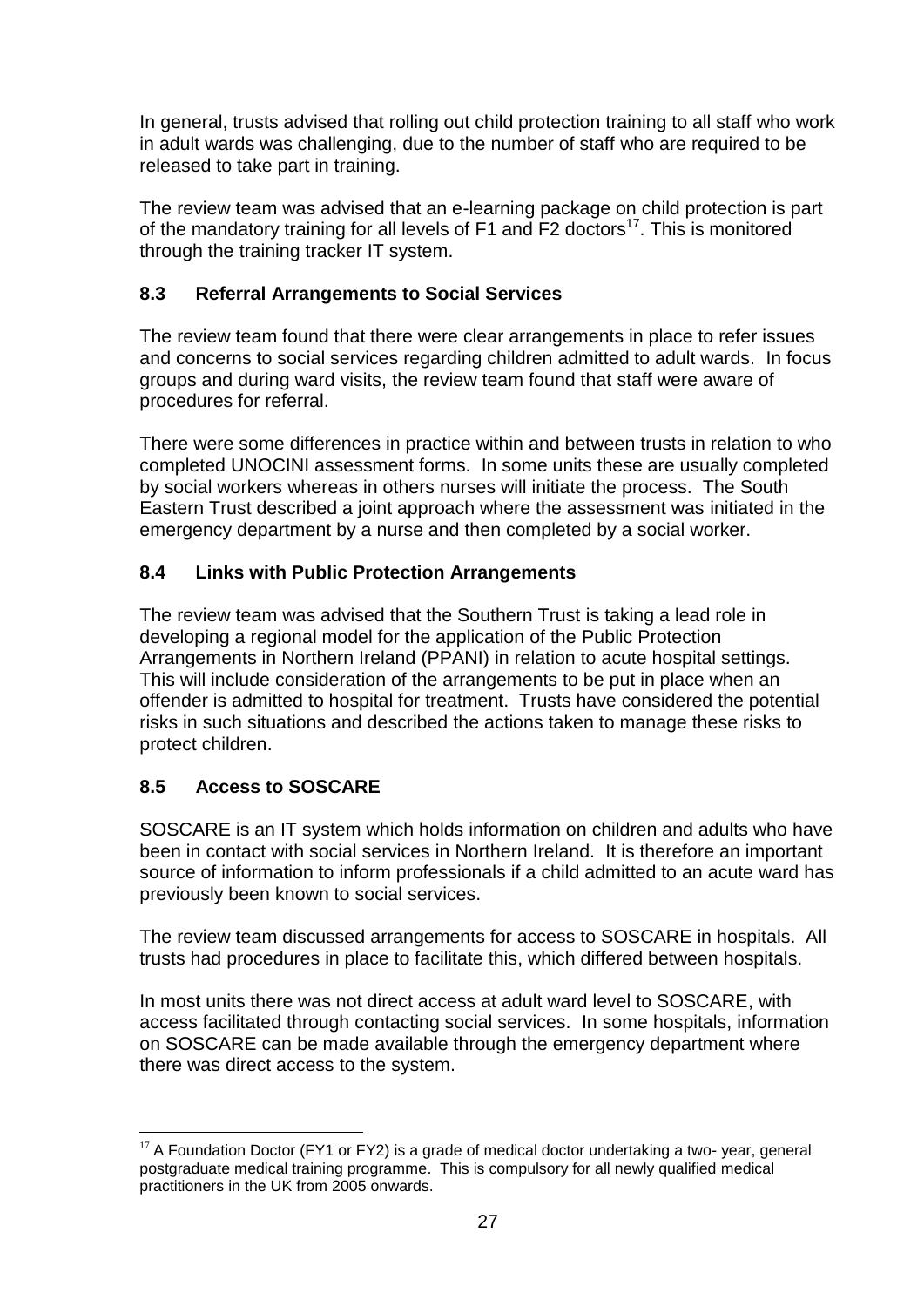#### **8.6 Summary**

The review team found that all trusts had considered child protection arrangements in relation to placing children in adult wards and these were embedded at ward level. Trusts confirmed that pre-employment checks were being carried out and training programmes were made available. Trusts experienced challenges in rolling out training programmes to the number of staff who required this, particularly releasing staff for training. Referral arrangements to social services are in place. The Southern Trust is leading on the development of new arrangements to take forward PPANI in acute hospitals. The review team found that while there were arrangements to facilitate access to information on SOSCARE when a child is admitted to an adult ward, these differed between units.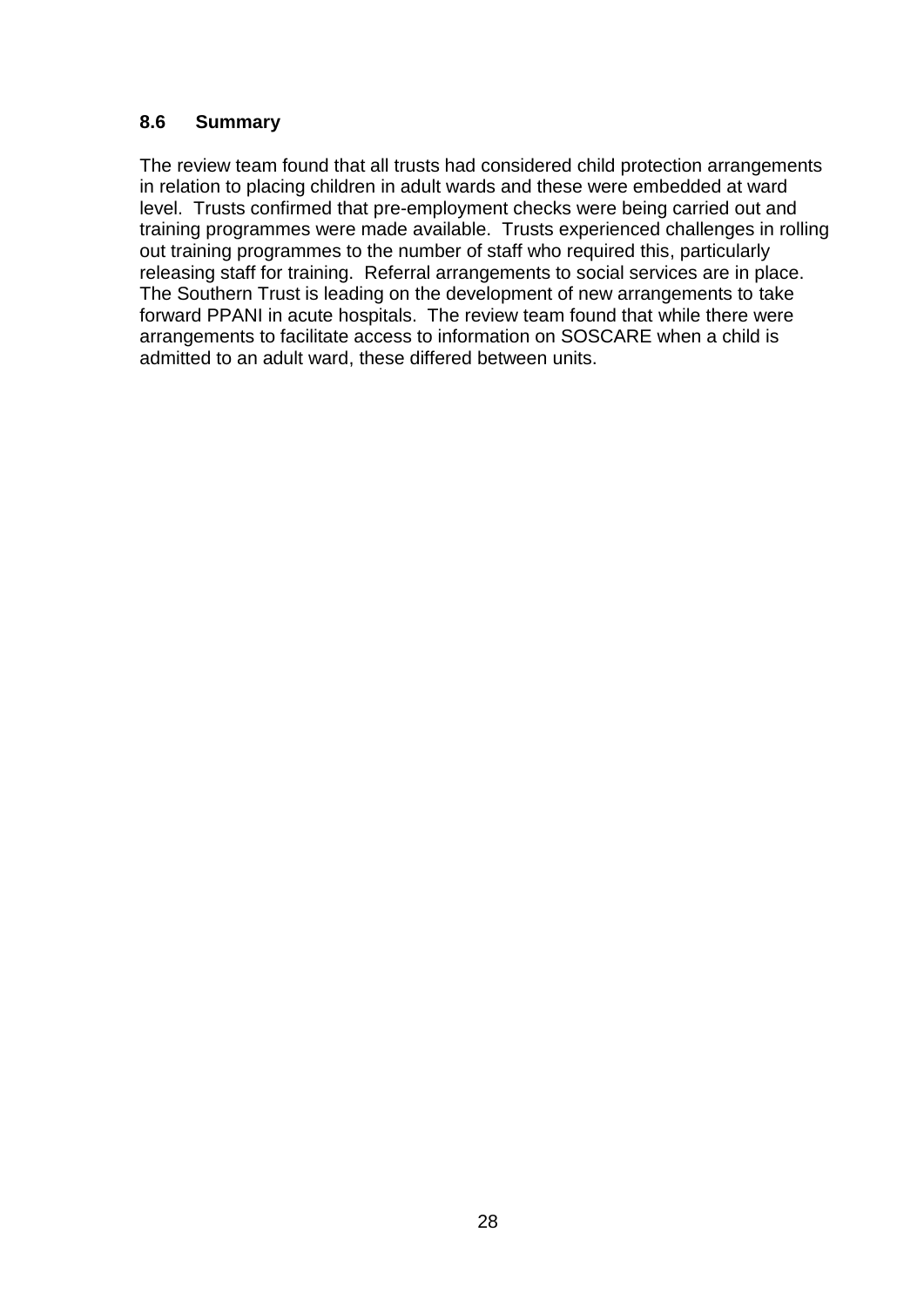# **9.0 Patient Experience**

Admission to hospital can be a difficult experience for any patient. The review team discussed with trusts their arrangements to improve the experience for children and young people who were required to be admitted to adult ward settings.

#### **9.1 Facilities for Children and their Carers on Adult Wards**

In general, trusts advised that children under 18 admitted to adult wards are provided with a single room, if this is available. There is a significant variation in the number of single rooms between hospitals and wards. In some wards there are few side rooms and these may be required for isolation for infection control purposes. Newer units have more single rooms, and all new build facilities are designed to provide ward accommodation in single rooms.

Trust staff advised that they facilitate parents to stay over when possible. Adult wards do not generally have separate rooms for parents for this purpose, which can be the case in paediatric units. However, reclining chairs are usually available for a parent who is staying over.

Adult wards will not usually have the range of facilities for entertainment of children, which can be available in a paediatric unit. However, there is generally access to a television for the child. The Belfast Trust had a play team in the children's hospital who offered advice for children admitted to the Royal Victoria Hospital on the same site. The South Eastern Trust has two play specialists who worked predominately in paediatrics, but could provide advice for older children.

Members of the review team spoke to a number of young people during visits to wards. They indicated that hospital stays can be quite boring and they are encouraged to bring in their own equipment, such as laptops, for amusement and to maintain contact with friends.

#### **9.2 Patient Advocacy**

The review team asked trusts if there were arrangements in place for patient advocacy, which could be accessed by children and parents when a child was placed in an adult ward. This role was generally considered to be undertaken by nursing staff or the social work team.

In some hospitals, such as Altnagelvin, a patient liaison service could be contacted if a patient required support in representing a concern to the relevant hospital department. In the adult neurosurgery ward in the Royal Victoria Hospital the review team met with a paediatric nurse who acted as the key worker for a child on admission. The Belfast Trust also had a social worker for oncology and haematology patients under the age of 18 years. The Southern Trust has a patient support service in Craigavon Area and Daisy Hill hospitals, which responds to the needs of children and young people.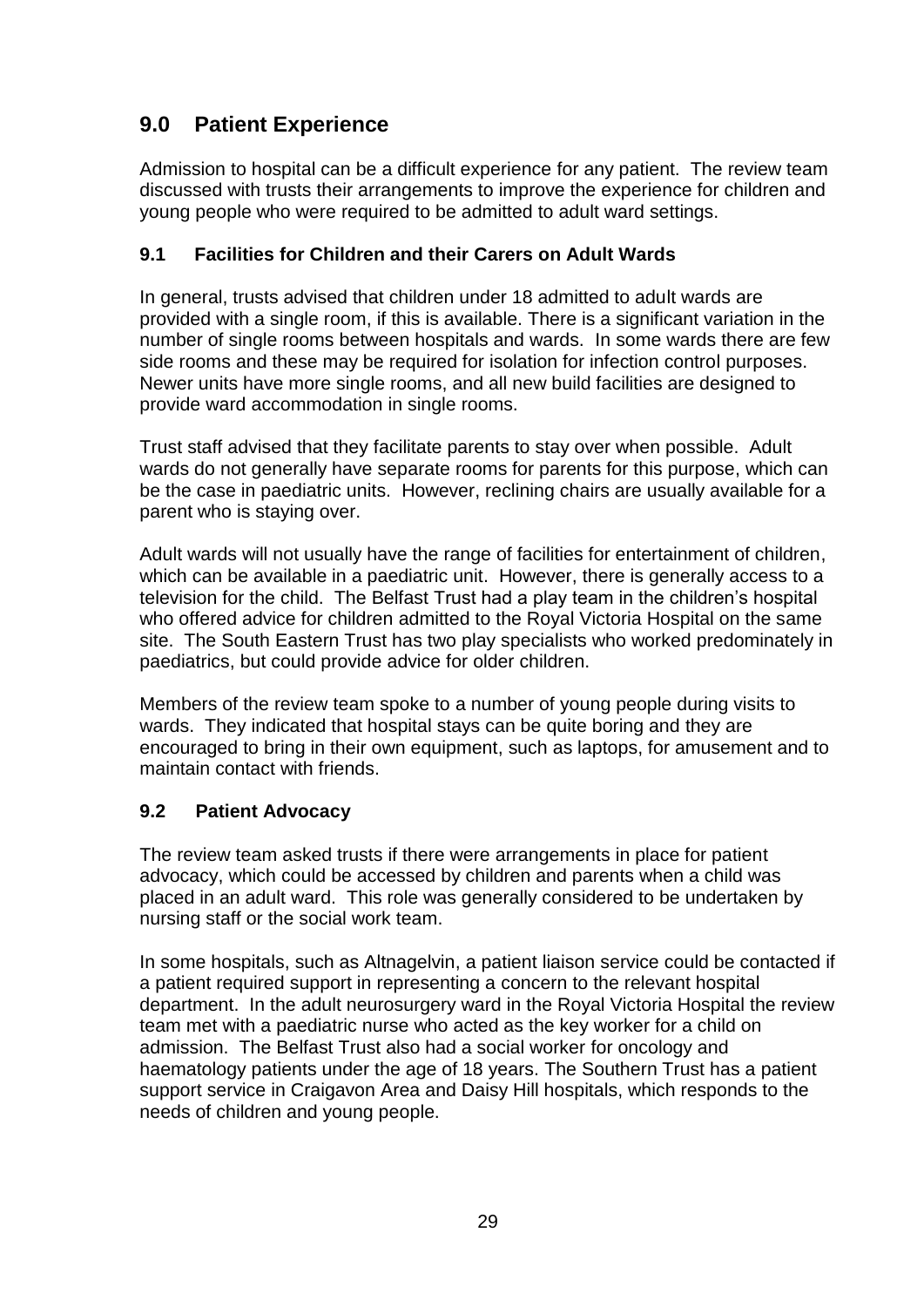# **9.3 Education of Children**

Trusts advised that many children are admitted for short periods and do not require specific arrangements in relation to their education.

Some children are admitted for longer periods and the review team asked about arrangements in place in relation to education. Trusts advised that arrangements are made for children to undertake exams and to have education provided when in hospital. In some instances, informal arrangements take place with children's schools when a child is admitted for a prolonged period. The Northern Trust had an identified link to schools. However, in general the review team found that there were not agreed policies between education and health trusts in relation to this issue.

#### **9.4 Collection of Information about the Experience of Children in Adult Wards**

The review team was advised that, in general, trust surveys of patient experience have not had a specific focus on children in adult wards. However, issues could be highlighted through surveys or other approaches, such as the collection of patient stories. The review team was advised of a specific initiative in neurosurgery in the Belfast Trust, where the views of children and their carers had been surveyed.

### **9.5 Summary**

The review team found that trusts made arrangements to accommodate children admitted to adult wards in single rooms when possible, and to accommodate parents to stay over. However, there is a wide variation between hospitals in the number of single rooms available. Children generally will have access to television. As there are limited other recreational facilities available for children or young people on adult wards, they tend to bring in their own equipment. There are not usually specific arrangements for advocacy for children in adult wards. This role is normally undertaken by nursing staff or the social work team. The review team found examples of good practice to support children. There are not formally agreed arrangements in place in relation to the education of children when they are in hospital, but trusts will seek to make informal arrangements for children when they are in hospital for longer periods. In general, there are not arrangements in place for the collection of specific information about the experiences of children in adult wards.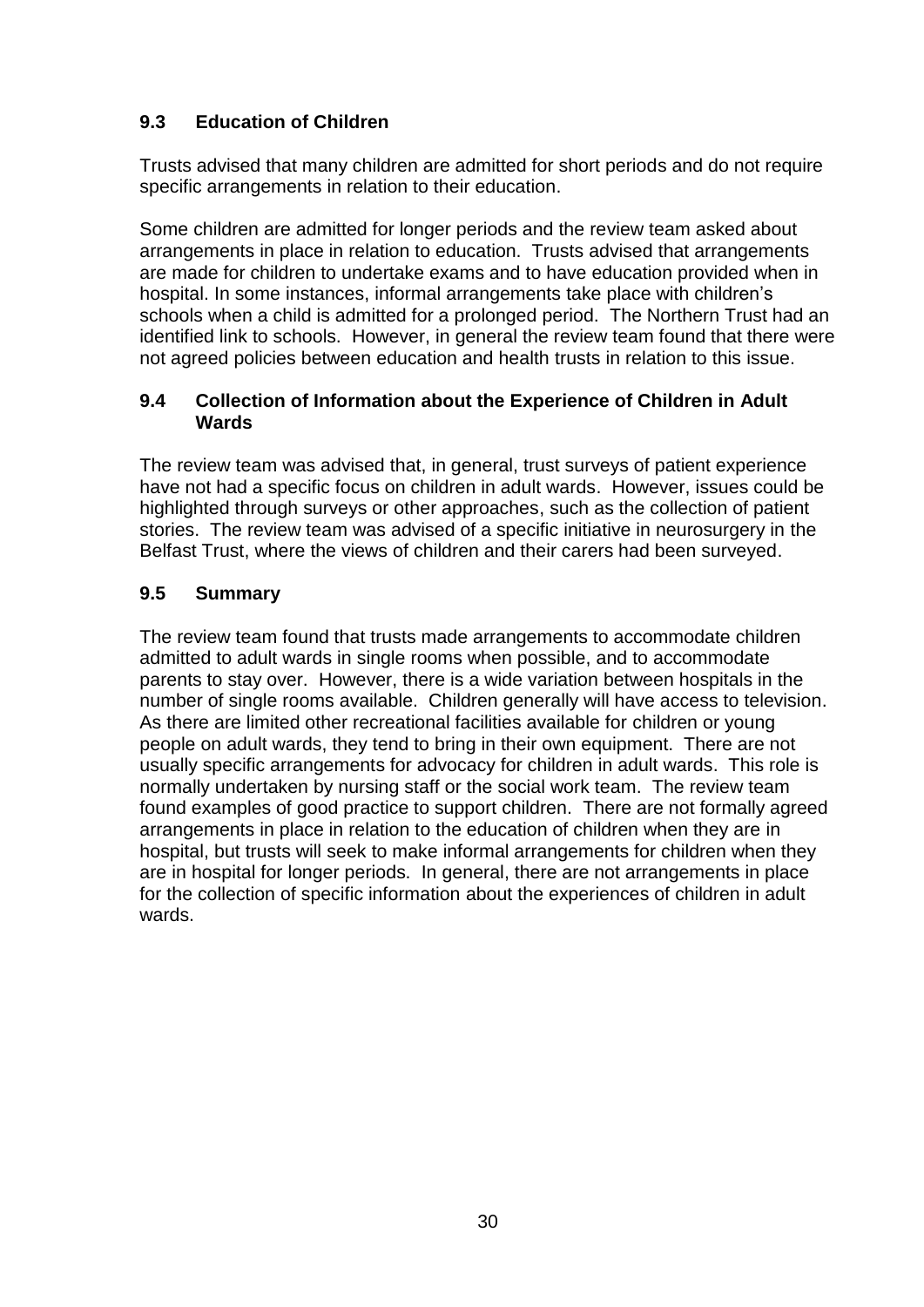# **10.0 Independent Hospitals**

#### **10.1 Introduction**

RQIA requested and received information from two independent hospitals in relation to this review. RQIA met with staff at both hospitals to discuss the arrangements in place for the care of children and young people. Independent hospitals are required to be registered with RQIA and are subject to its inspection processes.

### **10.2 Ulster Independent Clinic, Belfast.**

The review team was informed that all children under 18 years, admitted to the Ulster Independent Clinic, are provided with single room accommodation with en suite facilities. A parent or guardian can stay throughout the period of admission.

Operating lists can include both children and adults, with children's operations being placed at the beginning of the list. Following surgery, children are admitted to a designated bay, which is screened from other patients.

The Ulster Independent Clinic has established a paediatric committee to consider the arrangements for children admitted to the hospital. The hospital has a specific policy for the needs of adolescents aged 12 to16, in addition to a policy on the admission of children. There is a paediatric manual available in all areas of the hospital. This sets out procedures in relation to admission, care and discharge of children. It includes guidelines on fluid management for children. The hospital consent policy and procedure contains a specific section for young people aged 16 to 17 years.

The review team was advised that most children admitted are day patients, with those staying overnight most commonly admitted for ENT surgery. Surgeons operating on children have either a specific paediatric role or extensive experience with children in their HSC practice.

The hospital uses a paediatric pain scale and has a policy in place for pain assessment. Staff have access to the British National Formulary for Children in clinical areas. The emergency trolley contains a paediatric drug box and paediatric checklist. The clinic prepares a pharmacy newsletter, which had covered the topic of dose calculations for paediatrics.

All nursing staff are expected to undergo the British Medical Journal (BMJ) Hyponatraemia module and 96 per cent had completed the training during 2009-10. All nursing staff are provided with life support training.

The hospital policy is that all staff employed undergo enhanced AccessNI checks before commencing employment. From May 2011, all staff are expected to undergo mandatory stage one child protection training on an annual basis.

When children are admitted, there are televisions in all bedrooms and the hospital provides a children's activity pack. There are not specific arrangements in place in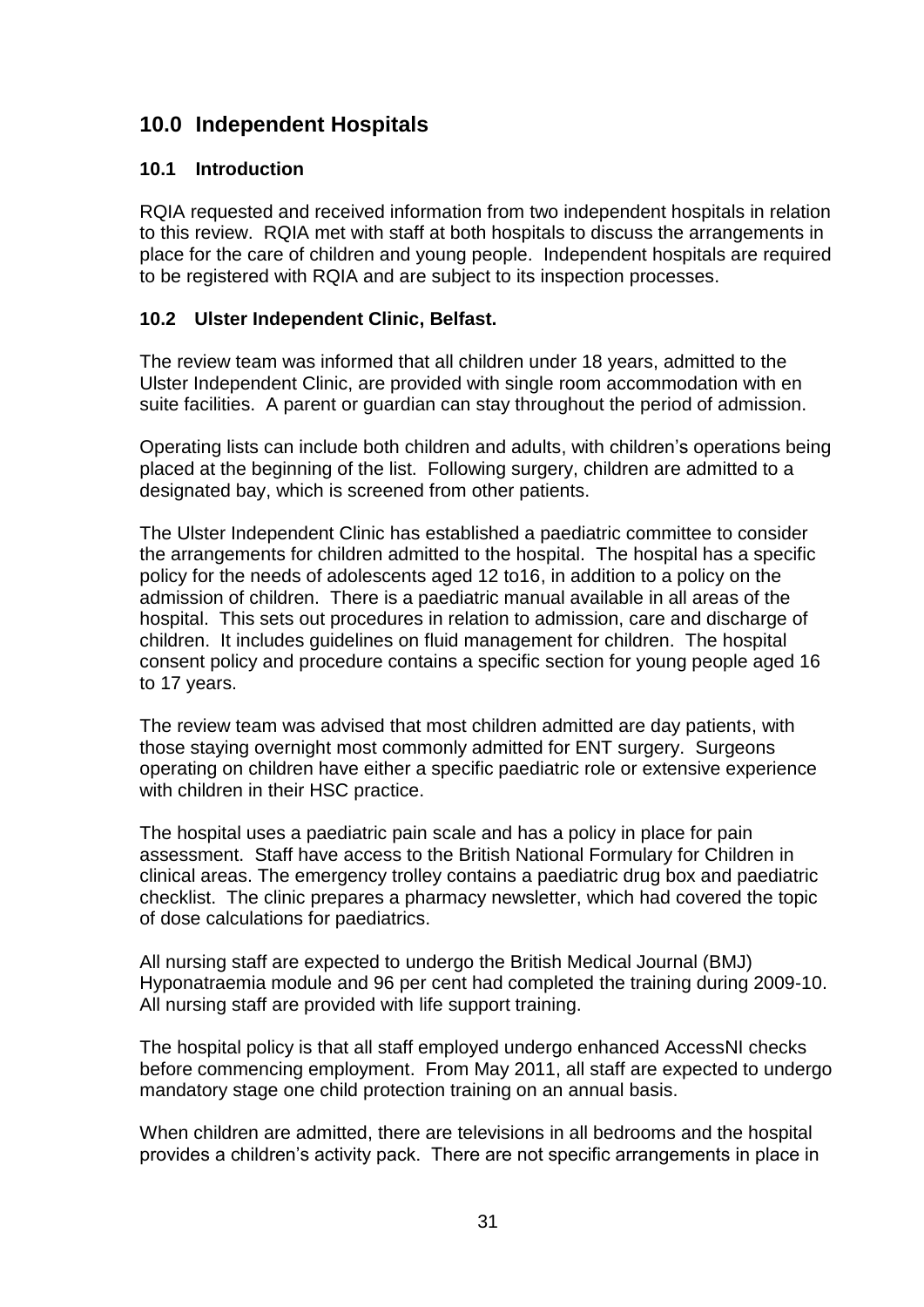relation to education, as children are admitted for short periods and for elective surgical procedures.

The hospital seeks information through a questionnaire from all patients on their experience during admission.

#### **10.3 North West Independent Hospital, Ballykelly**

The review team was advised that when children are admitted for elective surgery to the North West Independent Hospital, a specific area is designated for this purpose. This area has keypad access. All children are admitted to single rooms in this area, and most are day cases. If a child requires an overnight stay, a parent or guardian can remain with a temporary bed made available in the room.

Specific operating lists are arranged for children. The recovery facilities after surgery are provided in single rooms.

The hospital has a designated children's lead and a lead children's nurse. When arrangements are being made to admit children for surgery, paediatric trained nurses are available at the time of admission. Surgery on children is carried out by surgeons who have the relevant experience. There are arrangements in place to contact a paediatrician for advice if required.

The hospital uses a fluid management chart for children up to 16 years. Regional guidance for prescription of fluids to children and a trigger list to report incidents related to fluids are displayed in clinical areas. The hospital uses observation charts for children, which were devised in the Belfast Trust.

Nursing staff caring for children receive paediatric immediate life support training on a yearly basis. A programme of training for staff has been devised and provided in relation to awareness of hyponatraemia.

In relation to pharmacy, the hospital uses a medicine prescription and administration record chart developed by the Western Trust. A medicines audit is carried out on a monthly basis and includes patients under 18. The review team was advised that staff undergo annual medicine competency assessments.

All staff are provided with training at basic stage one in child protection. The hospital policy on recruitment is that all staff have enhanced checks through AccessNI.

When children are admitted, their single room accommodation is provided with a television, and a separate room can be used as a toy room.

To determine patient experience, the hospital carries out a survey of patient views, which is used to assess the quality of services provided. Reviewers found that, in general, there was positive feedback from parents about the service and care delivered to children.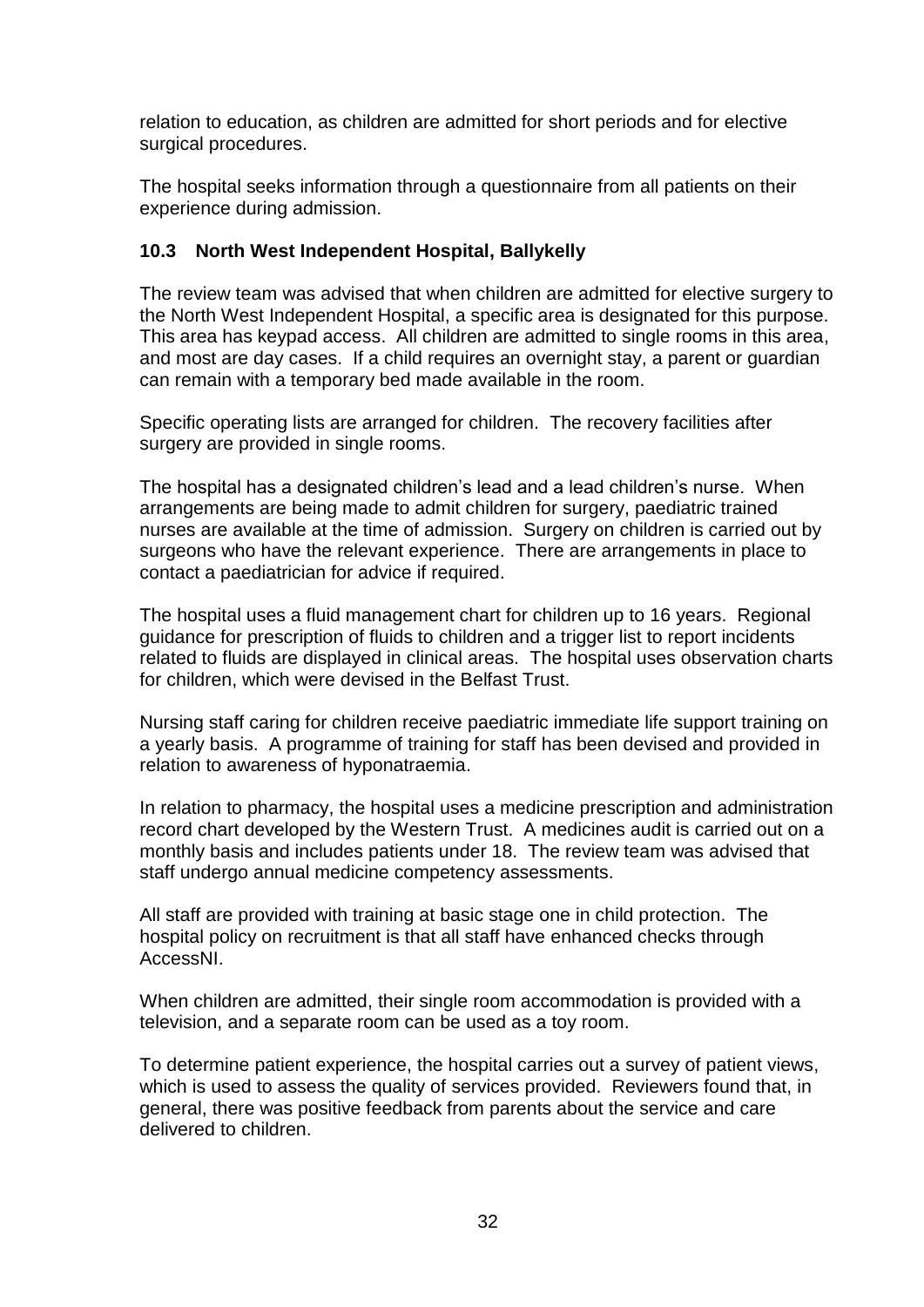#### **10.4 Summary**

The information provided by the Ulster Independent Clinic and the North West Independent Hospital indicated that children are provided with single room accommodation when admitted. Children are usually admitted as day patients, or for up to 48 hours after elective surgery. Arrangements have been established to design services to meet the specific needs of children who are treated. Clinical and child protection training are provided relevant to the needs of children.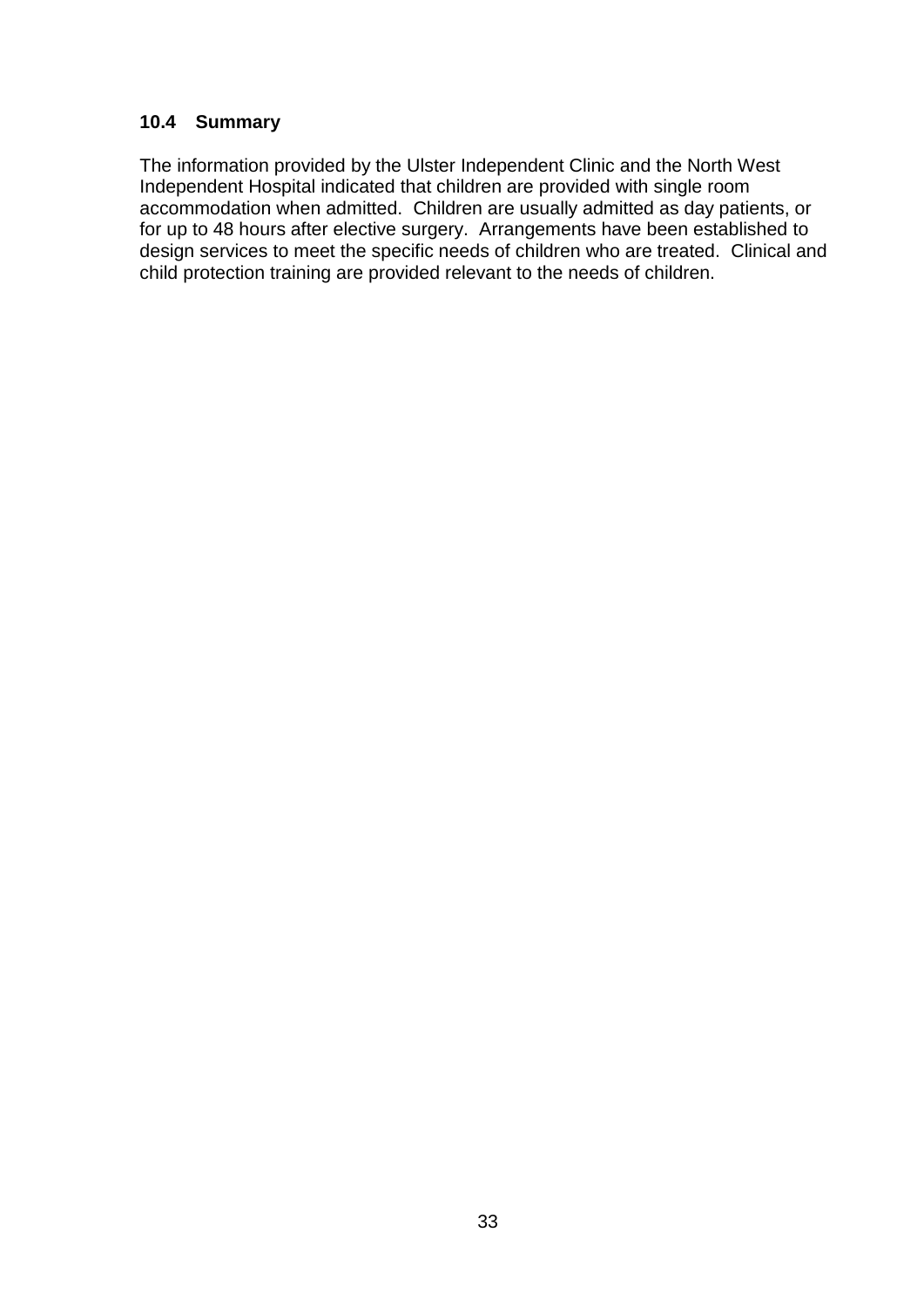# **11.0 Conclusions and Recommendations**

The review team concluded that the current provision of hospital services in Northern Ireland is resulting in significant numbers of children being cared for in adult wards. Trusts have in place measures to address the risks associated with this situation and the review team found examples of good practice, which should be shared across organisations. Nevertheless, the review team has concluded that an agreed goal should be set for an upper age limit up to which children should be admitted to paediatric wards, and plans put in place to develop services which can meet this goal.

During the course of this review, RQIA has been advised that almost 4,000 children under the age of 18 were admitted to adult wards in hospitals in Northern Ireland during 2009-10. Children were admitted to a broad range of specialties and, in particular, to adult surgery and adult medical wards. Children under 18 requiring mental health assessment and care are routinely admitted to adult wards, as places of safety, until seen by mental health specialists.

Previous reports in the United Kingdom have highlighted issues relating to the care of children in adult settings. It has been repeatedly emphasised that children should not be treated in hospitals in the same way as adults. Furthermore, as far as possible, children should be cared for in separate paediatric environments rather than in adult wards.

There have been no specific standards issued in Northern Ireland. However, a service framework for children is currently being developed, which provides the opportunity to establish regional standards.

The review team found that there is no standardisation of the upper age limits for usual admission to paediatric services across hospitals. These vary within and between trusts. Limits have been set to reflect local availability of paediatric beds and can vary between 14 and 16 years. All trusts have arrangements to facilitate the admission of children with long-term conditions to paediatric services that have been caring for them previously.

The review team was advised that the lack of standardised age levels for admission across services impacts on both the planning and delivery of services.

The two independent hospitals had actively taken steps to design services to meet the needs of children who were admitted for elective surgery, including access to paediatric trained nurses. All children were provided with single rooms.

**1. The review team recommends that an agreed age for all hospitals in Northern Ireland is established, up to which children would normally be admitted to paediatric wards. Service planning can then be taken forward for the future provision of services to meet this requirement.**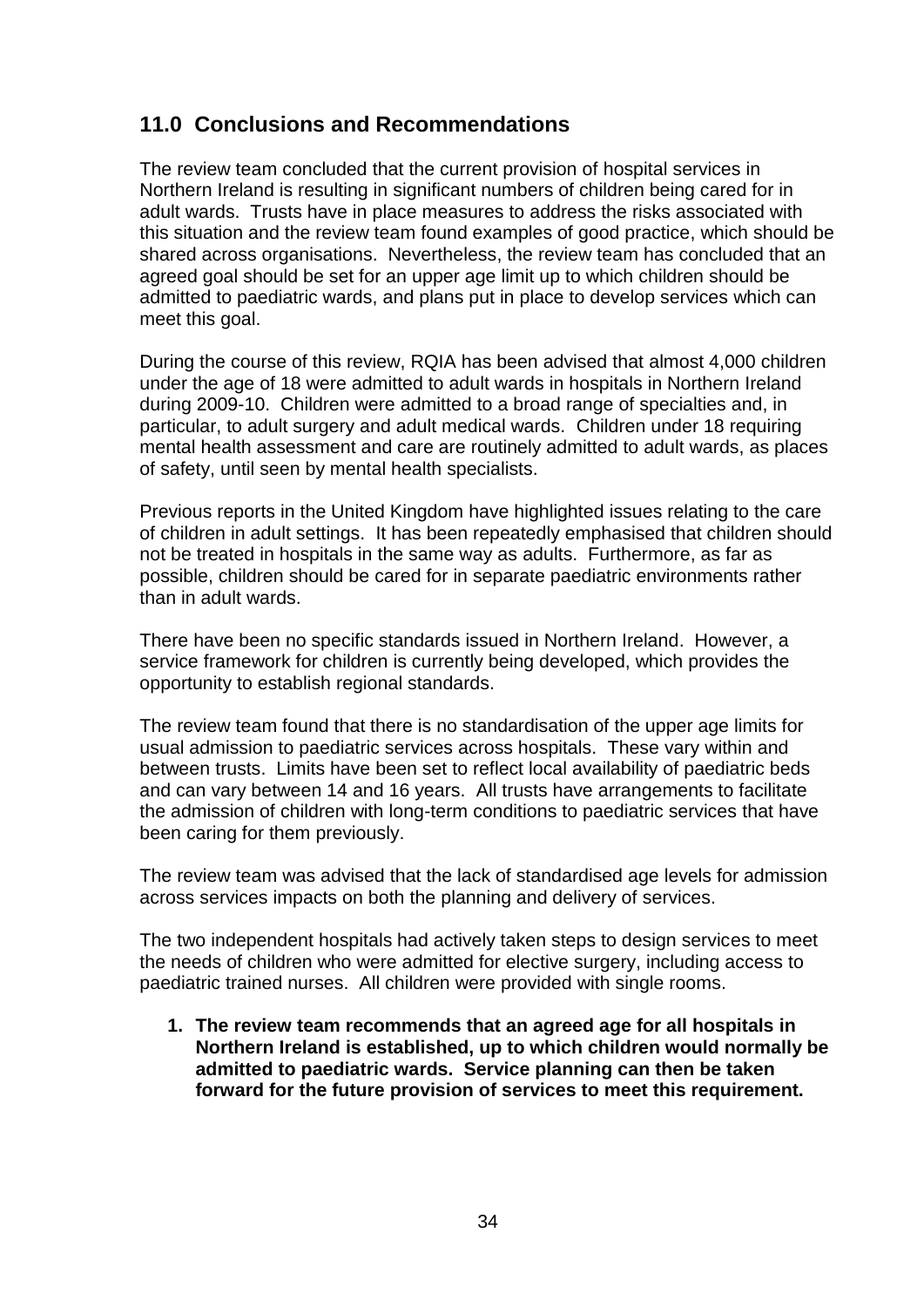The review team also found that there are not agreed ages for the development of clinical policies. Regional guidance in relation to fluid management is for children up to their 16<sup>th</sup> birthday, whereas for the treatment of diabetic ketoacidosis, guidance is up to the 18<sup>th</sup> birthday. Early warning score charts can relate to different age groups.

Staff in paediatric wards will generally be caring for children in line with paediatric policies. Staff in adult wards looking after children need to be fully aware of the age limits for each policy as it is being applied.

- **2. The review team recommends that all trusts establish a system to monitor the number and age of children admitted to adult wards where this is not already in place.**
- **3. The review team recommends that, when clinically appropriate, the age of application of clinical policies for older children should be set in line with an agreed regional age for the admission of children to paediatric services.**

The review team found that trusts had identified children being cared for in adult wards as an important issue for clinical governance. Leadership was clearly identified at director level within trusts. Risks and operational issues had been recognised and actions were being taken to address these, such as the development of specific policies and setting up specific working groups. In each trust there were examples of good practice in addressing issues related to the care of children in adult wards. One such example was the provision of a resource pack which is available to all adult wards in the South Eastern Trust, which admit children, including guidelines for referral for a paediatric opinion. In general, there were not routine systems in place to monitor the number of children being admitted to adult wards.

- **4. The review team recommends that arrangements should be put in place to facilitate the sharing of learning and good practice between organisations in relation to the care of children in adult wards.**
- **5. The review team recommends that all trusts consider the development of trust specific resource packs on the care of children to distribute to adult wards.**
- **6. The review team recommended that all trusts have agreed criteria for referral for a paediatric opinion for children admitted to adult wards.**

There are some differences in the provision of relevant services including pain management and clinical pharmacy at ward level. There are also differences in the availability of the British National Formulary for Children.

**7. The review team recommends that all trusts review the arrangements for access to the British National Formulary for Children in adult wards where children are treated.**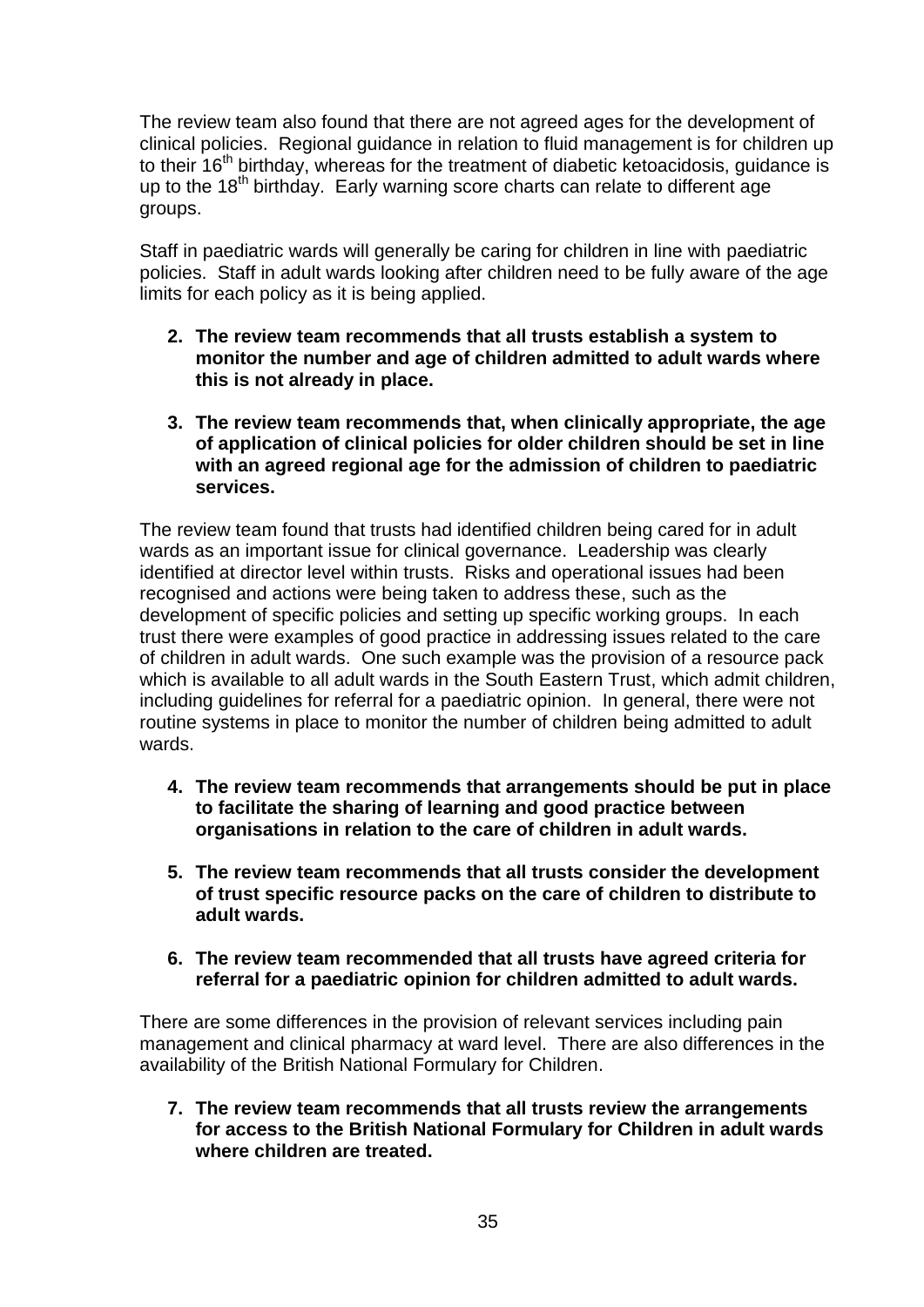The review team found that there are some differences in the early warning score charts, which are used for children being cared for in adult wards. RQIA is aware that there is significant work underway across Northern Ireland to harmonise charts.

#### **8. The review team recommends that current initiatives to harmonise early warning score charts in Northern Ireland should consider the specific needs of children admitted to adult wards.**

Arrangements are embedded across Northern Ireland in relation to training on the use of intravenous fluids. Education and training has also been provided in relation to other clinical issues by individual trusts, such as the treatment of diabetic ketoacidosis and the use of paracetamol. However, the review team found that there is not a regionally agreed list of what training should be made available for staff caring for children on adult wards.

#### **9. The review team recommends that an agreed list of topics should be developed for inclusion in induction and update training for staff caring for children in adult wards.**

The review team found that each maternity service has considered the needs of young pregnant women under the age of 18 years. Examples of innovative service models were described, including interagency projects with education providers. Referral arrangements are in place with social services and some trusts have staff members specifically dedicated to the needs of this age group. The review team considers that it is important that trusts share the learning from current initiatives and good practice.

#### **10.It is recommended that trusts establish an appropriate mechanism to share the learning from projects and initiatives relating to the provision of maternity services for young women under 18 years.**

The review team found that all trusts had considered child protection arrangements in relation to placing children in adult wards and these were embedded at ward level.

Pre-employment checks were being carried out and training programmes on child protection were made available. Trusts experienced challenges in rolling out training programmes to the number of staff who required this, including the release of staff for this training. Referral arrangements to social services are in place.

The Southern Trust is leading on the development of new arrangements to take forward public protection arrangements in acute hospitals.

The review team found that there were procedures to facilitate access to information on SOSCARE when a child is admitted to an adult ward. These arrangements differ between units. In general, staff in adult wards did not access information directly at ward level.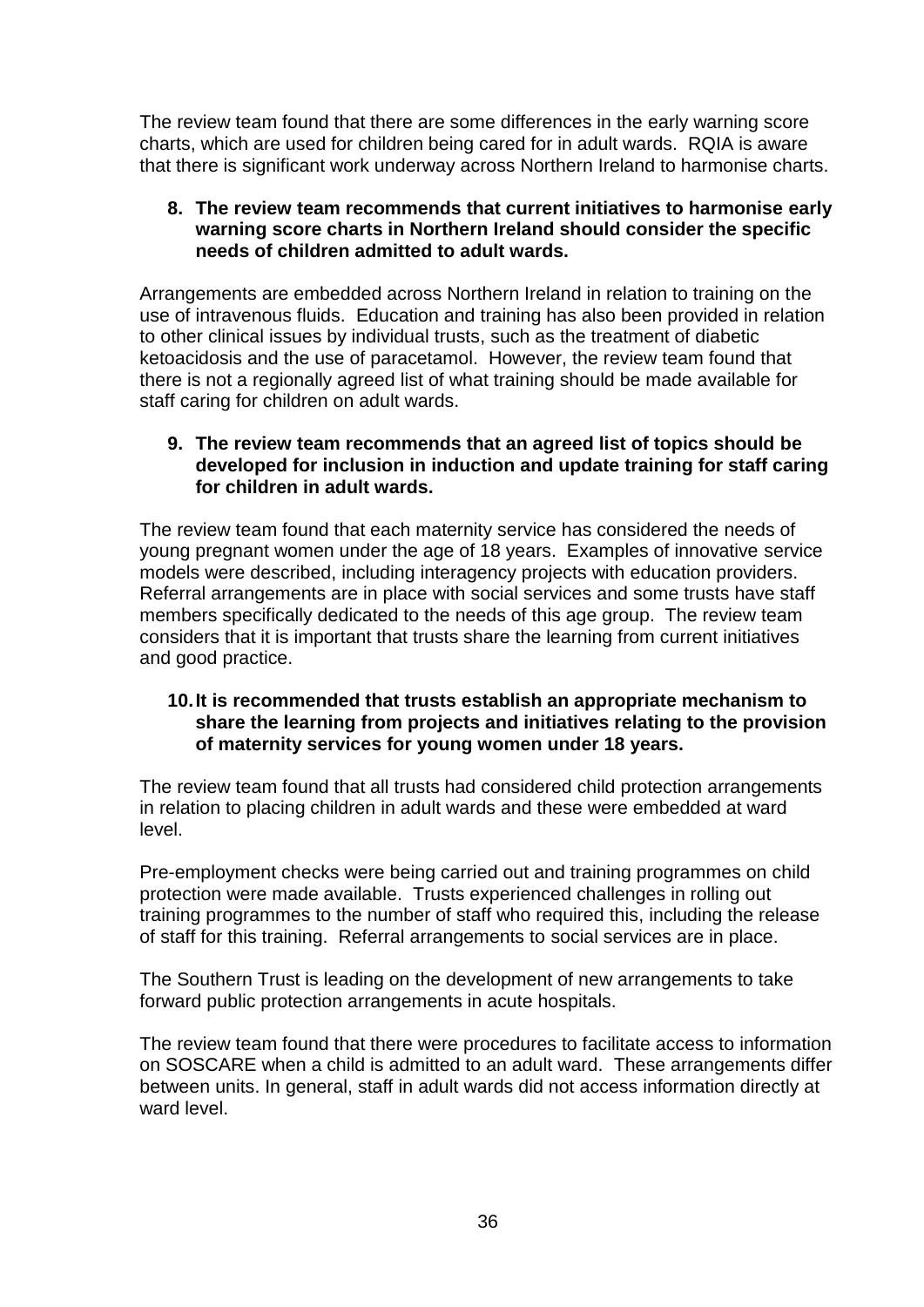#### **11.The review team recommends that all trusts review their arrangements for access to SOSCARE information pertaining to children on adult wards, to ensure that this is easily accessible when required.**

The review team was provided with information by those organisations under review in relation to the approaches taken to enhance the experience of children and their carers when admitted to hospital.

The review team found that trusts made arrangements to accommodate children admitted to adult wards in single rooms when possible, and to accommodate parents to stay over. However, there is a wide variation in the number of single rooms available. In the independent hospitals reviewed children have access to single rooms.

Children on adult wards generally have access to television, but other recreational facilities are limited on adult wards, so they tend to bring in their own equipment.

The experience of children in adult wards has not, in general, been a specific area of focus for patient experience activity in trusts.

#### **12.The review team recommends that trusts establish arrangements for receiving feedback from children who have been patients on adult wards and from their carers.**

Advocacy is an important aspect of care for patients. Generally there are not specific arrangements in place for children in adult wards. Advocacy is usually undertaken by nursing or social work staff, or a patient liaison service may be available.

#### **13.The review team recommends that all trust review their advocacy arrangements to ensure that children admitted to adult wards and their carers can access support appropriate to their needs.**

There are not formally agreed arrangements in place in relation to the education of children when they are in hospital. However, trusts seek to make informal arrangements for children when they are in for longer periods.

#### **14.The review team recommends that a formal agreement is put in place between health and education authorities on access to education support for children who require it when admitted to acute hospitals.**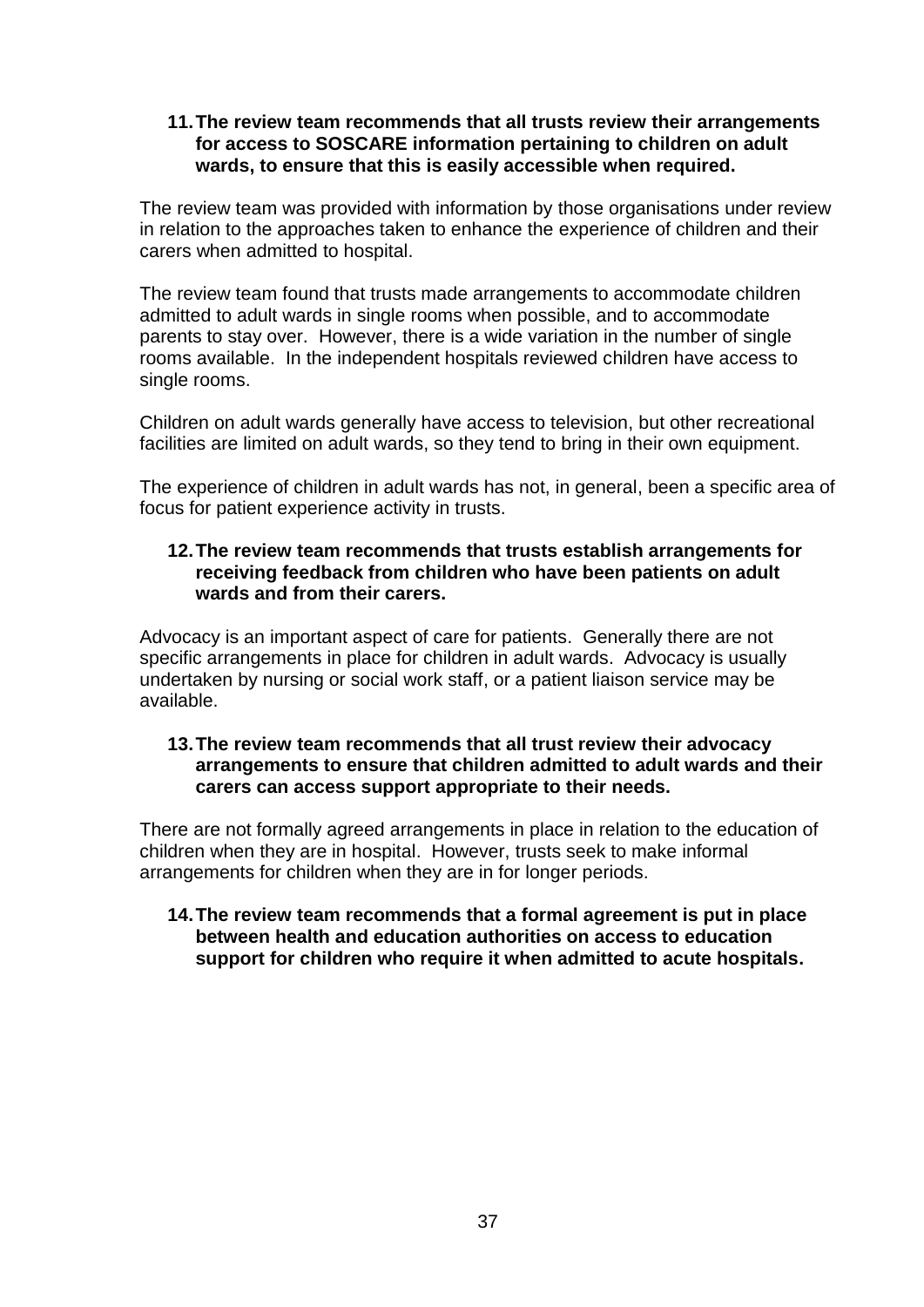# **12. 0 Recommendations**

- 1. An agreed age should be established for all hospitals in Northern Ireland up to which children would normally be admitted to paediatric wards. Service planning can then be taken forward for the future provision of services to meet this requirement.
- 2. All trusts should establish a system to monitor the number and age of children admitted to adult wards where this is not already in place.
- 3. When clinically appropriate, the age of application of clinical policies for older children should be set in line with an agreed regional age for the admission of children to paediatric services.
- 4. Arrangements should be put in place to facilitate the sharing of learning and good practice between organisations in relation to the care of children in adult wards.
- 5. All trusts should consider the development of trust specific resource packs on the care of children to distribute to adult wards where children are admitted.
- 6. All trusts should establish agreed criteria for referral for a paediatric opinion for children admitted to adult wards.
- 7. All trusts should review the arrangements for access to the British National Formulary for Children in adult wards where children are treated.
- 8. Current initiatives to harmonise Early Warning Score charts in Northern Ireland should consider the specific needs of children admitted to adult wards.
- 9. An agreed list of topics should be developed for inclusion in induction and update training for staff caring for children in adult wards.
- 10. Trusts should establish an appropriate mechanism to share the learning from projects and initiatives relating to the provision of maternity services for young women under 18 years.
- 11. All trusts should review their arrangements for access to SOSCARE information pertaining to children on adult wards, to ensure that this is easily accessible when required.
- 12. The review team recommends that trusts establish arrangements for receiving feedback from children who have been patients on adult wards and their carers.
- 13. All trusts should review their advocacy arrangements to ensure that children admitted to adult wards and their carers can access support appropriate to their needs.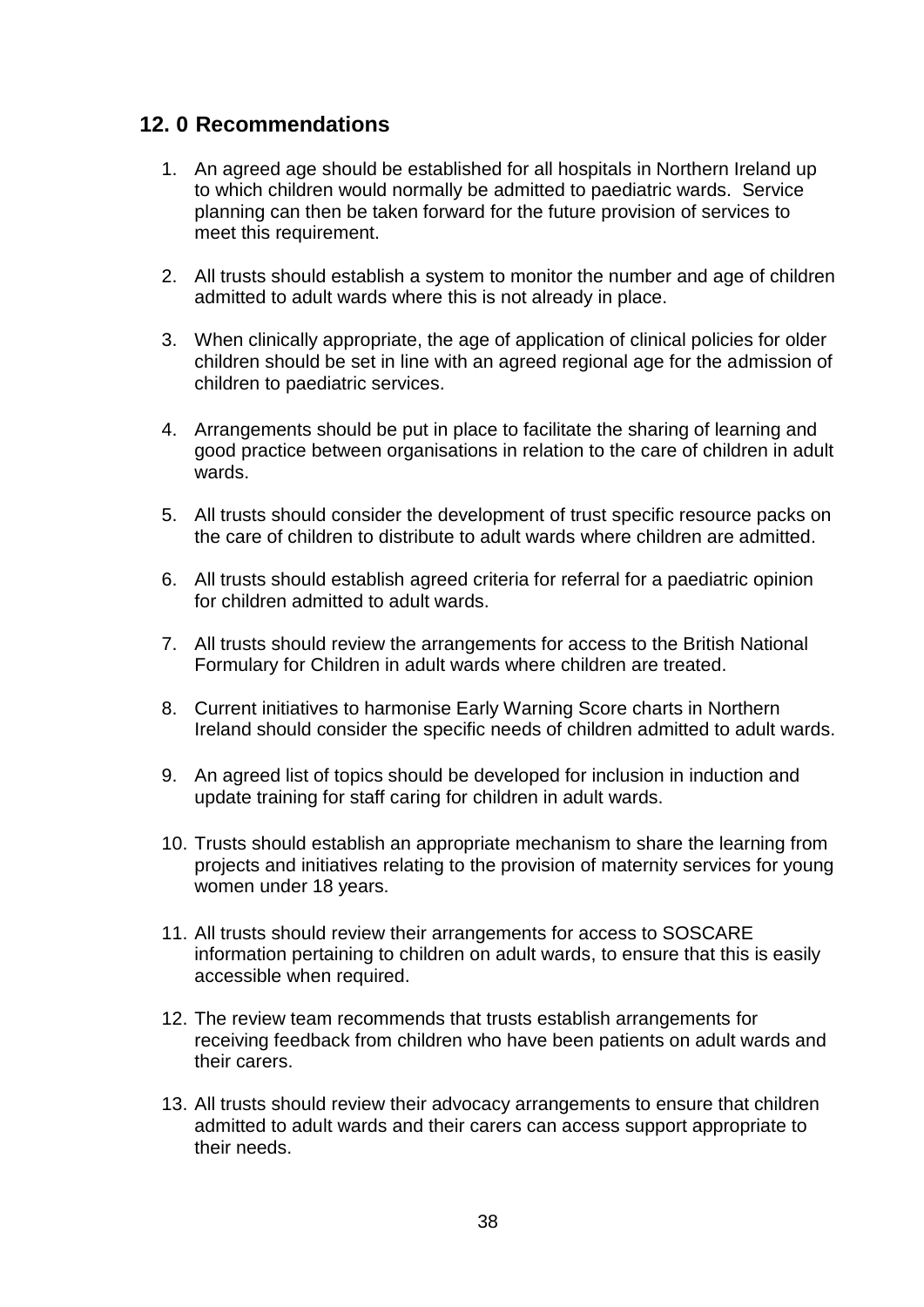14. A formal agreement should be put in place between health and education authorities on access to education support for children who require it when admitted to acute hospitals.